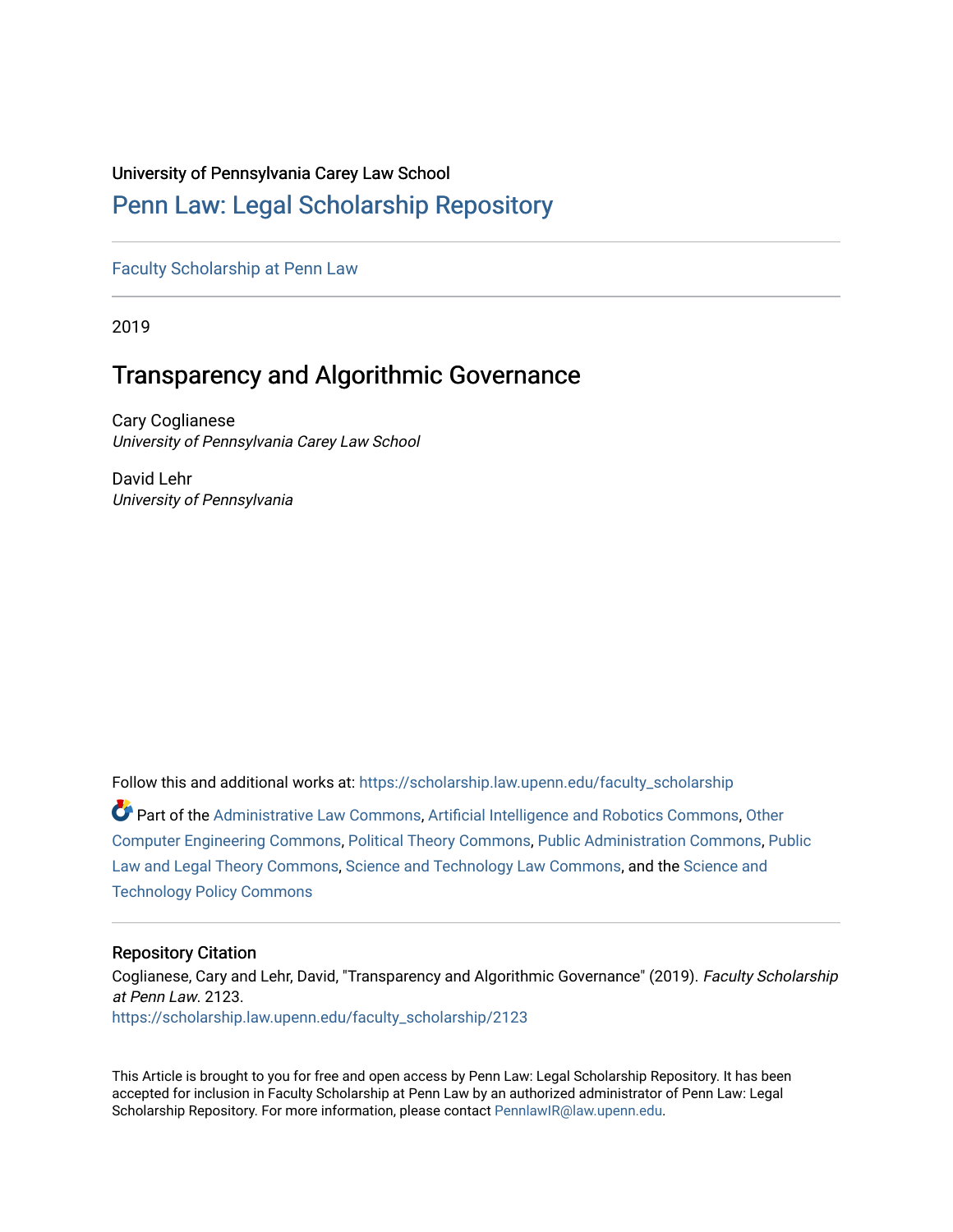# **ARTICLES**

## TRANSPARENCY AND ALGORITHMIC GOVERNANCE

#### CARY COGLIANESE\* & DAVID LEHR\*\*

*Machine-learning algorithms are improving and automating important functions in medicine, transportation, and business. Government officials have also started to take notice of the accuracy and speed that such algorithms provide, increasingly relying on them to aid with consequential public-sector functions, including tax administration, regulatory oversight, and benefits administration. Despite machine-learning algorithms' superior predictive power over conventional analytic tools, algorithmic forecasts are difficult to understand and explain. Machine learning's "black box" nature has thus raised concern: Can algorithmic governance be squared with legal principles of governmental transparency? We analyze this question and conclude that machine-learning algorithms' relative inscrutability does not pose a legal barrier to their responsible use by governmental authorities. We distinguish between principles of "fishbowl transparency" and "reasoned transparency," explaining how both are implicated by algorithmic governance but also showing that neither conception compels anything close to total transparency. Although machine learning's black-box features distinctively implicate notions of reasoned transparency, legal demands for reason-giving can* 

<sup>\*</sup> Edward B. Shils Professor of Law and Political Science and Director of the Penn Program on Regulation, University of Pennsylvania Law School.

<sup>\*\*</sup> Research Affiliate, Penn Program on Regulation; J.D. Candidate, 2020, Yale Law School. We thank Lavi Ben Dor, Harrison Gunn, Alexandra Johnson, and Jessica Zuo for their helpful research and editorial assistance, as well as Alissa Kalinowski, Caroline Raschbaum, and their colleagues on this journal for their careful editorial guidance. We are grateful for constructive substantive comments provided by Stuart Benjamin, Richard Berk, Harrison Gunn, Richard Pierce, and Arti Rai. We also acknowledge appreciatively a spirited discussion at Duke Law School's 2018 conference on artificial intelligence in the administrative state, which sparked our interest in developing this extended analysis of transparency issues.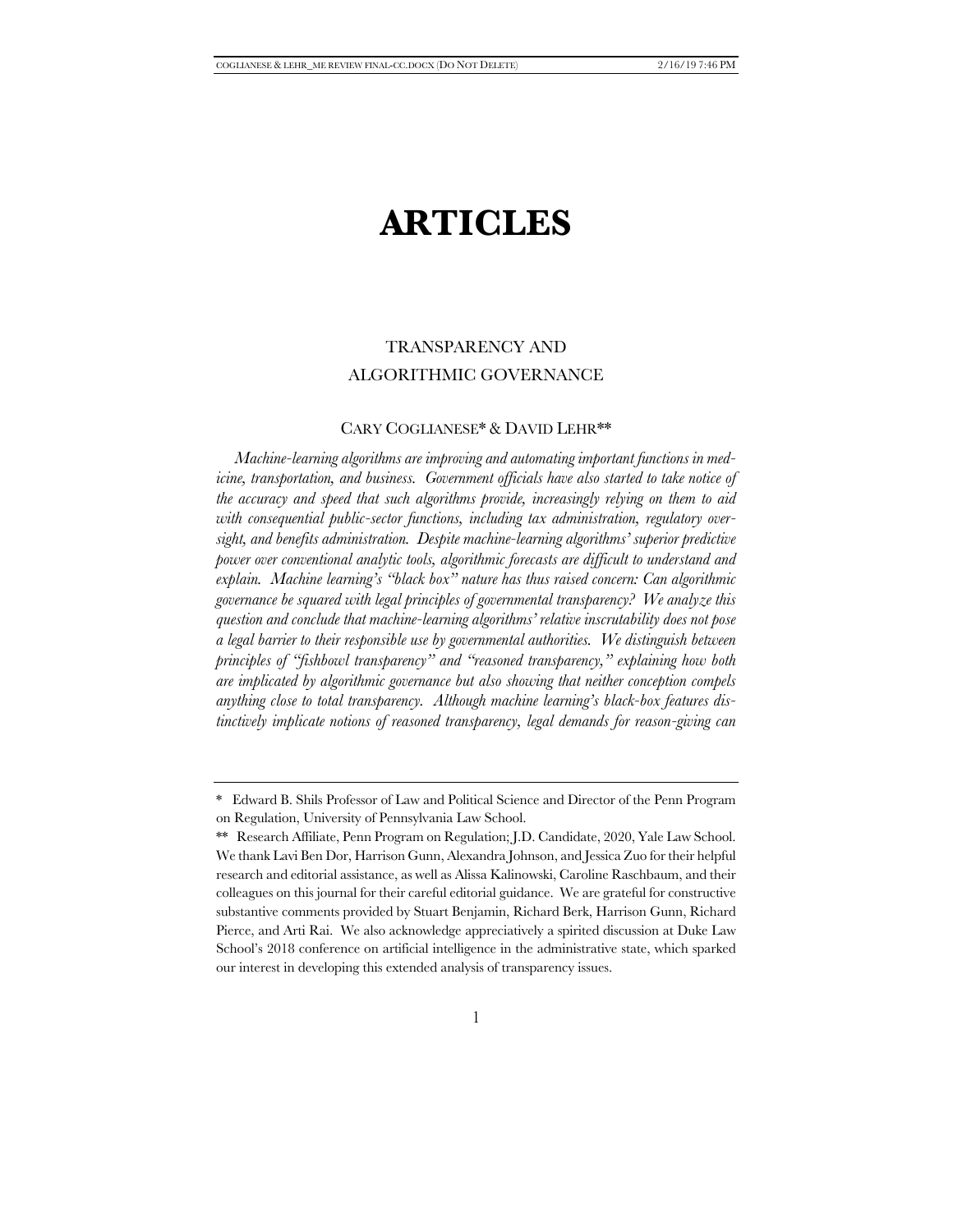*be satisfied by explaining an algorithm's purpose, design, and basic functioning. Furthermore, new technical advances will only make machine-learning algorithms increasingly more explainable. Algorithmic governance can meet both legal and public demands for transparency while still enhancing accuracy, efficiency, and even potentially legitimacy in government.* 

| B. What Makes Machine Learning Distinctive? 14                |  |
|---------------------------------------------------------------|--|
|                                                               |  |
|                                                               |  |
|                                                               |  |
|                                                               |  |
|                                                               |  |
| A. Situating Fishbowl and Reasoned Transparency 32            |  |
| B. The Adequacy of Reason-Giving in Algorithmic Governance 38 |  |
|                                                               |  |
|                                                               |  |
|                                                               |  |
| 4. Reasoned Transparency Under Conditions of Limited          |  |
|                                                               |  |
| C. Technical Advances in Algorithmic Transparency 49          |  |
|                                                               |  |
|                                                               |  |

#### **INTRODUCTION**

When Abraham Lincoln declared in 1863 that government "of the people, by the people, for the people, shall not perish from the earth,"1 he spoke to enduring values of liberty and democracy. Today, these values appear to face an emerging threat from technology. Specifically, advances in machinelearning technology—or artificial intelligence2—portend a future in which

<sup>1.</sup> President Abraham Lincoln, Gettysburg Address (Nov. 19, 1863).

<sup>2.</sup> By "artificial intelligence" and "machine learning," we refer in this Article to a broad approach to predictive analytics captured under various umbrella terms, including "big data analytics," "deep learning," "reinforcement learning," "smart machines," "neural networks," "natural language processing," and "learning algorithms." For our purposes, we need not parse differences in the meaning of these terms, nor will we delve deeply into specific techniques within machine learning. It is sufficient to note that "[m]achine learning is not a monolith." David Lehr & Paul Ohm, Playing with the Data: What Legal Scholars Should Learn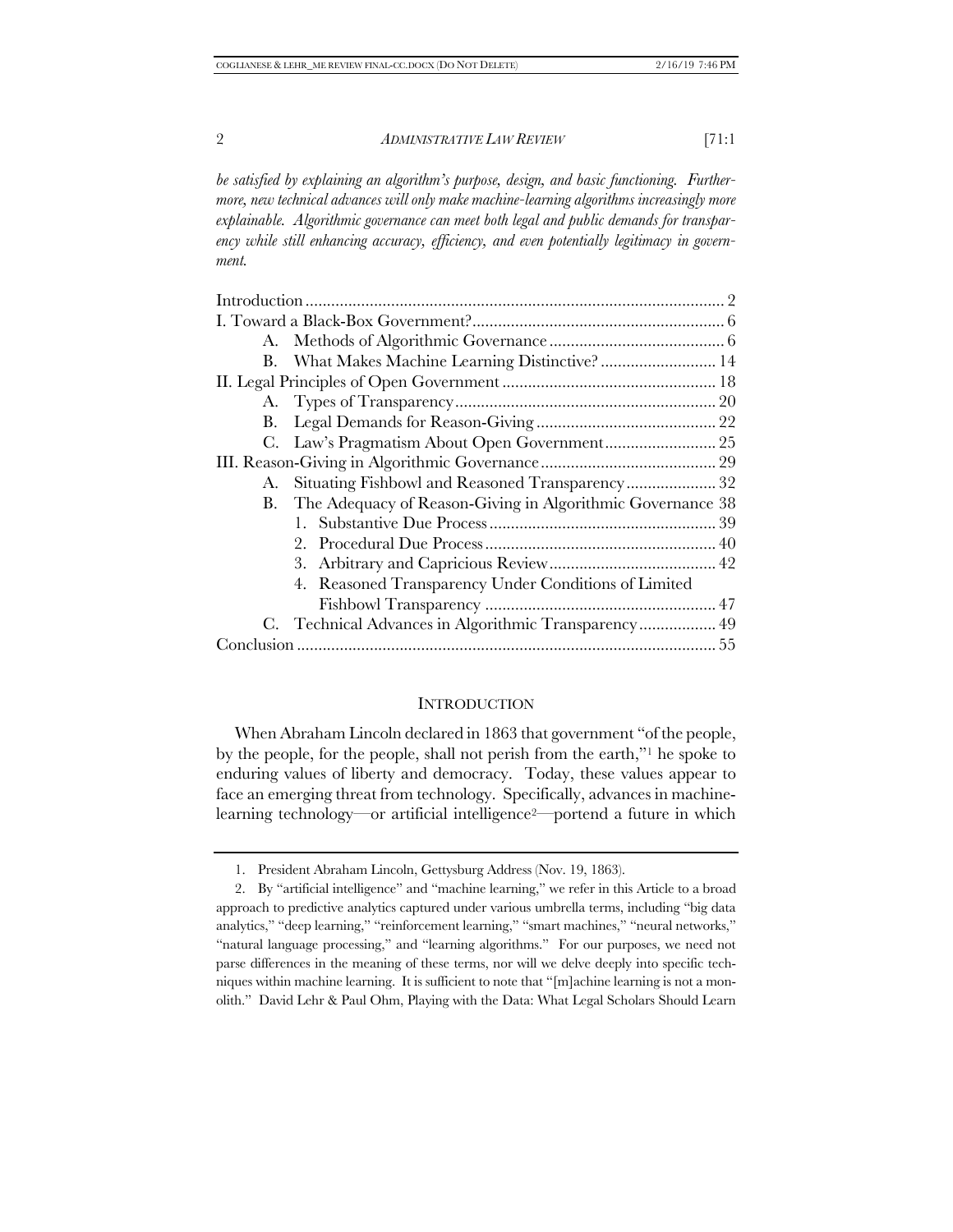many governmental decisions will no longer be made by people, but by computer-processed algorithms. What such a future will mean for liberty and democracy will depend to a significant degree on the extent to which these algorithms and their functioning can be made transparent to the public.

The government's use of machine-learning algorithms will follow from the great strides these algorithms have made in the private sector, where they are improving and automating important decisions, such as those in diagnosing medical conditions, operating motor vehicles, and detecting credit card fraud.3 Public-sector institutions have started to take note. At both local and national levels, governments are beginning to rely on machine-learning algorithms to aid consequential decisionmaking.4 Scholars and policy officials alike see increasing promise for the use of machine-learning algorithms by administrative agencies in a range of domestic policy areas.5 Indeed, loom-

5. *See, e.g.*, EXEC. OFFICE OF THE PRESIDENT NAT'L SCI. & TECH. COUNCIL COMM. ON TECH., *supra* note 4, at 1 (observing that "[t]he effectiveness of government itself is being increased as agencies build their capacity to use AI to carry out their missions more quickly, responsively, and efficiently"); STEPHEN GOLDSMITH &SUSAN CRAWFORD,THE RESPONSIVE CITY: ENGAGING COMMUNITIES THROUGH DATA-SMART GOVERNANCE 107–08 (2014) (discussing the use of machine learning and other data intensive strategies at the local level of

About *Machine Learning*, 51 U.C. DAVIS L. REV. 653, 669 (2017). Part I of the present Article provides a brief discussion of the basic properties of the computational tools we have in mind.

<sup>3.</sup> *See, e.g.*, CHRISTOPHER STEINER, AUTOMATE THIS: HOW ALGORITHMS CAME TO RULE OUR WORLD 4–7 (2012) (providing examples of how algorithms have "displaced humans in a growing number of industries"); Darrell M. West & John R. Allen, *How Artificial Intelligence Is Transforming the World*, BROOKINGS INSTITUTION (Apr. 24, 2018), https://www.brookings.edu/research/how-artificial-intelligence-is-transforming-the-world/ ("There are numerous examples where [artificial intelligence (AI)] already is making an impact on the world and augmenting human capabilities in significant ways."). *See generally* EXEC. OFFICE OF THE PRESIDENT, ARTIFICIAL INTELLIGENCE, AUTOMATION, AND THE ECONOMY (2016), https://obamawhitehouse.archives.gov/sites/whitehouse.gov/files/documents/Artificial-Intelligence-Automation-Economy.PDF (discussing implications of artificial intelligence for the economy).

<sup>4.</sup> *See, e.g.*, EXEC. OFFICE OF THE PRESIDENT NAT'L SCI. & TECH. COUNCIL COMM. ON TECH., PREPARING FOR THE FUTURE OF ARTIFICIAL INTELLIGENCE (2016), https://obama whitehouse.archives.gov/sites/default/files/whitehouse\_files/microsites/ostp/NSTC/pre paring\_for\_the\_future\_of\_ai.pdf (describing opportunities and challenges associated with the use of artificial intelligence in the private and public sectors); P'SHIP FOR PUB. SERV. & IBM CTR. FOR THE BUS. OF GOV'T, THE FUTURE HAS BEGUN: USING ARTIFICIAL INTELLIGENCE TO TRANSFORM GOVERNMENT (2018), http://www.businessofgovernment.org/report/using-artificial-intelligence-transform-government [hereinafter IBM CTR., THE FUTURE HAS BEGUN] (presenting case studies of government agencies' use of artificial intelligence).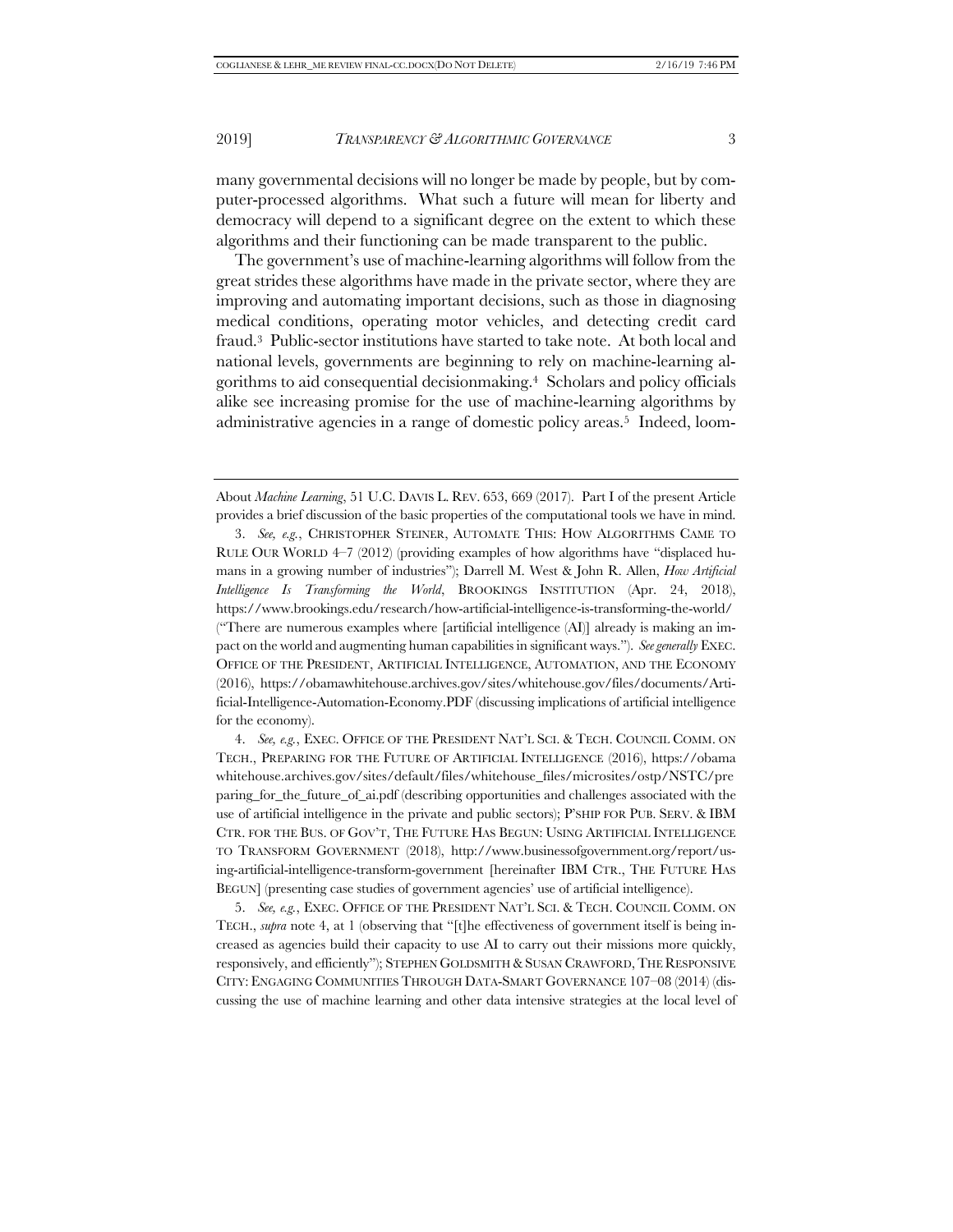ing just over the horizon, agencies could soon develop systems that use algorithms to make key decisions automatically, raising the increasingly realistic prospect of robotically created regulations and algorithmically resolved adjudications.

Existing and future applications of machine learning in governmental settings present important new questions about the proper scope for and design of algorithmic governance. One of the most salient questions centers on transparency and arises from the relatively inscrutable nature of these new techniques.6 Unlike the traditional statistical analysis on which governmental decisionmakers have long relied—an analysis in which humans specify models relating input variables to output variables—machine-learning techniques have a decidedly "black box" character to them.<sup>7</sup> This makes it difficult to understand and put into intuitive prose how learning algorithms reach

6. *See, e.g.*, VIKTOR MAYER-SHÖNBERGER & KENNETH CUKIER, BIG DATA: A REVOLUTION THAT WILL TRANSFORM HOW WE LIVE, WORK, AND THINK 179 (2013) (pointing to "the risk that big-data predictions, and the algorithms and datasets behind them, will become black boxes that offer us no accountability, traceability, or confidence"); FRANK PASQUALE, THE BLACK BOX SOCIETY: THE SECRET ALGORITHMS THAT CONTROL MONEY AND INFORMATION 8 (2015) (raising alarm over "authority increasingly expressed algorithmically" because "[t]he values and prerogatives that the encoded rules enact are hidden within black boxes"); Danielle Keats Citron, *Technological Due Process*, 85 WASH. U. L. REV. 1249, 1254 n.23 (2008) (decrying the "opacity of automated systems" and recommending steps for agencies to take to ensure they provide "meaningful notice"); Karen Yeung, *Algorithmic Regulation: A Critical Interrogation*, REG. & GOVERNANCE 12–13 (2017), https://onlinelibrary.wiley.com/doi/pdf/10.1111/rego.12158 (arguing that, because they are "opaque, inscrutable 'black boxes,'" algorithms present a fundamental challenge to the aspiration of a "liberal society . . . to be a *transparent order*") (emphasis in original) (internal quotation marks omitted).

7. Michael Luca, Jon Kleinberg & Sendhil Mullainathan, *Algorithms Need Managers, Too*, HARV. BUS. REV. (2016) ("Algorithms are black boxes . . . . [They] often can predict the future with great accuracy but tell you neither what will cause an event nor why."). Moreover, a government official relying on these advanced analytic techniques to address a public problem will not obtain from them any clear understanding of what is *causing* the problem the official seeks to solve. This is because machine-learning algorithms are predictive tools that do not directly support the drawing of causal inferences, which means, for the purpose of governmental transparency, that a government official will not find from the use of these algorithms a causal reason for adopting a particular policy. *See infra* Section I.B.

government); Joel Tito, *Destination Unknown: Exploring the Impact of Artificial Intelligence on Government* 6 (Sept. 2017) (unpublished working paper) (on file with the Centre for Public Impact), https://publicimpact.blob.core.windows.net/production/2017/09/Destination-Unknown-AI-and-government.pdf (noting that "the impact on governments of AI adoption will be enormous").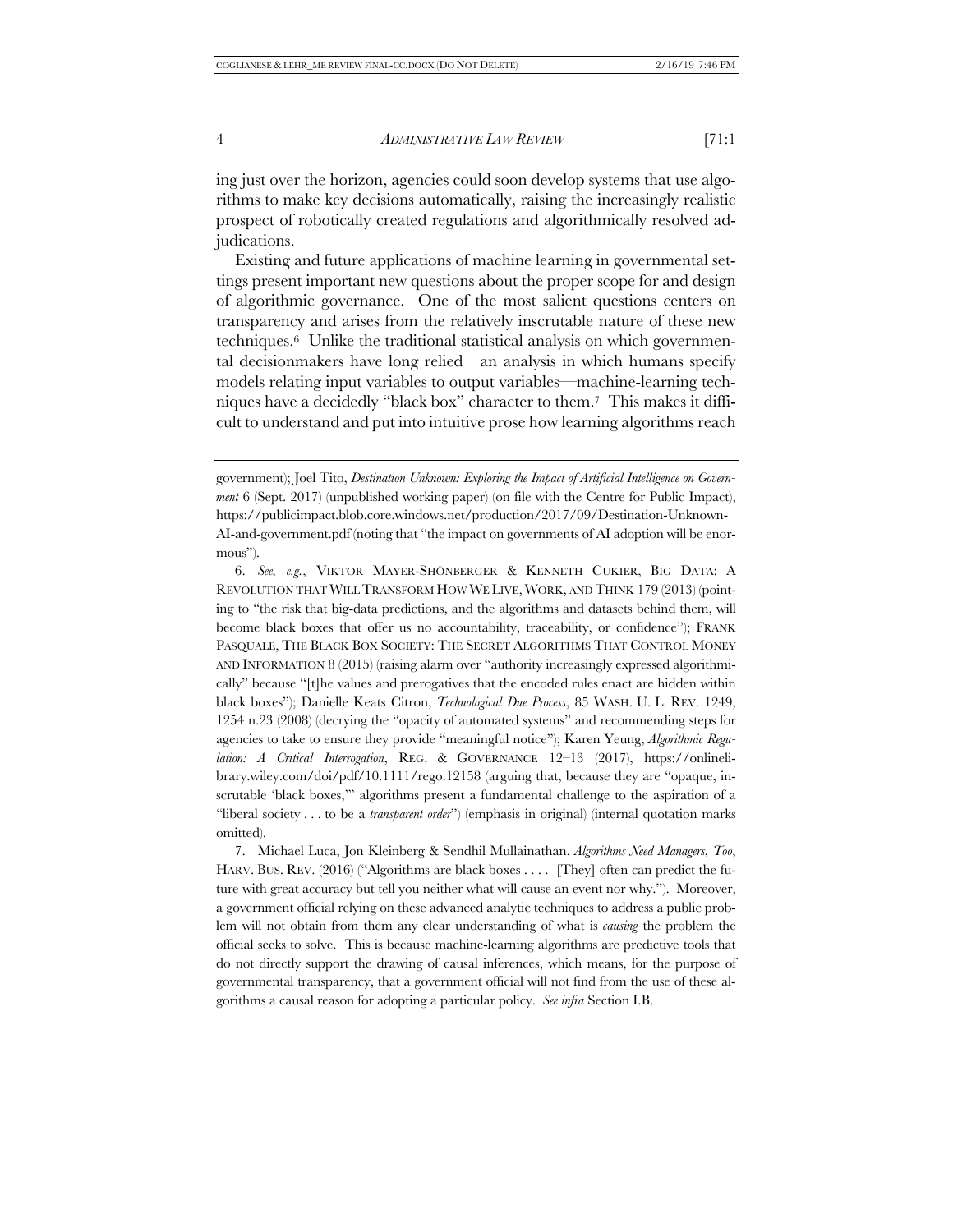the results they do.8 It may be one thing for private-sector organizations to rely on inscrutable algorithms, but governmental decisionmakers have long been bound by principles of transparency.9

Can algorithmic governance be squared with legal demands for transparency? In this Article, we consider this question in depth and offer a comprehensive assessment of issues of transparency implicated by methods of algorithmic governance.10 We begin in Part I by highlighting current and prospective uses for machine learning by governmental entities, explaining what makes machine learning different from other types of analysis, and drawing a key distinction between machine-learning applications that support human decisions versus those that substitute for human decisions. In Part II, we articulate the principles of transparency applicable to government in the United States to show what current legal standards demand. We distinguish between "fishbowl transparency" and "reasoned transparency,"11

10. In an earlier article, we raised transparency as one of several issues implicated by governmental use of machine learning, but we could only provide a brief sketch there of the open-government legal issues presented by algorithmic governance. *See* Cary Coglianese & David Lehr, *Regulating by Robot: Administrative Decision Making in the Machine-Learning Era*, 105 GEO. L.J. 1147, 1205–13 (2017). Our present Article tackles the important issue of transparency head on, providing the comprehensive legal analysis that our earlier work lacked.

<sup>8.</sup> *See, e.g.*, JUDEA PEARL & DANA MACKENZIE, THE BOOK OF WHY: THE NEW SCIENCE OF CAUSE AND EFFECT 359 (2018) (noting that, with machine-learning techniques, "the programmer has no idea what computations [the algorithm] is performing or why they work"); Cliff Kuang, *Can AI Be Taught to Explain Itself?*, N.Y. TIMES MAG. (Nov. 21, 2017), https://www.nytimes.com/2017/11/21/magazine/can-ai-be-taught-to-explain-itself.html (observing "that artificial intelligences often excel by developing whole new ways of seeing, or even thinking, that are inscrutable to us").

<sup>9.</sup> On the rationale for and principles of transparency as applied to governmental entities, see Cary Coglianese et al., *Transparency and Public Participation in the Federal Rulemaking Process: Recommendations for the New Administration*, 77 GEO. WASH. L. REV. 924, 926, 961 (2009), and Seth F. Kreimer, *The Freedom of Information Act and the Ecology of Transparency*, 10 U. PA.J. CONST. L. 1011 (2008). With respect to private uses of machine learning, it should be noted that the European Union (EU) has imposed transparency-related regulatory obligations on private use of personalized data, with liability extending to private entities beyond Europe. Regulation 2016/679 of the European Parliament and of the Council of 27 April 2016 on the Protection of Natural Persons with Regard to the Processing of Personal Data and on the Free Movement of Such Data, and Repealing Directive 95/46/EC (General Data Protection Regulation), 2016 O.J. (L 119) 1 [hereinafter EU General Data Protection Regulation]. Although our analysis here focuses on the transparency of governmental uses of machine-learning algorithms in the United States, the EU's so-called right to explanation does bear affinities with parts of American administrative law applicable to federal agencies.

<sup>11.</sup> *See infra* Section II.A (defining and discussing these terms).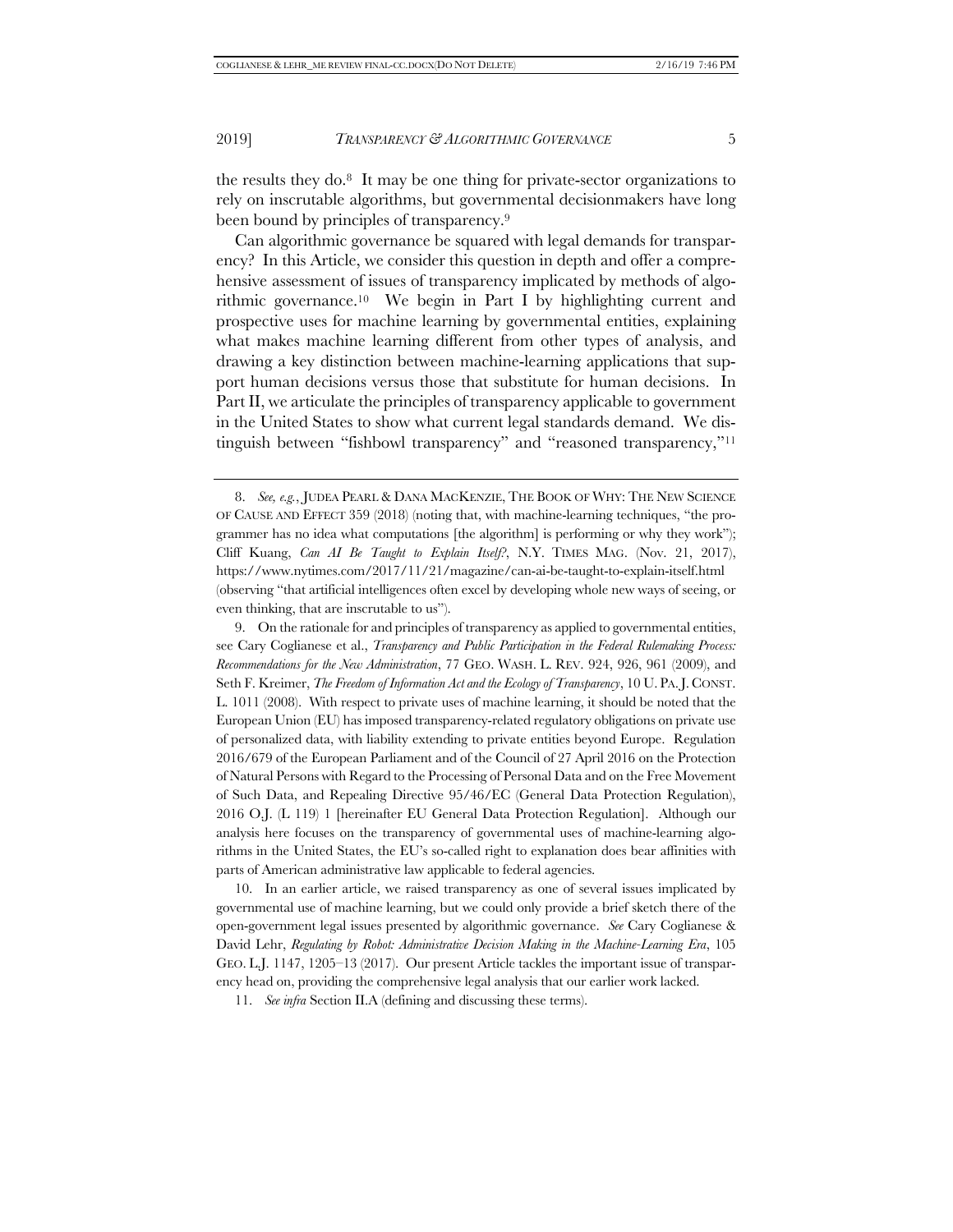explaining that both are implicated by, and relevant to, algorithmic governance—but also noting that under neither conception do current legal standards demand anything close to total transparency. In Part III, we assess whether machine learning's ostensibly black-box features will prevent governments that use this technology from meeting legal standards of transparency. We conclude that, when governments use algorithms responsibly, machine learning can pass muster under prevailing norms. Moreover, we point to a widening panoply of techniques that data scientists are developing to make learning algorithms more explainable. Overall, we find reason to be optimistic that, notwithstanding machine learning's black-box qualities, responsible governments can provide sufficient transparency about their use of algorithms to supplement, and possibly even replace, human judgments.

#### I. TOWARD A BLACK-BOX GOVERNMENT?

Private industry has turned to machine learning because it offers unparalleled accuracy, surpassing not only other statistical methods but also human judgment.12 Today, uses of machine learning abound in the private sector, where its ability to make extraordinarily accurate predictions in complex decision spaces has made it integral to consumer recommendation systems, marketing campaigns, supply chain optimization, self-driving cars, and much more.13 Machine learning's value derives from its ability to learn for itself how to detect useful patterns in massive data sets and put together information in ways that yield remarkably accurate predictions or estimations. Given these algorithms' advantages, governmental authorities have many opportunities to take advantage of them as well. In this Part, we survey several existing governmental applications and, more strikingly, sketch some possibilities for how governmental use of machine learning could develop in the future. We then turn to what makes machine learning distinctive, explaining briefly how it works and showing why, despite its advantages in delivering accuracy, its results can be harder to explain.

#### *A. Methods of Algorithmic Governance*

When considering governmental use of machine learning, applications can be distinguished by the extent to which they are outcome determinative. By this we mean the extent to which the output of an algorithm corresponds

<sup>12.</sup> *See* Coglianese & Lehr, *supra* note 10, at 1158 n.40 and accompanying text.

<sup>13.</sup> *See, e.g.*, West & Allen, *supra* note 3.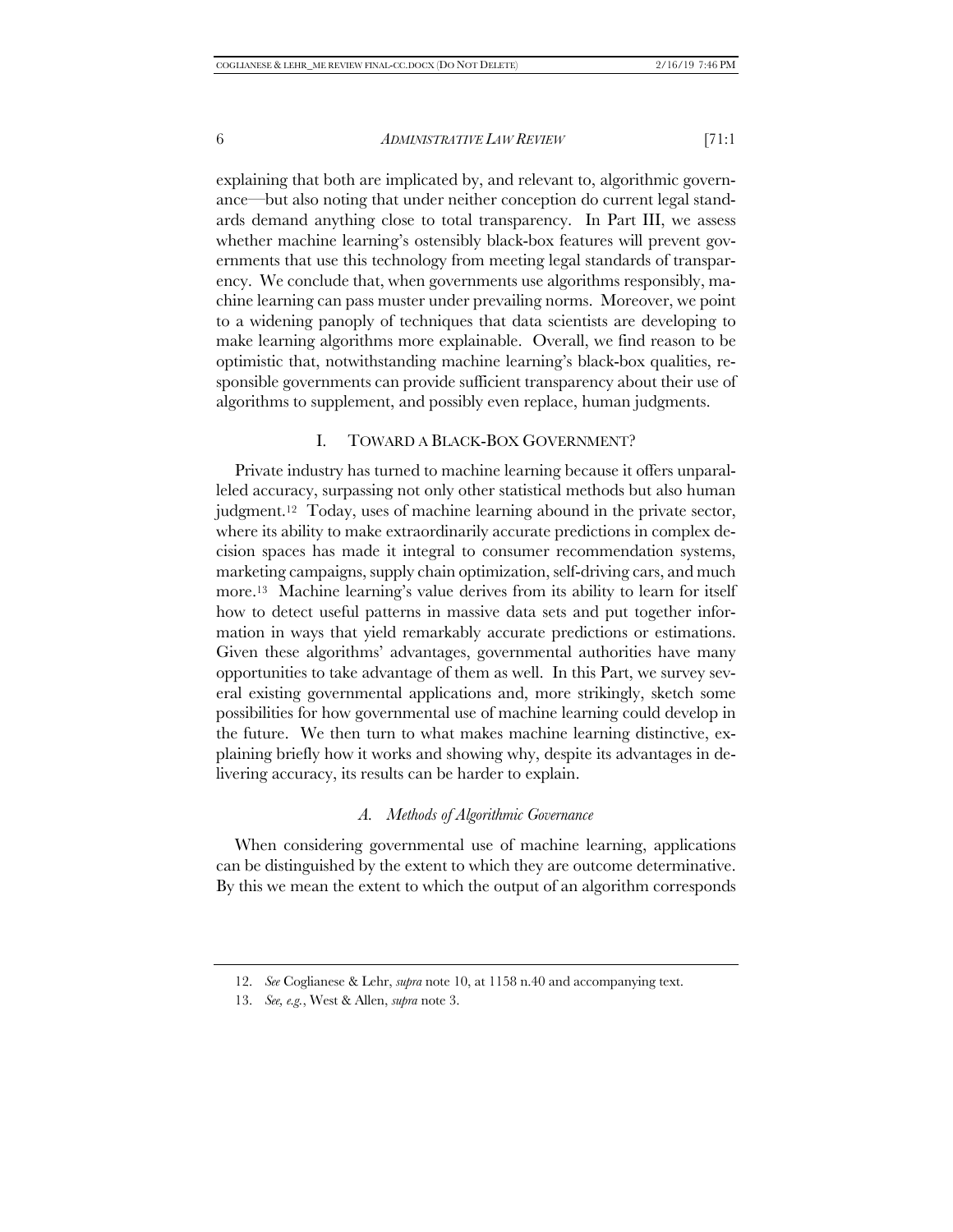directly to governmental action eventually taken: Does the output of an algorithm directly determine what governmental action is taken?14 An algorithm could be outcome determinative if, either by the design of a governmental procedure or in conjunction with other computer programs, it directly initiates an action or makes a decision in a way that effectively leaves humans "out of the loop."<sup>15</sup> Alternatively, an algorithm's output could merely be passed along as one factor for consideration by a human official who possesses complete control over what action is ultimately taken.

Today, most governmental applications of machine learning are not determinative of final actions. For instance, machine-learning algorithms have been applied to direct police officers toward potentially high-crime areas, but not to determine by themselves whom to arrest. They have been used by local officials to direct restaurant inspectors toward establishments that are likely violating food safety standards, but not to impose penalties.<sup>16</sup> They have been used in similar ways by federal agencies to identify individual tax returns for auditing,17 predict toxicities of chemicals that could potentially be regulated,18 identify fishing boats to inspect for compliance with by-catch

16. *See* Mohana Ravindranath, *In Chicago, Food Inspectors Are Guided by Big Data*, WASH. POST (Sept. 28, 2014), https://www.washingtonpost.com/business/on-it/in-chicago-food-inspectors-are-guided-by-big-data/2014/09/27/96be8c68-44e0-11e4-b47c-f5889e061e5f\_ story.html.

<sup>14.</sup> *See* Coglianese & Lehr, *supra* note 10, at 1167–76 (discussing how machine learning might be used in determining government actions).

<sup>15.</sup> *See* Stuart Minor Benjamin, *Algorithms and Speech*, 161 U. PA. L. REV. 1445, 1450–52 (2013) (applying the related concept of an "algorithm-based decision"). In using the term "out of the loop," we do not mean to suggest that humans are not involved in the process at all. Even with an outcome-determinative system, humans design the system and make the decision to use it—and can make the decision to discontinue its use. In other words, machinelearning algorithms do not possess lives of their own. *See* PAUL SCHARRE, ARMY OF NONE: AUTONOMOUS WEAPONS AND THE FUTURE OF WAR 30, 32 (2018) ("Fully autonomous systems sense, decide, and act entirely without human intervention" but "[a]utonomy doesn't mean the system is exhibiting free will or disobeying its programming"). For an accessible discussion of "loop-related" terminology, see *id.* at 28–32.

<sup>17.</sup> *See* JANE MARTIN & RICK STEPHENSON, INTERNAL REVENUE SERV., RISK-BASED COLLECTION MODEL DEVELOPMENT AND TESTING 142–58 (2005), http://www.irs.gov/ pub/irs-soi/05stephenson.pdf.

<sup>18.</sup> *See* U.S. ENVTL. PROT. AGENCY OFFICE OF RESEARCH & DEV., TOXICITY FORECASTER (TOXCAST™) (2016), https://www.epa.gov/sites/production/files/2016-12/ documents/tox\_cast\_fact\_sheet\_dec2016.pdf; Robert Kavlock et al., *Update on EPA's ToxCast Program: Providing High Throughput Decision Support Tools for Chemical Risk Management*, 25 CHEMICAL RES. TOXICOLOGY 1287, 1295 (2012).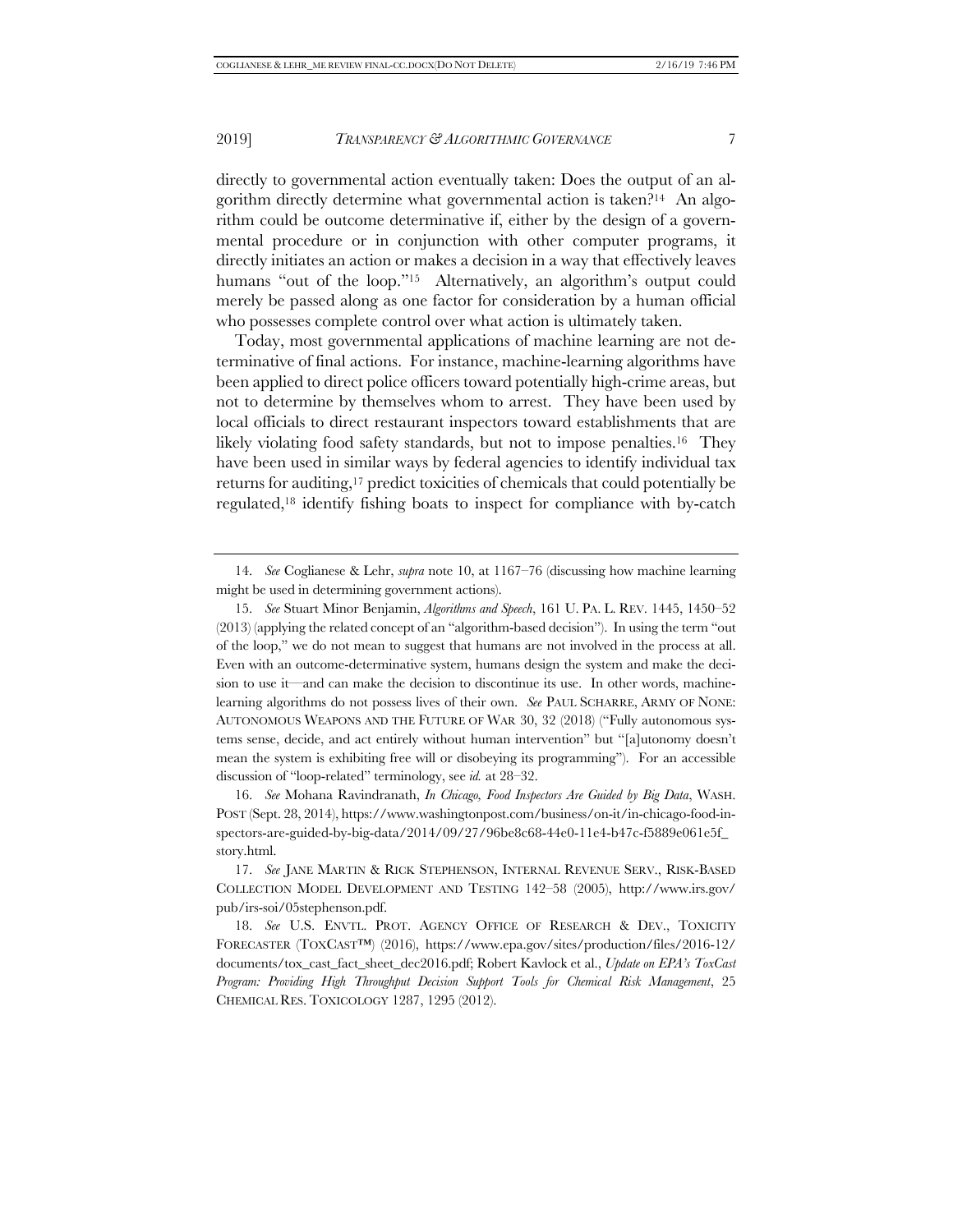rules,19 discern patterns in vaccine adverse-event reports,20 and assist in conducting quality control reviews of Social Security disability claims processing.21 In all of these instances, humans retain complete say over any final governmental action taken. Furthermore, although these examples involve rather consequential decisions and policies, machine learning has also been applied to automate a host of more routine tasks that are less salient, such as sorting mail<sup>22</sup> and sifting through survey responses about workplace injuries.23

But this currently limited nature of machine learning will not last long. With the advancement of machine-learning techniques and the proliferation of supporting back-end data infrastructures,24 the role for algorithms in government is likely to expand.25 Not only could machine learning soon be employed in more determinative ways, but it could do so, broadly speaking, to yield two different kinds of determinations: adjudications and regulations.

For adjudication by algorithm, no longer might algorithms merely *inform* adjudicatory decisions, such as by targeting inspectors to certain facilities or flagging tax returns for a full review by human auditors. Rather, machine learning, in conjunction with other computer systems, might directly and automatically conduct an audit or inspection, deem a tax return fraudulent,

21. FELIX F. BAJANDAS & GERALD K. RAY, IMPLEMENTATION AND USE OF ELECTRONIC CASE MANAGEMENT SYSTEMS IN FEDERAL AGENCY ADJUDICATION 49–51 (May 23, 2018), https://www.acus.gov/sites/default/files/documents/2018.05.23%20eCMS%20Final%20 report\_2.pdf.

22. *See* Ofer Matan et al., Handwritten Character Recognition Using Neural Network Architectures (Nov. 1990) (unpublished paper presented at Proceedings of the 4th USPS Advanced Technology Conference), http://yann.lecun.com/exdb/publis/pdf/matan-90.pdf.

23. *See* IBM CTR., THE FUTURE HAS BEGUN, *supra* note 4, at 17.

24. By "back-end infrastructures," we mean to refer to various computing capabilities often needed to make machine learning operational. This includes sufficient data storage needed to support the use of the large data sets on which machine learning operates best. Furthermore, the deployment of machine-learning algorithms—putting them into practice and allowing them to, say, dictate what adjudicatory action is taken—requires developing ancillary computer programs that turn a machine-learning prediction into an action. *See* Lehr & Ohm, *supra* note 2, at 701 n.173 and accompanying text.

25. *See* Coglianese & Lehr, *supra* note 10, at 1167–76.

<sup>19.</sup> Richard Berk, *Forecasting Consumer Safety Violations and Violators*, *in* IMPORT SAFETY: REGULATORY GOVERNANCE IN THE GLOBAL ECONOMY 131, 136 (Cary Coglianese et al. eds., 2009)

<sup>20.</sup> *See* HESHA J. DUGGIRALA ET AL., DATA MINING AT FDA (2015), https://www.fda.gov/downloads/ScienceResearch/DataMiningatFDA/UCM443675.pdf; Taxiarchis Botsis et al., *Novel Algorithms for Improved Pattern Recognition Using the US FDA Adverse Event Network Analyzer*, 205 STUDENT HEALTH TECH. INFO. 1178–82 (2014).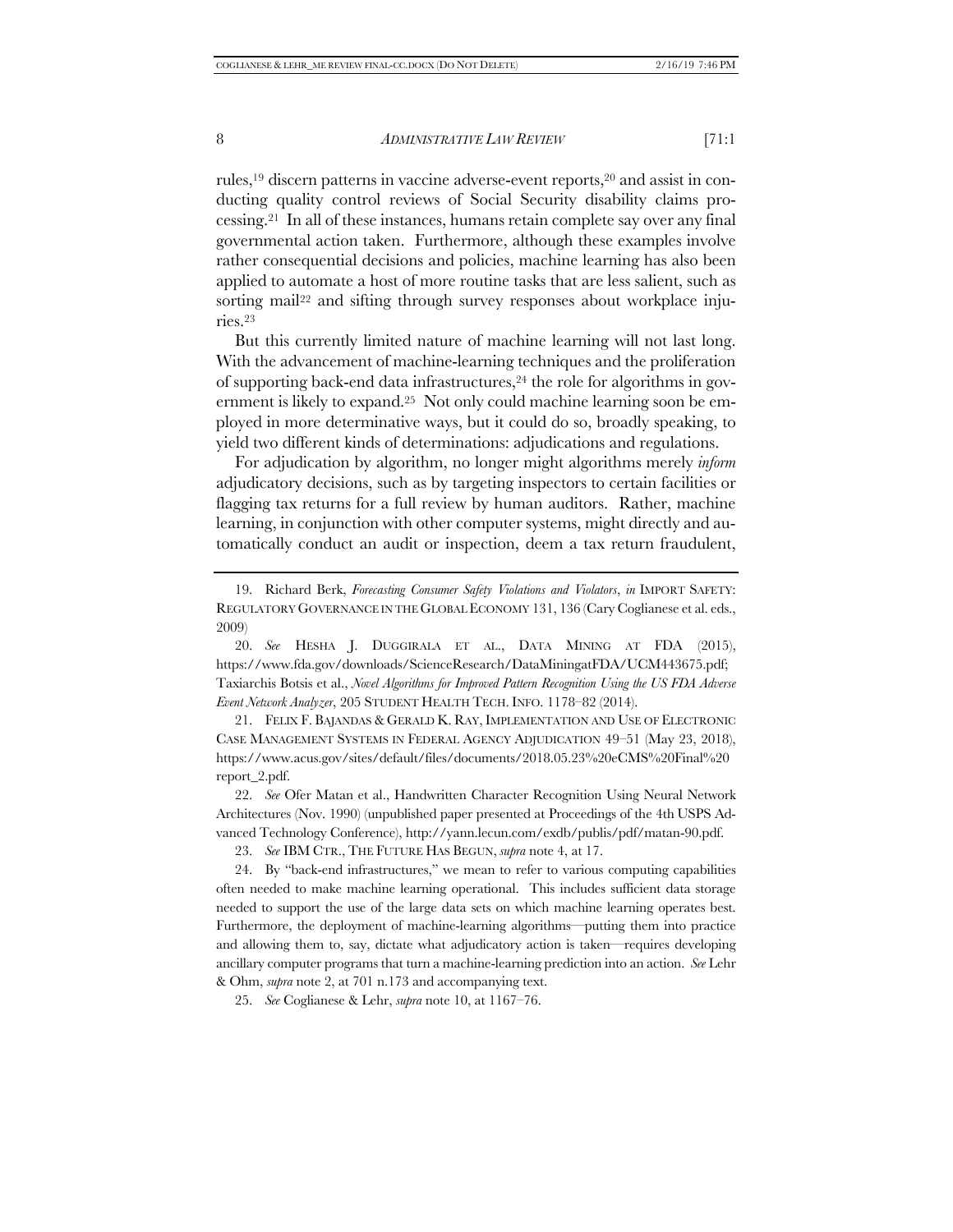decide whether an individual should receive an airplane pilot's license, award or withhold disability benefits, or assign prisoners to cells based on predictions of their propensity for future violence.26 It takes little technical imagination to see how these applications could materialize; they would be relatively straightforward applications of machine learning. As suggested by existing private-sector uses of machine learning, the quintessential tasks to which learning algorithms customarily apply are individual-level predictions—such as whether a consumer will buy a product, whether an email is spam, and so forth. Adjudicating by algorithm relies on the same kind of predictions—whether a worksite has a safety violation, whether a tax return is fraudulent, or whether an individual meets benefits eligibility criteria. To be sure, employing machine learning in a way that fully determines adjudicatory outcomes will require significant technical investments in back-end data infrastructures. But at base, the statistical tools that will facilitate adjudicating by algorithm already exist and are already being employed in analogous endeavors.27

A bit more technical imagination and advancement may be required for machine learning to usher in automatic regulation—that is, the making of rules by robot. In part this is because what automated rules mean might take several different forms. Perhaps the simplest form would be a regulatory authority mandating the use of a particular machine-learning system in lieu of stating a rule in canonical text.28 In other words, the regulator would mandate the use of algorithmic adjudication, with the algorithm constituting the

28. *Cf*. Cary Coglianese, *E-Rulemaking: Information Technology and the Regulatory Process*, 56 ADMIN. L. REV. 353, 370–71 (2004) (describing how information technology might "transform[] rules from text contained in the *Code of Federal Regulations* to software packages akin to

<sup>26.</sup> *See, e.g.*, BAJANDAS & RAY, *supra* note 21, at 7 (noting that although currently the Social Security Administration uses an algorithmic system to support quality checks on how disability claims are handled by humans, "eventually deep learning algorithms may be able to process some claims to final resolution").

<sup>27.</sup> For a discussion of a successful private-sector analogue—the fully automated dispute resolution system developed and already used by eBay to settle tens of millions of disputes each year—see Colin Rule, *Resolving Disputes in the World's Largest Marketplace*, ACRESOLUTION, Fall 2018, at 8–11 (2008) and BENJAMIN H. BARTON & STEPHANOS BIBAS, REBOOTING JUSTICE: MORE TECHNOLOGY, FEWER LAWYERS, AND THE FUTURE OF LAW 111–15 (2017). In June 2018, the Administrative Conference of the United States adopted a recommendation that agencies that have electronic case records "should consider how to analyze and leverage" these sources of data "to improve their adjudicative processes, including through the use of natural language processing, machine learning, and predictive algorithms." Admin. Conf. of the U.S., Recommendation 2018-3, *Electronic Case Management in Federal Administrative Adjudication*, 83 Fed. Reg. 30,686, 30,687 (June 29, 2018).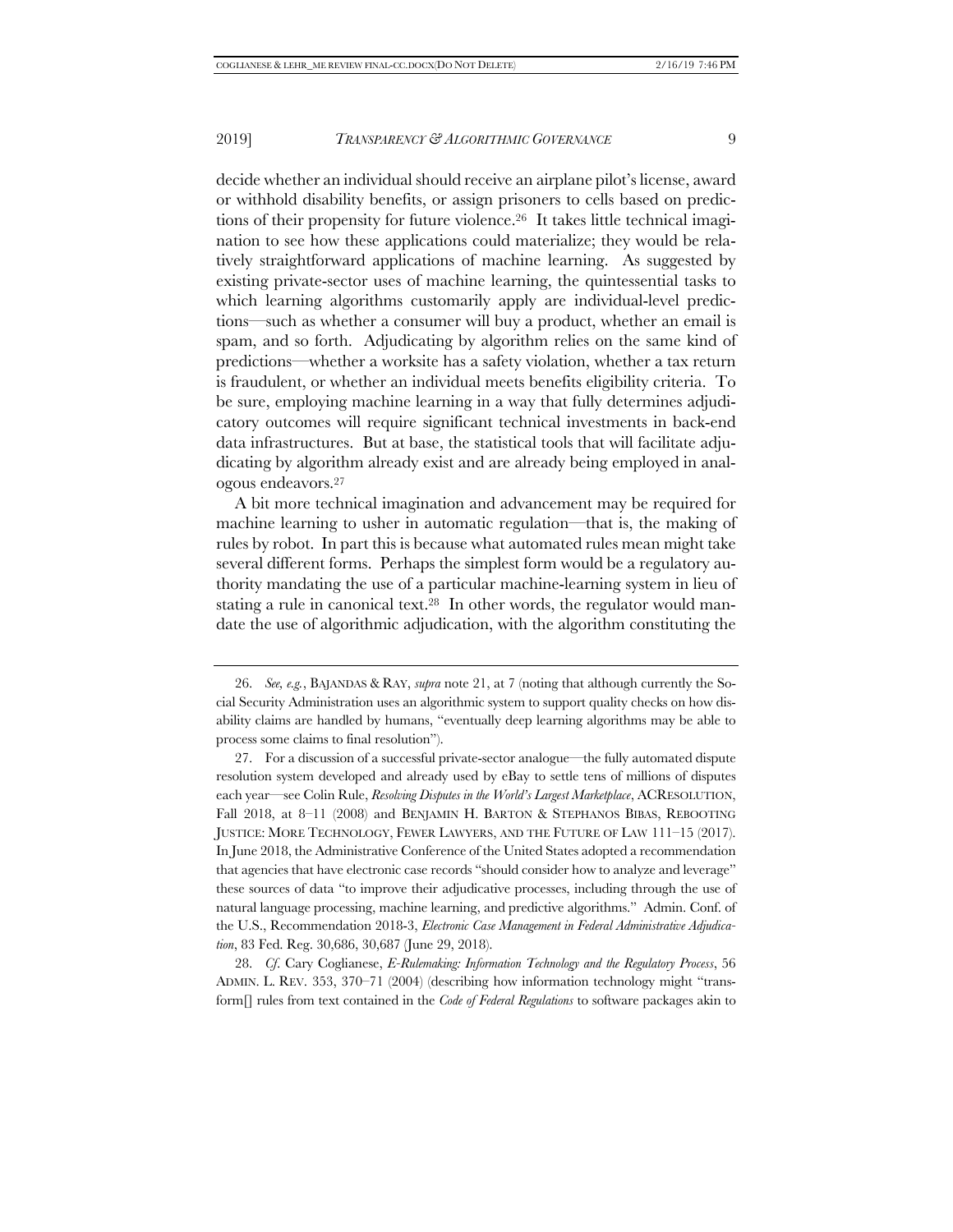applicable rule according to which adjudications should be made. For example, consider an illustrative case of an individual applying for a governmental license—say, a prospective pilot asking the Federal Aviation Administration (FAA) to grant her flight certification. Currently, the FAA has established a set of fixed rules for when a commercial pilot certificate can be awarded.29 The rules specify requirements for age, hours of flight training and experience, and performance on written and in-flight tests.30 These rules may work well, but it is not beyond the imagination to think that one day the FAA might instead rely on a machine-learning algorithm to improve the process of determining when a pilot's license should be granted. Under such an algorithmic government model, the "rule" would be the algorithm. The application for a license to be issued under the rule might comprise the signing of a consent form to allow the FAA to run its authorized algorithm through all of the available data about the applicant—say, school records, medical records, social media postings, and fine-grained data from the flight recorders from previous training flights flown by the applicant. The FAA could award a pilot's license when the machine-learning algorithm forecasts the applicant's risk to be below a specified threshold.

In such a case of mandatory algorithmic adjudication, with the algorithm substituting for the rule, humans would still be instrumental in designing that algorithm and specifying the level at which forecasted risk would deny a license to an applicant. Humans could also conceivably go further to design systems that would not merely substitute for rules but that could actually craft or select rules. Such fully automated rulemaking would contemplate removing humans from the selection of an administrative rule. Consider, for example, whether algorithms might eventually be able to replace the current process by which the Occupational Safety and Health Administration (OSHA) establishes permissible exposure limits (PELs) for chemicals in workplaces. The process today depends on research and analysis by humans—so much so that OSHA cannot realistically establish a PEL for every chemical to which workers might be exposed. If chemicals' health risks could be forecasted by the use of a machine-learning algorithm, perhaps OSHA in the future could create an algorithmic system that would automatically establish PELs.

Automated rulemaking will be a more challenging scenario to realize. As with an adjudication, the relevant questions to be answered in a rulemaking go beyond the information processing needed to make an individualized

the popular  $Turbo Tax^{\circledast}$  or other commercially available compliance software").

<sup>29.</sup> *See* Certification: Pilots, Flights Instructors, and Ground Instructors, 14 C.F.R. § 61 (2018).

<sup>30.</sup> *Id.*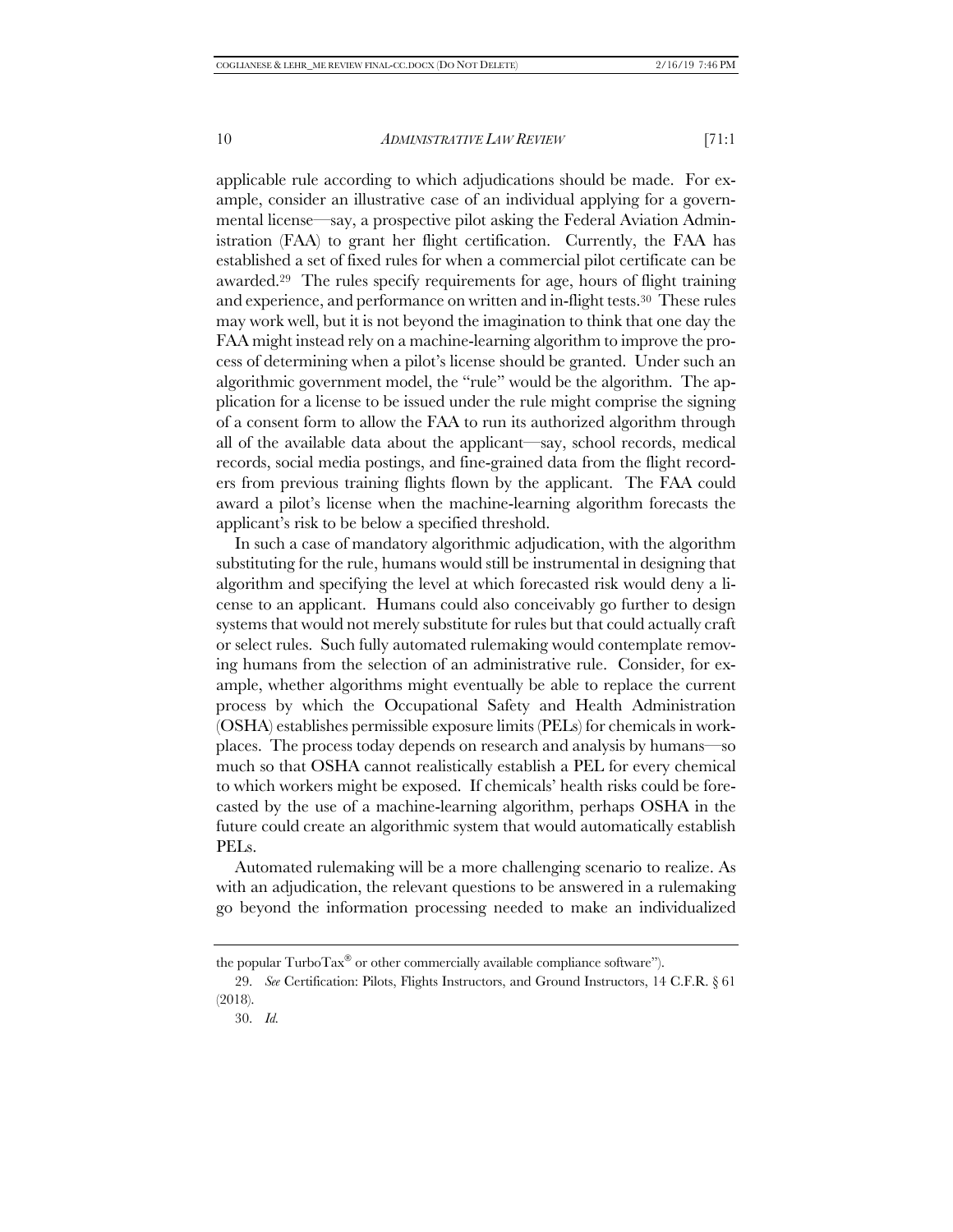forecast. Unlike adjudicating, however, regulating typically does not rely on simple factual predicates of the kind long predicted by machine learning. For one, making a rule fundamentally demands identifying relevant normative values or policy goals—e.g., how safe is safe enough?—and these value choices will be ones that humans must make and then use to inform the parameters specified in an algorithm's objective function.31 Even with respect to the factual forecasts that algorithms can make to inform rulemaking decisions, almost any major rulemaking will be multi-faceted, with tradeoffs to be made across multiple factual outcomes. Resolving such tradeoffs will be another choice calling for human judgment. For example, even a rule as seemingly straightforward as a PEL cannot be accomplished by a single algorithm predicting, say, how many cases of a specific disease would occur if a very specific amount of that pollutant were released. Setting a workplace chemical exposure standard demands understanding the effects that exposure to varying levels of a chemical will have on multiple diseases and other consequences, as well as attending to other factors such as the costs of emissions control or the likelihood that regulated entities would comply with different standards. A single machine-learning algorithm cannot by itself make multi-faceted tradeoffs.

But a machine-learning algorithm can be built into a larger automatic rulemaking system where normative choices and tradeoffs have been specified in advance. If the policy options can be clearly conceived in advance, and if the basis for choosing between them depends simply on a forecast that a machine-learning algorithm can make, a system could be designed in which the algorithm in essence automatically "chooses" the rule. Such a possibility already exists in an algorithmic system the city of Los Angeles has created to operate its traffic signals.32 For any given driver approaching an intersection at any given time, the machine-learning system automatically determines the "rule" confronting the driver about whether to stop or go. The rule choices in the system are exceedingly simple and well specified: the rule can be "red," "yellow," or "green." The value choice reflected in the algorithm's objective

<sup>31.</sup> For a discussion of the inherent normativity involved in setting regulatory standards, see Cary Coglianese & Gary E. Marchant, *Shifting Sands: The Limits of Science in Setting Risk Standards*, 152 U. PA. L. REV. 1255, 1262, 1277 (2004). In suggesting that normative choices necessarily underlie rulemaking, we certainly do not mean to suggest that such choices have no bearing on adjudication. With adjudication, however, a learning algorithm's objective function is based on underlying rules, while ultimately rules themselves must be based on normative or policy choices.

<sup>32.</sup> Ian Lovett, *To Fight Gridlock, Los Angeles Synchronizes Every Red Light*, N.Y. TIMES (Apr. 1, 2013), https://www.nytimes.com/2013/04/02/us/to-fight-gridlock-los-angeles-synchro nizes-every-red-light.html.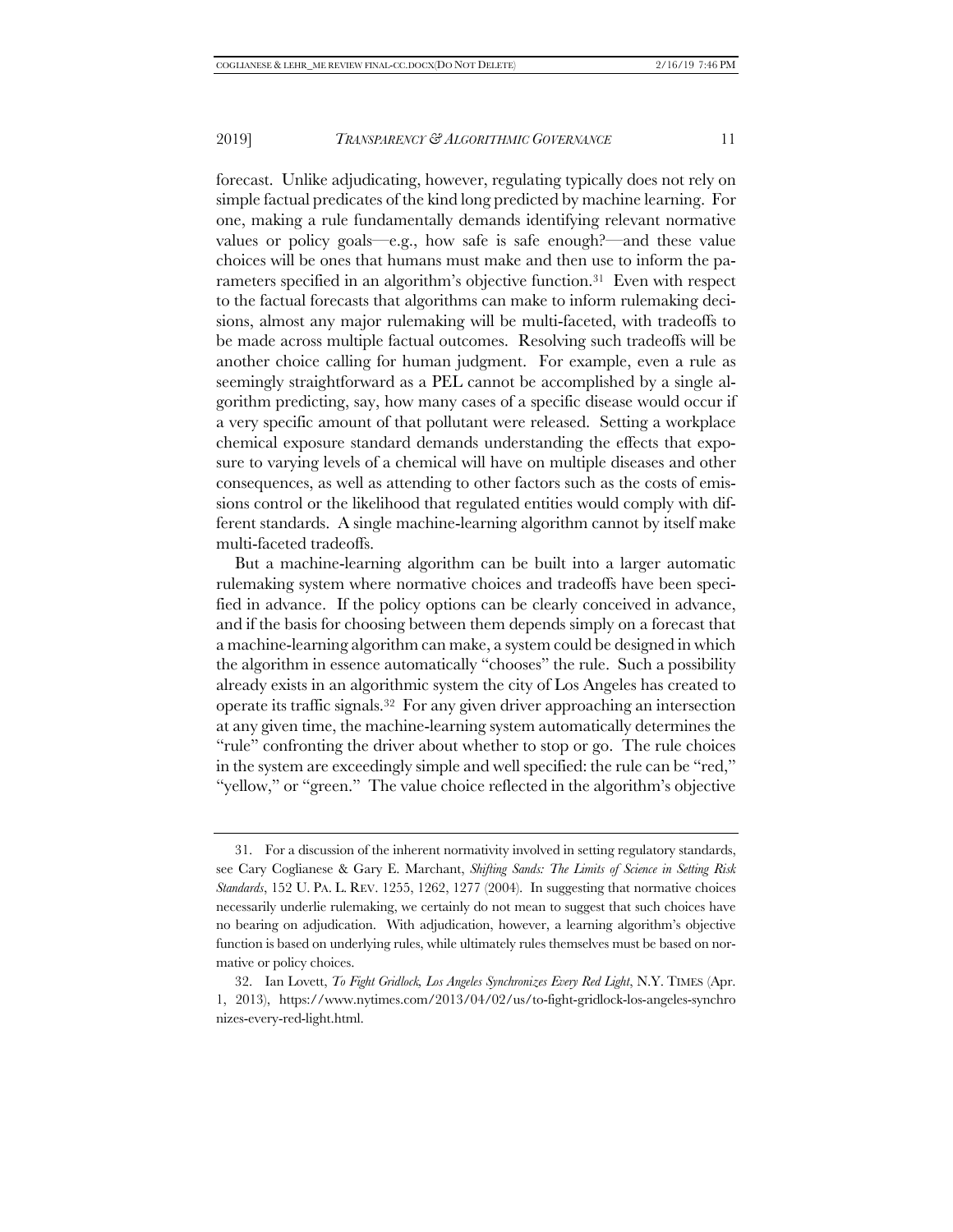function centers on minimizing traffic congestion. Drawing on data gathered from sensors implanted in streets throughout the city, the system automatically chooses the rule (i.e., light color) at each intersection, and at each moment, that will minimize congestion based on the algorithm's forecasts.

Los Angeles's traffic system provides a concrete and accessible example of the use of a machine-learning algorithm in a system that automatically generates rules. Although a city's use of machine learning to operate traffic lights may seem somewhat banal, a traffic signaling system provides a point of reference for seeing how automated rulemaking systems could be developed in other contexts. Even if the regulatory choices in other settings were more complex than just "stop" or "go," as long as a regulator could predetermine the array of policy options, specify in advance the overall objective to be maximized, and spell out any tradeoffs, a system could in principle be developed that embeds machine-learning algorithms into an automated decisionmaking structure. Based on the forecasts produced by these algorithms, such a system would generate a final outcome by "choosing" from among pre-specified options the one that would maximize the objective given the tradeoffs and the resulting algorithm-generated forecasts. For more complex regulatory problems, developing the decisionmaking structure for such a system could itself be a considerable challenge—one which will obviously depend on humans to create—but, once created, the system might be able to produce and modify rules quickly, a virtue in some settings within a world of increasing digital forms of economic and social interaction.

Still more sophisticated automated rulemaking systems could be based on a set of non-learning algorithms called agent-based models (ABM) or multiagent systems (MAS), which can have machine-learning algorithms embedded within them. ABM or MAS algorithms could be developed to model mathematically the regulated environment. In the PEL example, this environment comprises the set of all regulated workplaces and the various aspects of the workplace setting that could be affected by pollutants. The modeled environment would also contain one of many different possible variants of a proposed rule—that is, possible variants of a PEL—and then, in the context of the model, simulated regulated "entities" could choose to take actions in accordance with, or in contravention to, the rule under analysis. Machinelearning algorithms would be embedded within the larger ABM/MAS algorithm and would forecast whether regulated entities would comply with a regulation. The system would then, based on this forecasted compliance, determine the net effect of the rule under analysis on the modeled environment. The ultimate ability of a regulatory agency to use this fusion of ABM/MAS and machine learning to make rules would stem from its ability to run multiple iterations of the overall system, with each iteration using a different variant of a possible rule. The system would be designed to select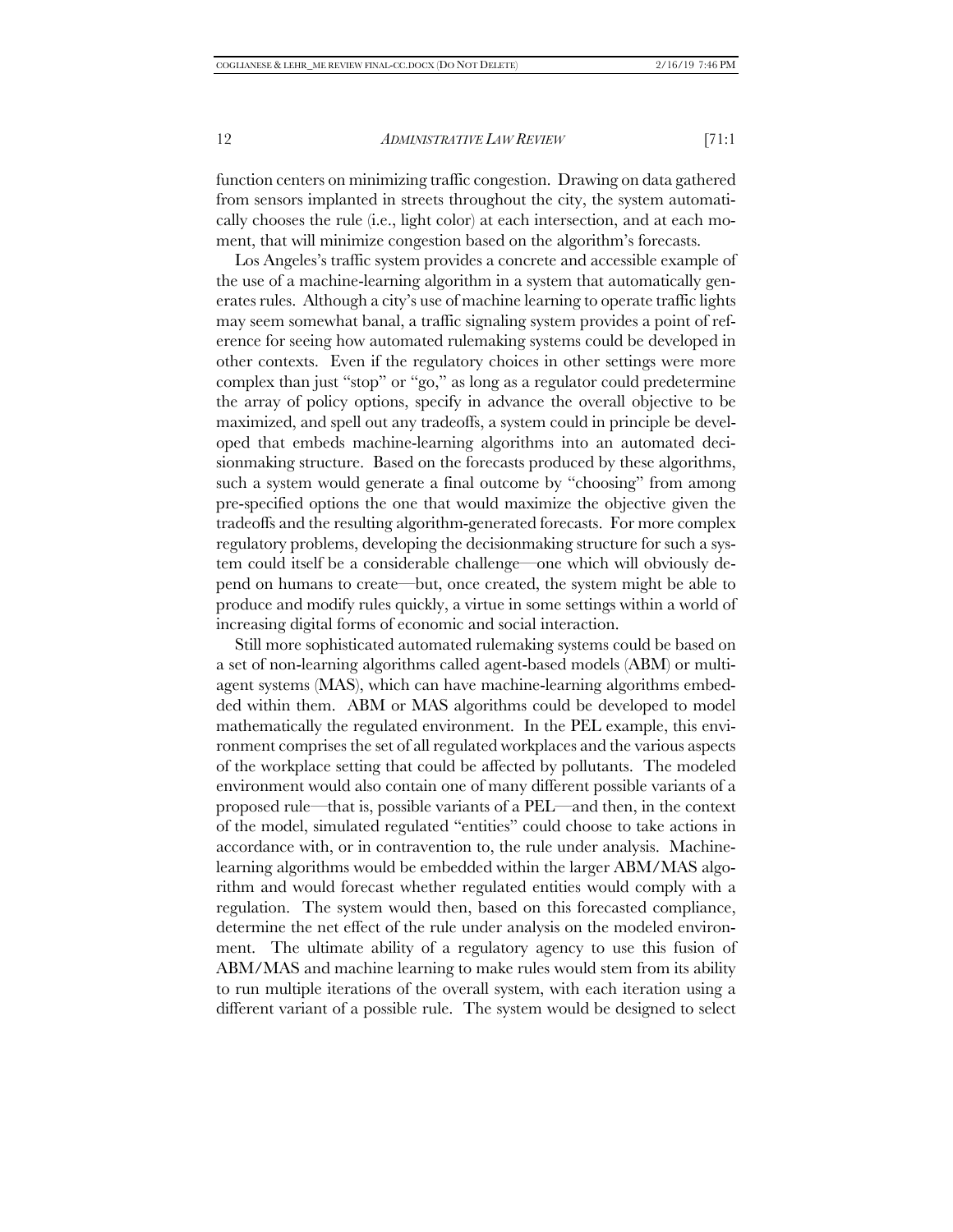automatically, as the promulgated rule, the variant that yields the best outcomes in the modeled environment, however "best" is defined in advance by the system designers at the regulatory agency.

Yet, as we have already indicated, even in the most sophisticated cases of robotic rulemaking, human involvement will not be entirely absent. The objective function incorporated into any ABM/MAS must reflect normative choices that must be made by humans. Furthermore, the system could not itself come up with the multiple possible permutations of the rule from which it selects the best. Some standard templates for different rules would need to be identified in advance by humans. Still, this process could be substantially automated; a human could program such a system, for instance, to try every possible regulatory variant within a very large range. In such a case, it would be quite reasonable to say that the system, not the human, has in effect chosen the rule autonomously. Of course, because of resource constraints on running complicated algorithms repeatedly, in practice it might be more likely the case that humans would first whittle down the possible rule permutations to a more manageable number, from which the system then would choose the optimal one.

Although this vision of regulating by robot has not yet fully materialized for workplace health standards or any other federal rulemaking, the fact that machine learning is already making rules in slightly different, but fundamentally analogous, ways to govern traffic in the city of Los Angeles shows the potential for robotic rulemaking in the future. Perhaps at some point in the future the U.S. Department of Transportation's Pipeline and Hazardous Materials Safety Administration (PHMSA) could mandate the installation of sensors throughout the nation's pipelines—much like Los Angeles has installed sensors in all of its roads—and a PHMSA-mandated algorithmic control system could automatically block off certain sections whenever an algorithm detects unsafe conditions.33 Similar automated rulemaking systems might be helpful for regulating high-speed trading on securities markets—or in any other setting where government needs to set and adapt rules rapidly. The need for rapid, automatic rulemaking systems seems increasingly plausible, if not inevitable, as a response to the private economy's growing reliance on machine learning, especially as critical infrastructures and economic activities themselves increasingly operate automatically by algorithms. It is not at all far-fetched to think that, to regulate a growing data-driven algorithmic private economy, government will need to develop its own automatic regulatory systems in response.34

<sup>33.</sup> *See* Coglianese & Lehr, *supra* note 10, at 1167–69 (elaborating on this possibility).

<sup>34.</sup> *See generally* Cary Coglianese, *Optimizing Regulation for an Optimizing Economy*, 4 U. Pa. J.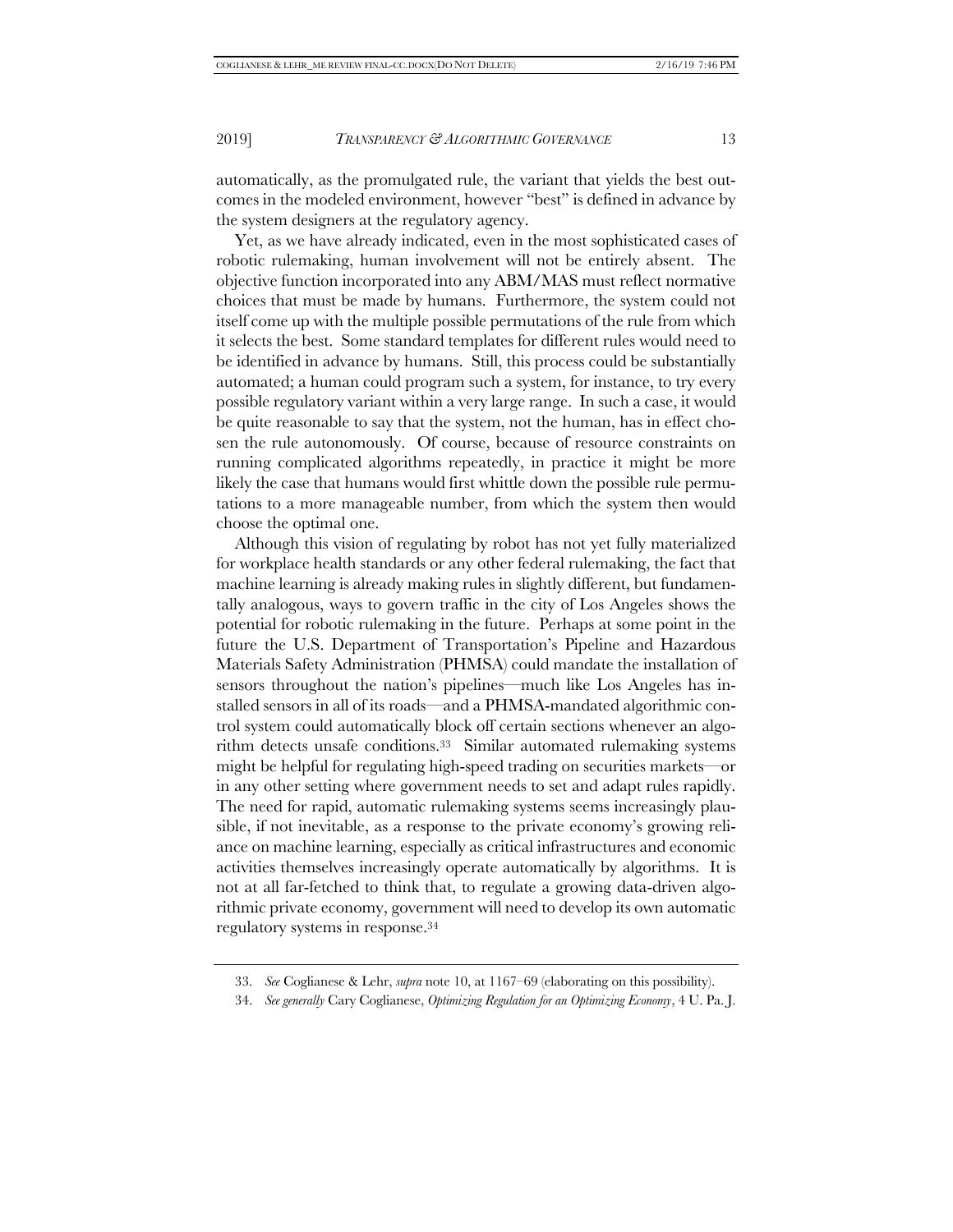*B. What Makes Machine Learning Distinctive?*

The prospect of novel applications of machine-learning algorithms that can automatically determine adjudicatory or regulatory outcomes raises important legal and policy questions. Among the most significant of these questions is one related to governmental transparency. Machine-learning algorithms possess what is often described as a "black box" nature—that is, they discern patterns and make predictions in a way that cannot be intuitively understood or explained in the same way as conventional analysis can be. To understand why machine-learning algorithms are considered so opaque, it is necessary to understand what machine learning is, how it works, and what distinguishes it from traditional statistical analysis.35

At its most general level, an algorithm is little more than a set of steps stated in mathematical or logical language.36 From this view, the use of algorithms by government is hardly problematic at all; virtually any decisionmaking process can be characterized as an algorithm. But taking a closer look, we can compare machine learning with more traditional statistical techniques to understand better what makes machine learning distinctive. Traditional techniques and machine-learning algorithms do, of course, have much in common: they both operate by attempting to achieve a mathematical goal. In an ordinary least squares regression, for instance, the goal is to minimize the sum of the squared residuals, where the residuals are the differences between actual and predicted values. Machine-learning algorithms similarly attempt to achieve mathematical goals, typically referred to as "objectives" or "objective functions," and some machine-learning algorithms even share the same goals as traditional techniques like ordinary least squares regression.37 Furthermore, both techniques attempt to achieve their goals by analyzing historical data that have been collected from a population of interest—referred to in the machine-learning literature as the "training data."38

But where traditional and machine-learning techniques diverge is in how the analysis occurs—that is, how the objective function is met or "opti-

36. *See* Joshua A. Kroll et al., *Accountable Algorithms*, 165 U. PA. L. REV. 633, 640 n.14 (2017) (defining an algorithm as "a well-defined set of steps for accomplishing a certain goal").

37. *See* Lehr & Ohm, *supra* note 2, at 671–72.

38. *See* PATANJALI KASHYAP, MACHINE LEARNING FOR DECISION MAKERS: COGNITIVE COMPUTING FUNDAMENTALS FOR BETTER DECISION MAKING 8, 40, 45 (2017).

L. & PUB. AFF. 1,  $1-13$  (2018) (discussing the need for the government to make use of machine learning and other digital advances in order to keep better pace with innovations in the private sector).

<sup>35.</sup> Our account here is highly stylized and general. We make no claim to describe all the myriad ways that machine-learning algorithms can be structured, nor do we provide a comprehensive introduction to machine learning.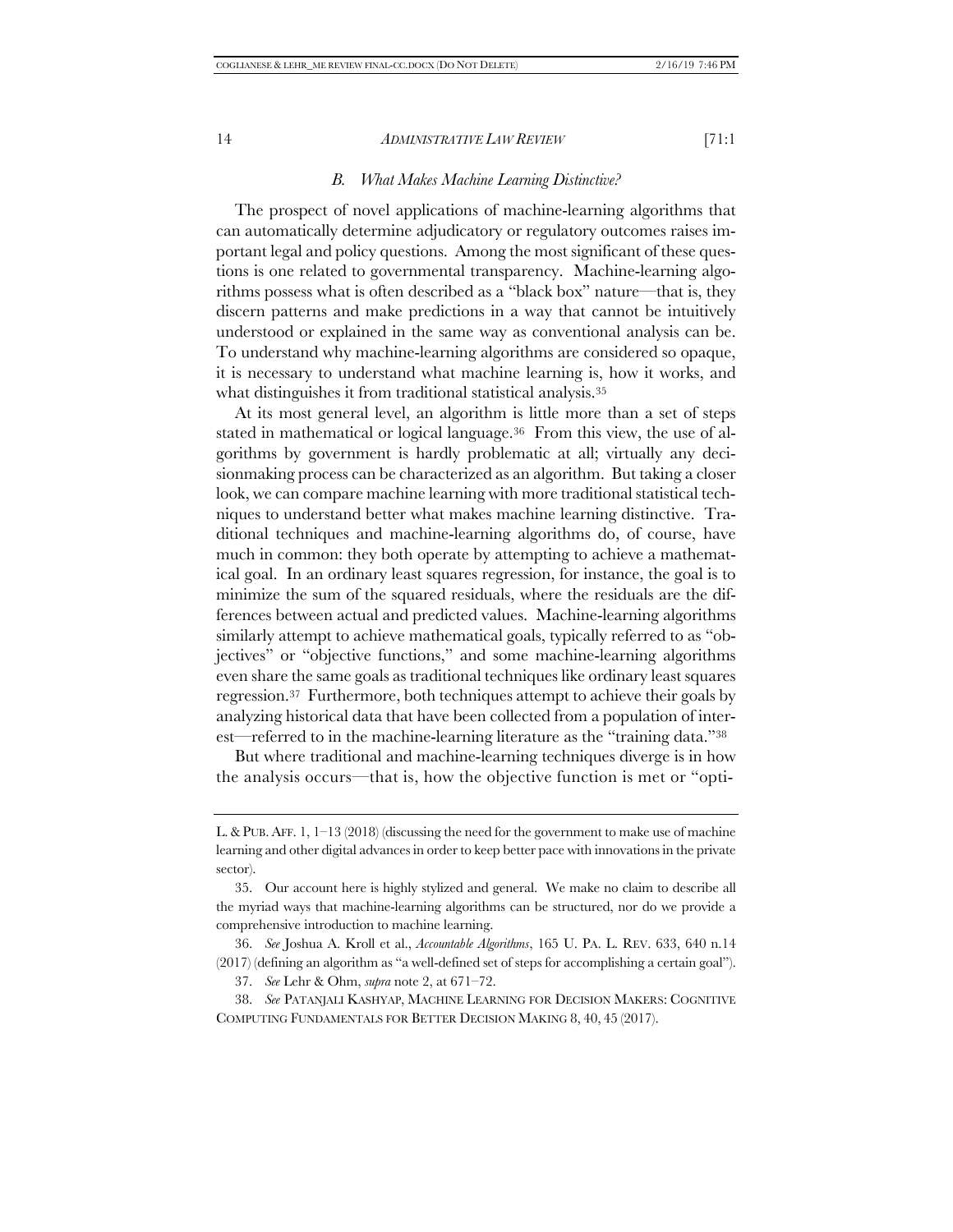mized." In traditional statistical analysis, humans play the key role in setting up the analysis, leaving little to the algorithm. For example, in a traditional regression analysis, humans specify what input variables in the data set the regression should consider and how they should be put together to yield a prediction, or estimate, of the outcome variable—that is, whether the input variables should be added together, multiplied by each other, or take on other functional forms. All that is left for the regression to learn is how the variables—or combinations of variables, as specified by the humans—are weighted. In contrast, with machine learning humans do not specify how input variables should be put together to yield predictions. The algorithm itself tries many possible combinations of variables, figuring out how to put them together to optimize the objective function.39 In other words, the algorithm "learns" how to make accurate predictions or estimates.

This is not to say that humans have no role in the machine-learning context. Human analysts exert substantial control over myriad aspects of an algorithm's functioning. They are still required to provide the algorithm with its data, select a particular kind (or family) of algorithm to implement, and "tune" details of the algorithm's optimization process.<sup>40</sup> Humans also play a major role in evaluating a learning algorithm's performance. Although the algorithm learns how to make useful predictions on a set of training data, it is not possible to make any meaningful assessment of the algorithm's accuracy with this same historical data set; for a variety of reasons, the real-world data onto which the "trained" algorithm is eventually applied in order to make predictions will likely differ from the historical data. Human analysts thus purposely separate out some historical data from the training data set before they use it. These separate historical data—called the "test data"—are excluded from the training data and, thus, not considered by the algorithm during training. After training, human analysts assess the algorithm's accuracy by using the separate test data, making adjustments to the algorithm as necessary to increase accuracy as measured in the test data.<sup>41</sup> This is very much a process of trial and error—one in which complex, powerful algorithms make predictions using methods repeatedly guided and nudged, but not dictated, by humans in the establishment and refinement of the algorithm.

<sup>39.</sup> *See* Lehr & Ohm, *supra* note 2, at 671–72.

<sup>40.</sup> For a more detailed discussion of residual human involvement in machine learning, see *id.* at 672–702.

<sup>41.</sup> Both the training data and test data include measures of the historical outcomes of interest—that is, the outcomes the analyst seeks to predict—as well as a variety of other variables that the algorithms use to identify patterns associated with and predictive of the outcomes.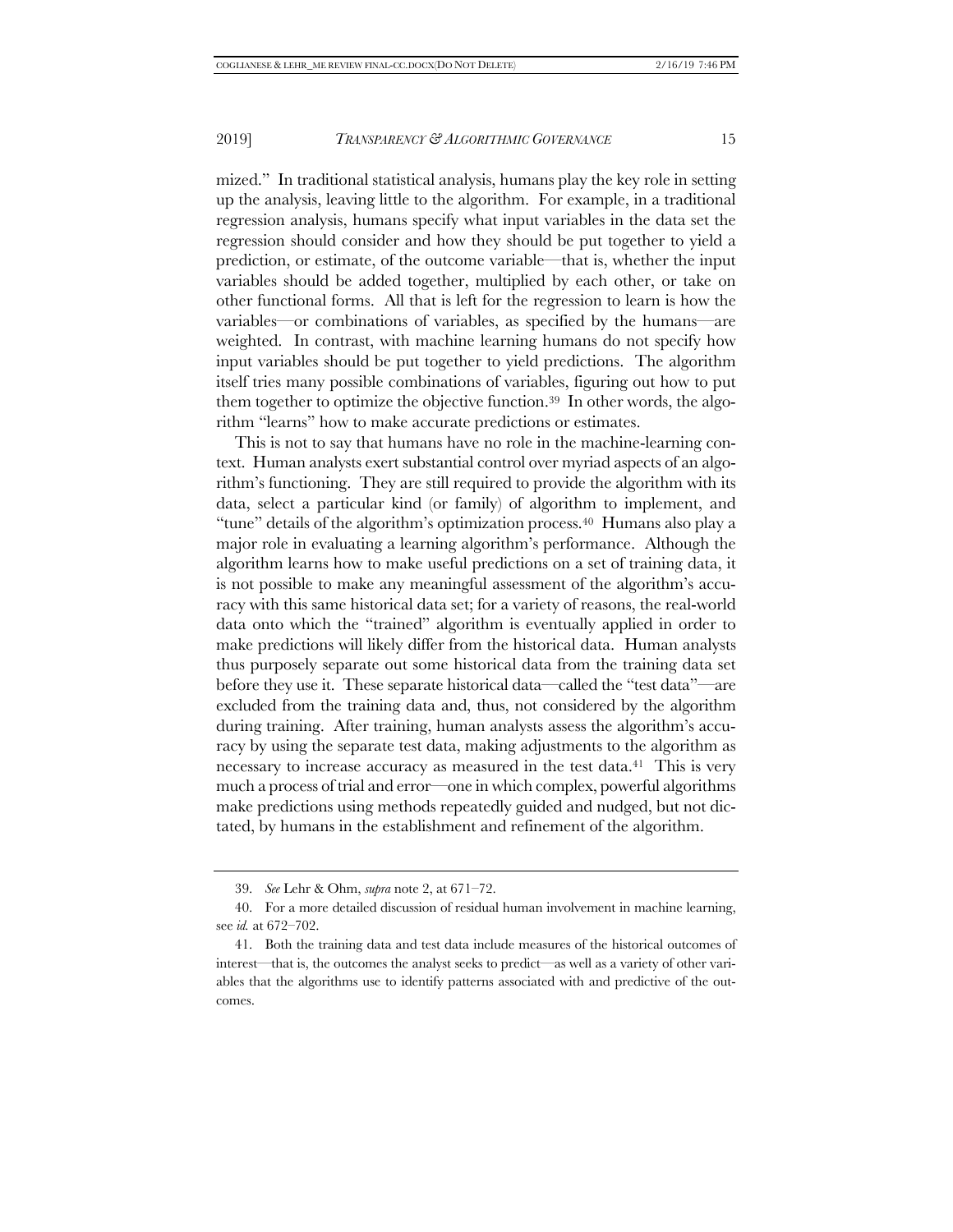Using machine-learning algorithms that are constructed in this way yields numerous benefits. Most significantly, the algorithms' flexible learning process and ability to discern predictively useful patterns in large data sets can make them extremely accurate.<sup>42</sup> They can outperform traditional statistical techniques and, for many tasks, can surpass the abilities of human decisionmakers.43

Machine-learning algorithms also can facilitate large gains in efficiency. Because of their ability to "see" complex patterns, they allow for the automation of tasks previously thought outside the realm of algorithmic control. Machine-learning algorithms can also be continuously refined as new data become available; they can be continuously fed new data, which are incorporated into new training data sets on which the algorithm can be automatically retrained.44

But these advantages come at a cost to transparency. Machine-learning algorithms are deemed "black boxes" because it is difficult to put into intuitive language how they function.45 With a traditional regression analysis, an analyst can say exactly how the algorithm's predictions result: input variable values are put together according to the human analyst's specifications, with just the weights, or coefficients, determined by the regression. Such a simple, intuitive explanation is not available for machine-learning algorithms because the combinations of variables and mathematical relationships between them that the algorithms "learn" can be difficult to uncover and, when uncovered, are often extremely complex.

Even machine-learning methods that are considered relatively simple evade intuitive explanation. For example, one class of algorithms known as "random forests" operates essentially by constructing hundreds or even thousands of classification or regression "trees" and deciding on final predictions by averaging or combining predictions from each individual tree.<sup>46</sup> An analyst can examine the structure of a given tree and the predictive rules it displays, but that information tells the analyst nothing about how predictions are made in the forest as a whole. For still more complex techniques, like

<sup>42.</sup> *See* Coglianese & Lehr, *supra* note 10, at 1158 n.40.

<sup>43.</sup> One of the more widely known examples to date has been the success of Google's deep learning system in beating champion human players at the game of Go. *See generally*  David Silver et al., *Mastering the Game of Go Without Human Knowledge*, 550 NATURE 354 (2017).

<sup>44.</sup> *See* Lehr & Ohm, *supra* note 2, at 702.

<sup>45.</sup> *See* L. Jason Anastasopoulos & Andrew B. Whitford, *Machine Learning for Public Administration Research, with Application to Organizational Reputation*, J. PUB. ADMIN. RES. & THEORY, Nov. 5, 2018, at 16, OXFORD (advance article), https://doi.org/10.1093/jopart/muy060 ("Good predictions often require a tradeoff between accuracy and interpretability.").

<sup>46.</sup> *See* Leo Breiman, *Random Forests*, 45 MACHINE LEARNING 5, 5–6 (2001).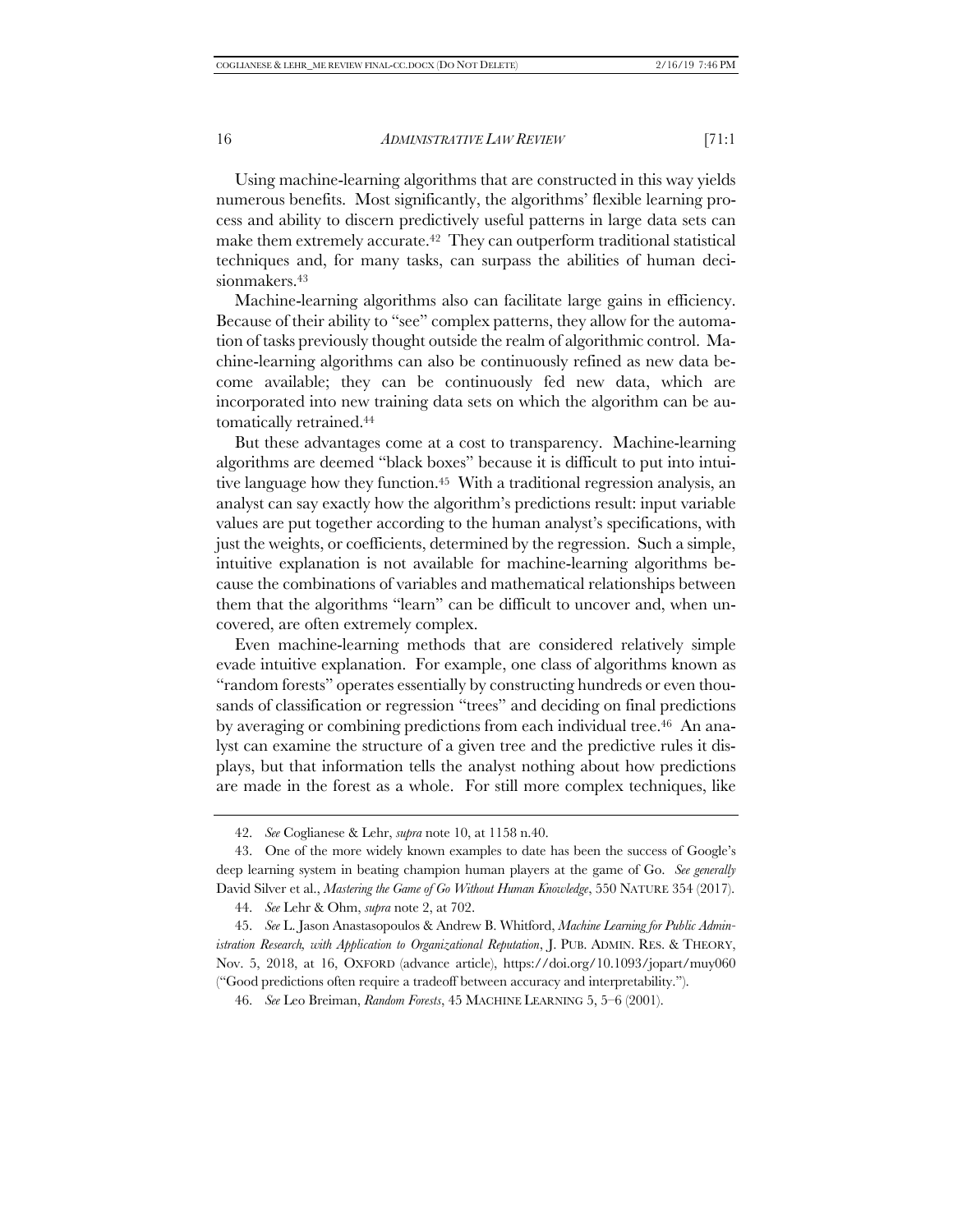"deep learning" techniques, the inner workings of the algorithms are even more difficult to divine and translate into prose.<sup>47</sup>

The difficulty of generating intuitive explanations from machine-learning algorithms is further exacerbated by the kind of "big data" on which they often operate. Although in principle both machine-learning algorithms and more traditional techniques can operate on the same data sets, the predictive power of machine learning manifests itself in large, complex data sets, so it tends to be these data sets on which learning algorithms are applied. But complex data sets necessarily contain complex inter-variable relationships, making it even more difficult to put into intuitive prose how a machine-learning algorithm makes the predictions it does.

Even if analysts could discover the inter-variable relationships that a machine-learning algorithm keys in on, they cannot overlay any causal inferences onto those relationships.48 In other words, they cannot say that a relationship between an input variable and the output variable is causal in nature. In fact, some of the patterns that are predictively useful might not be causal at all, and some may be so non-intuitive as to have never occurred to humans—perhaps, say, if the third letter of a tax filer's last name helps in forecasting cases of tax fraud.

To put machine learning's advantages and disadvantages into focus, let us return to our hypothetical example of an automated system that the FAA might use to award commercial pilot licenses. Such a system could analyze the data from all of an applicant's training flights and other records and use that analysis to forecast the applicant's risk. Such an algorithm might well do a better job of selecting safe pilots than the FAA's current system—a prospect that would be consistent with learning algorithms' generally superior performance in other contexts and would presumably counsel in favor of the FAA giving serious consideration to the use of an algorithmic system. But when it comes to transparency, such an algorithmic system would not enable the FAA to provide a conventional, intuitive, prosaic explanation for exactly why any specific individual was—or was not—selected to receive a license.<sup>49</sup>

As a result, the use of so-called black-box algorithms would seem, at least at first glance, to run up against the law's general requirement that government provide adequate reasons for its actions. Their use might seem to undermine basic good-government principles designed to promote accountability and build trust. The question becomes whether, notwithstanding

<sup>47.</sup> *See* Lehr & Ohm, *supra* note 2, at 693 n.135.

<sup>48.</sup> *See* RICHARD A. BERK, STATISTICAL LEARNING FROM A REGRESSION PERSPECTIVE 331 (2d ed. 2016). Of course, much traditional statistical analysis, especially absent an overarching experimental research design, can also fail to sustain causal claims.

<sup>49.</sup> *Id.*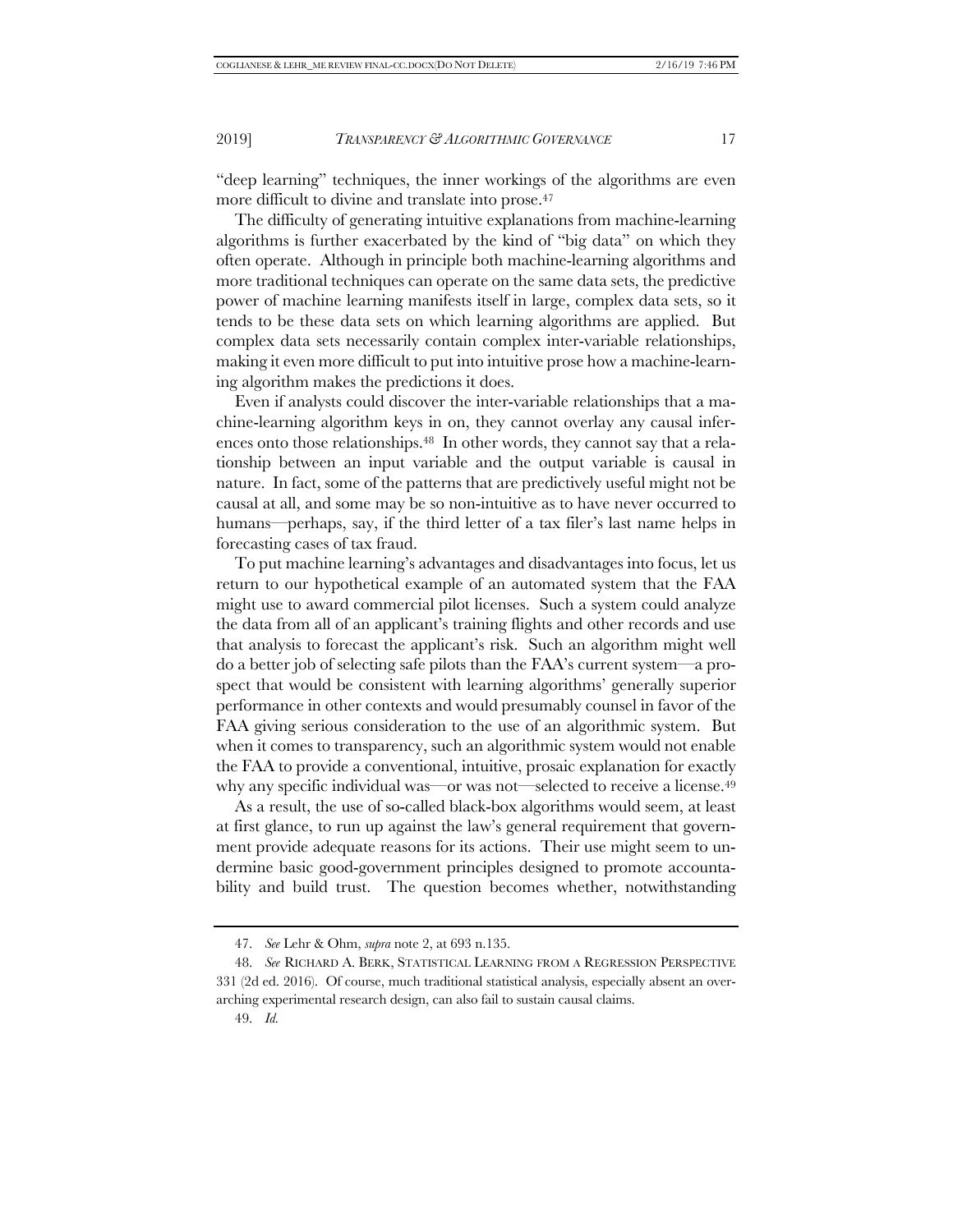learning algorithms' advantages, their ostensibly inscrutable nature will keep government officials from providing sufficient reasons or explanations for why certain decisions were made. In other words, can government make algorithmic outputs sufficiently transparent? To assess whether the use of machine learning by government agencies can be squared with legal expectations of transparency that ordinarily apply to administrative actions, the next Part explores in greater depth the relevant legal principles.

#### II. LEGAL PRINCIPLES OF OPEN GOVERNMENT

Transparency is integral to a legitimate government and a fair society. When government is open, officials can be expected to do their jobs better because public accountability presumably inhibits them from advancing their own self-interests at the expense of their duty to produce public value.50 As Louis Brandeis famously quipped, "Sunlight is … the best of disinfectants."51

Transparency not only deters officials from taking shortcuts and bribes, it also gives other governmental actors—the courts, for example—a basis for their oversight roles.52 The visibility of governmental institutions also gives other nongovernmental organizations—the media, non-profit advocacy organizations, academic researchers, law firms, and businesses—the opportunity to monitor what the government is doing. When private individuals and organizations can learn about what government is doing, they can do a better job of organizing their own affairs by anticipating the establishment of new laws or understanding changes in government programs. Significantly, in a democracy, transparency can also help build an informed citizenry and provide a basis for more meaningful public participation in all facets of governmental decisionmaking.53

<sup>50.</sup> *See, e.g.*, Adriana S. Cordis & Patrick L. Warren, *Sunshine as Disinfectant: The Effect of State Freedom of Information Act Laws on Public Corruption*, 115 J. PUB. ECON. 18, 35–36 (2014) (finding a decrease in indicators of corruption following the passage of state open records laws). On the importance of public value creation by government officials, see generally MARK H. MOORE, CREATING PUBLIC VALUE: STRATEGIC MANAGEMENT IN GOVERNMENT (1995).

<sup>51.</sup> LOUIS D. BRANDEIS, OTHER PEOPLE'S MONEY AND HOW THE BANKERS USE IT 92 (1914).

<sup>52.</sup> For example, when it comes to overseeing government agencies' use of machine learning under a range of legal doctrines, such as those combatting discrimination, the courts will require transparency about algorithms and their use. *See* Coglianese & Lehr, *supra* note 10, at 1195–1205; Farhad Manjoo, *Here's the Conversation We Really Need to Have About Bias at Google*, N.Y. TIMES (Aug. 30, 2018), https://www.nytimes.com/2018/08/30/technology/bias-google-trump.html.

<sup>53.</sup> *See* Coglianese et al., *supra* note 9, at 926–30 (discussing benefits of transparency in government).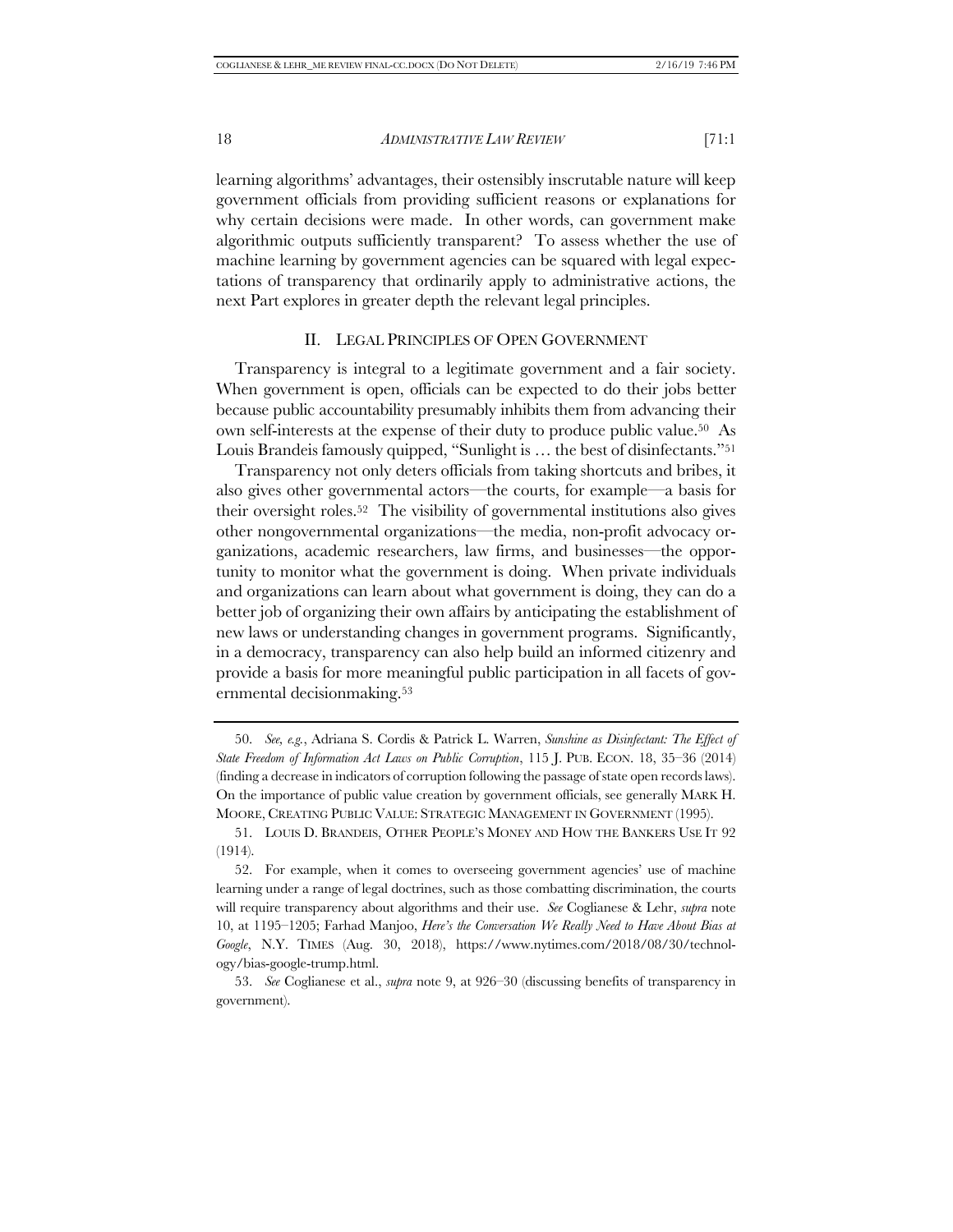Still, despite its many virtues, governmental transparency can be difficult to assess in practice because what "open government" means can vary. The concept of governmental transparency has been invoked in different ways by different legal scholars, political theorists, and public officials.54 To provide conceptual clarity and a foundation for our analysis of algorithmic governance, we distinguish in this Part between two types of governmental transparency: "fishbowl transparency" and "reasoned transparency."55 The former prioritizes the disclosure of information about *what* government is doing, while the latter aims to promote an understanding of *why* government does what it does. Both find support in different ways in U.S. administrative law. As we will explain more fully in the next Part, both types of transparency are also implicated, in different ways, by governmental use of machine learning.

Due to its ostensibly black-box character, the most distinctive questions about machine learning, especially if it is used to replace human decisionmaking, will center on how it may affect the government's ability to give reasons for its actions. In this Part, we lay the groundwork for an analysis of reason-giving as it applies to algorithmic governance. We begin by elaborating on fishbowl and reasoned transparency before turning to a review of the

<sup>54.</sup> *See, e.g.*, Cary Coglianese, *Open Government and Its Impact*, REG. REV. (May 8, 2011), https://www.theregreview.org/2011/05/08/open-government-and-its-impact/ (observing that "little clarity currently exists over what open government means").

<sup>55.</sup> Cary Coglianese, *The Transparency President? The Obama Administration and Open Government*, 22 GOVERNANCE 529, 530, 537 (2009). The distinction between fishbowl transparency and reasoned transparency that we rely on here parallels to a degree the distinction sometimes made by computer scientists and other scholars between the *transparency* of algorithms (i.e., access to their parameters and the underlying data they analyze) and the *explainability* of algorithms (i.e., the reasons why they reach certain results). *See, e.g.*, AARON RIEKE, MIRANDA BOGEN & DAVID G. ROBINSON, PUBLIC SCRUTINY OF AUTOMATED DECISIONS: EARLY LESSONS AND EMERGING METHODS 24 (2018), http://www.omidyar.com/sites/default/files/file\_archive/Public%20Scrutiny%20of%20Automated%20Decisions.pdf (distinguishing "transparency" from "explanation"); Finale Doshi-Velez & Mason Kortz, Accountability of AI Under the Law: The Role of Explanation 6 (2017) (unpublished working paper) (on file with the Ethics and Governance of Artificial Intelligence Initiative), http://nrs.harvard.edu/urn-3:HUL.InstRepos:34372584 ("[E]xplanation is *distinct* from transparency."). However, we eschew the latter terms and rely on the former for two main reasons. First, we want to make clear that we are assessing algorithmic governance against the legal principles of governmental transparency that generally apply to all administrative decisions. Second, even in the context of algorithmic governance, the transparency required of an agency's decision to use an algorithmic tool could, at least in principle, demand more than just the "explainability" of the algorithm itself and its functioning; it could also demand openness about other factors surrounding the government's decision to use an algorithmic tool in the first place.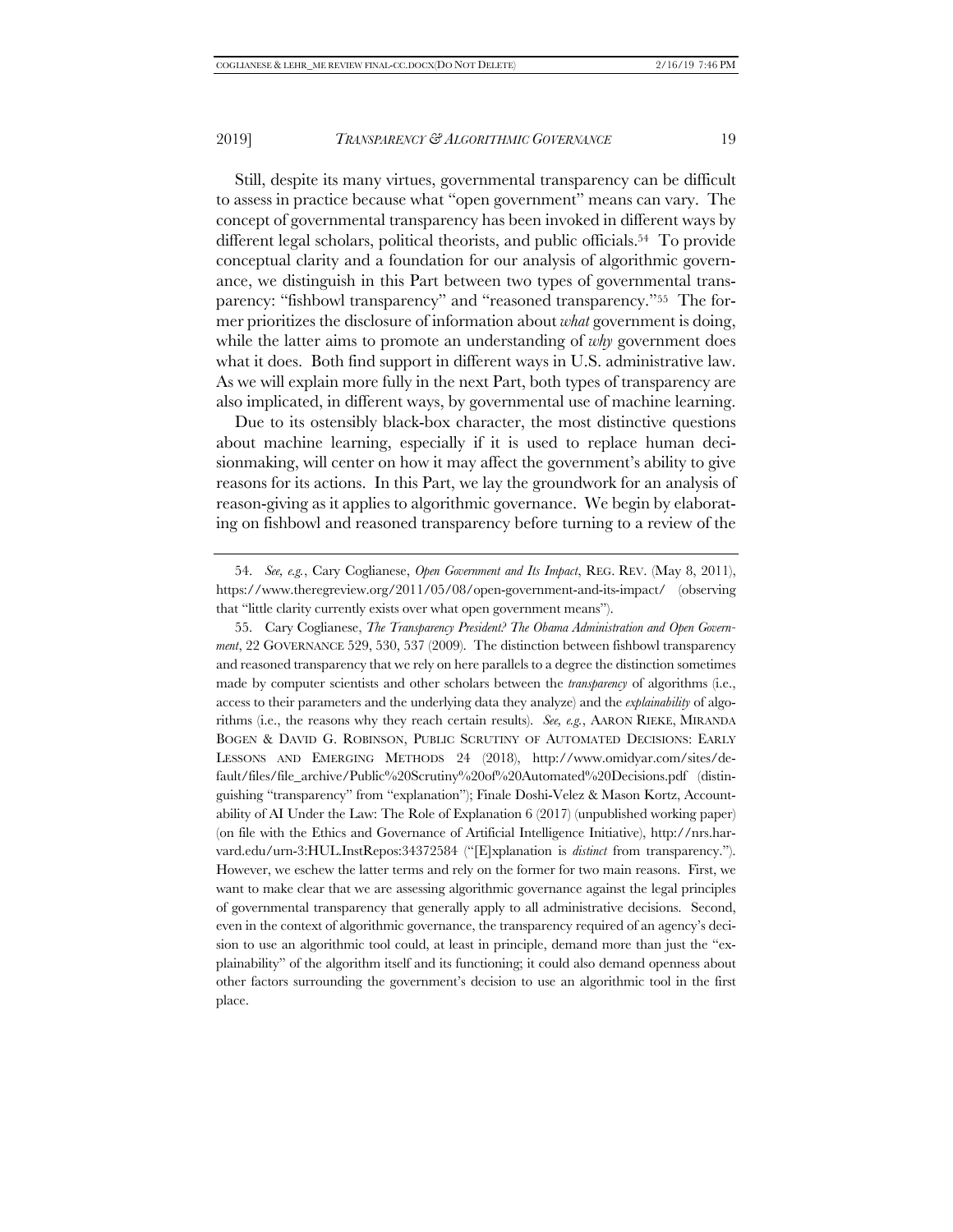major principles of governmental reason-giving. In doing so, we aim to explicate the core transparency doctrines applicable to the U.S. federal government. As we note in concluding this Part, these doctrines are far from absolute. At its core, transparency law is pragmatic.

#### *A. Types of Transparency*

Fishbowl transparency, as its name suggests, refers to the public's ability to peer inside government and acquire information about what officials are doing.56 It focuses on public access to information the government holds and information about what the government does. It includes public access to government hearings, records stored in filing cabinets, and materials available on government computers.

A series of federal statutes demand that the government provide fishbowl transparency. The Government in the Sunshine Act and the Federal Advisory Committee Act require meetings of multi-member commissions and advisory bodies, respectively, to be open to the public.57 The Freedom of Information Act (FOIA) requires agencies to provide government documents to members of the public on request.58 The Administrative Procedure Act (APA)59 requires agencies to publish notices of new regulations they propose to adopt.60 The E-Government Act calls upon agencies to create websites and make information accessible via the Internet.61 These and other legal requirements help ensure that those who are affected by governmental decisions can monitor what officials are doing and respond on an informed basis.

By contrast to fishbowl transparency's emphasis on public *access* to information about what government is doing, reasoned transparency emphasizes the usefulness of that information—that is, whether government reveals *why*

<sup>56.</sup> A concrete manifestation of this type of transparency, as well as this terminology, can be found in the principles of public access to information under which the U.S. Environmental Protection Agency has long operated and that were originally outlined in what is known as the "fishbowl memo" issued in 1983 by then-Administrator William Ruckelshaus. *See* Press Release, EPA, Ruckelshaus Takes Steps to Improve Flow of Agency Information [Fishbowl Policy] (May 19, 1983), https://archive.epa.gov/epa/aboutepa/ruckelshaus-takes-steps-improve-flow-agency-information-fishbowl-policy.html#memo.

<sup>57.</sup> Government in the Sunshine Act, 5 U.S.C. § 552(b) (2018); Federal Advisory Committee Act, 5 U.S.C. app. § 10(a)(1).

<sup>58.</sup> Freedom of Information Act, 5 U.S.C. § 552.

<sup>59.</sup> Administrative Procedure Act, 5 U.S.C. §§ 551–559, 561–570(a), 701–706.

<sup>60.</sup> *Id.* § 553(b).

<sup>61.</sup> E–Government Act of 2002, Pub. L. No. 107-347, 116 Stat. 2899 (2002) (codified as amended in scattered sections of 5, 10, 13, 31, 40, and 44 U.S.C.)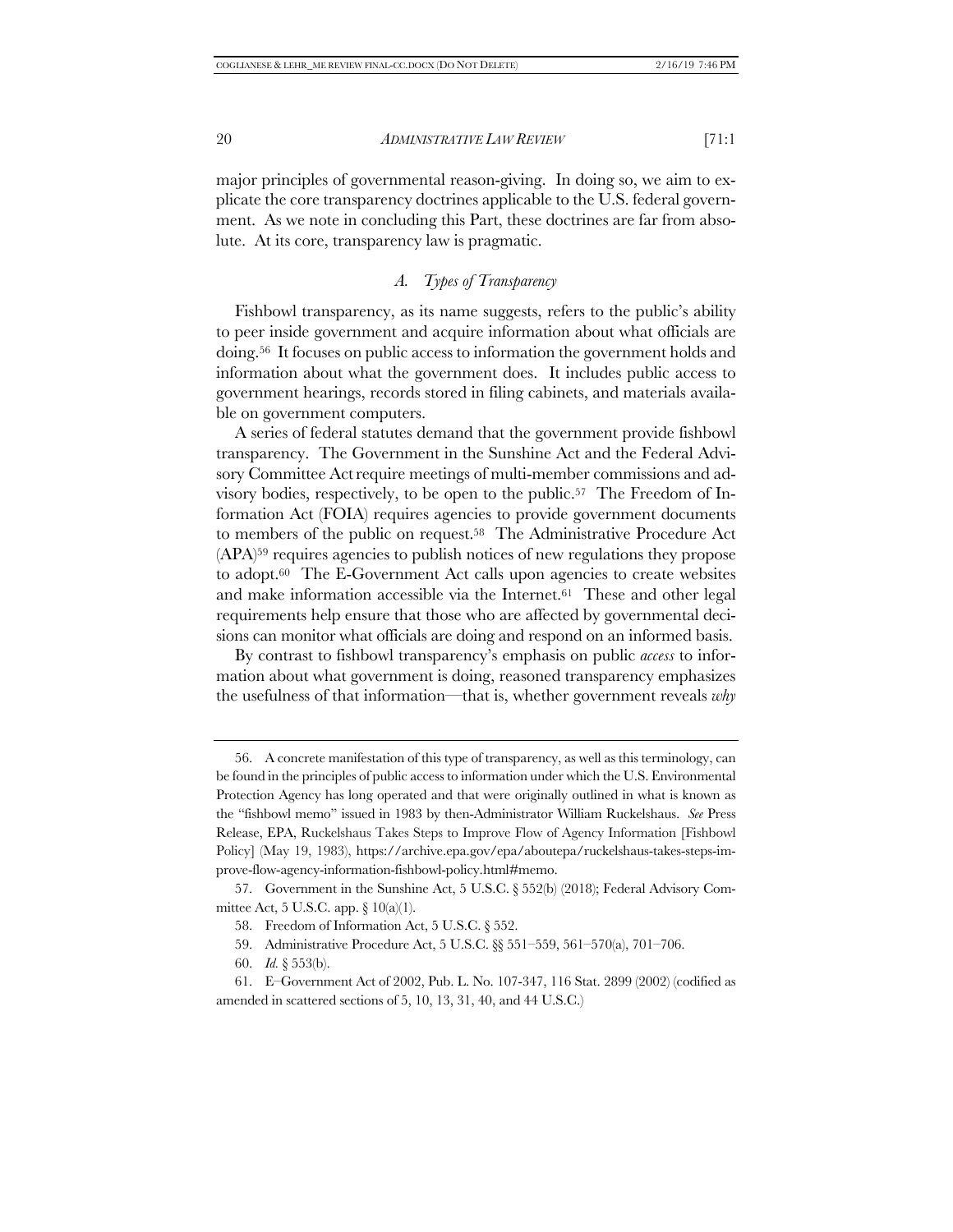it took action. Reasoned transparency stresses the importance of government explaining its actions by giving reasons.62 As one of us has written elsewhere, under principles of reasoned transparency, the government must provide explanations that are

based on application of normative principles to the facts and evidence accumulated by decisionmakers—and [that] show why other alternative courses of action were rejected. Sound policy explanations are not the same as the kind of account that journalists, historians, or social scientists would give if they were trying to explain, as an empirical matter, why a policy was in fact adopted, an account that would clearly be aided by an expansion of fishbowl transparency. Instead, reasoned transparency depends on making a substantive evaluation of the soundness of an official's reasoning, not on knowing whether that official might have met with one interest group or another.<sup>63</sup>

Administrative lawyers will readily recognize that the basis for reasoned transparency can be found in the due process clauses of the Fifth and Fourteenth Amendments<sup>64</sup> as well as in the APA's procedural requirements.<sup>65</sup>

Both fishbowl transparency and reasoned transparency are important for good government—and both bring with them legal obligations that government must honor whenever it relies on machine learning. These two types of transparency are related in another way too: reasoned transparency inherently depends on some level of fishbowl transparency. After all, for the government to offer a public explanation of *why* it took a specific action, it must, if nothing else, disclose *what* action it took. Reasoning also necessitates the disclosure of facts that the government has collected and any analyses it has conducted that justify its actions.66

Still, despite this minimal connection, fishbowl and reasoned transparency are different kinds of transparency, grounded in different sources of law. These differences matter for algorithmic governance because machine learning presents its most distinctive challenge to reasoned transparency, not fishbowl transparency. The ostensibly black-box nature of machine-learning algorithms raises the question of whether government will be able to explain

<sup>62.</sup> *See generally* Martin Shapiro, *The Giving Reasons Requirement*, 1992 U. CHI. LEGAL F. 179 (1992) (discussing federal law's requirement to give reasons).

<sup>63.</sup> Coglianese, *supra* note 55, at 537.

<sup>64.</sup> U.S. CONST. amends. V, XIV. The elements of procedural due process include a requirement for some kind of "statement of reasons for the decision" made by the government official. Mathews v. Eldridge, 424 U.S. 319, 325 n.4 (1976) (citing Goldberg v. Kelly, 397 U.S. 254 (1970)). *See generally* Henry Friendly, *Some Kind of Hearing*, 123 U. PA. L. REV. 1267, 1279–95 (1975); Citron, *supra* note 6, at 1281–88.

<sup>65.</sup> *See, e.g.*, 5 U.S.C. § 706(2)(A).

<sup>66.</sup> *See generally* Cary Coglianese et al., *Seeking Truth for Power: Informational Strategy and Regulatory Policymaking*, 89 MINN. L. REV. 277 (2004) (discussing the centrality of information to governmental decisionmaking).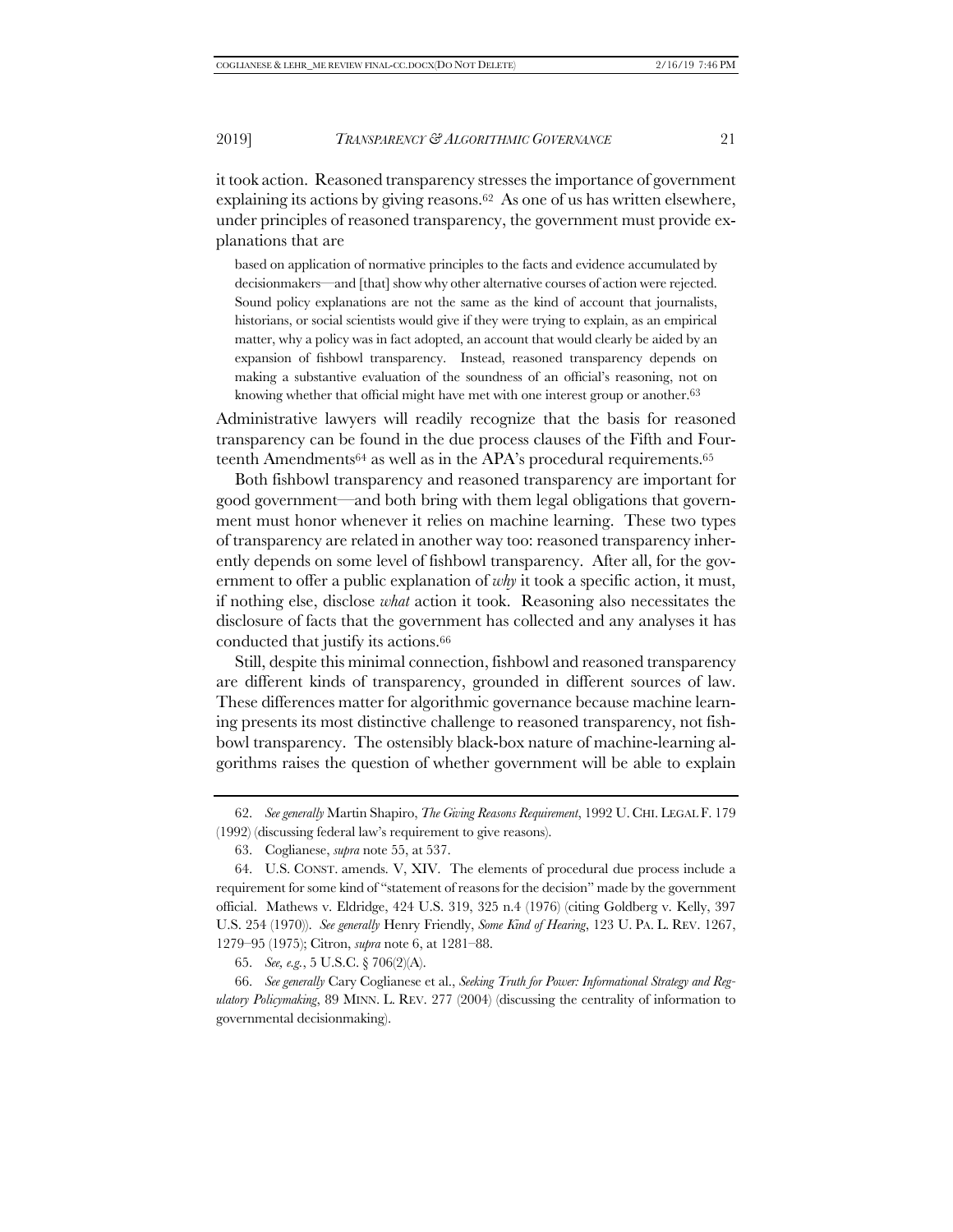sufficiently why learning algorithms reach the predictions they do. This is not to say that fishbowl transparency does not matter when governments use machine learning; rather, that algorithmic governance presents few if any truly distinctive questions in terms of fishbowl transparency.

#### *B. Legal Demands for Reason-Giving*

To determine whether governmental use of machine-learning algorithms is compatible with reasoned transparency, it is necessary to understand the major sources of the law's demand for governmental reason-giving. These sources include the doctrines of substantive and procedural due process, rules of administrative procedure, and standards for arbitrary and capricious review.

When governmental adjudication adversely affects private interests protected by the Fifth and Fourteenth Amendments—"life," "liberty," and "property"—both substantive and procedural due process will be implicated.67 To comport with the demands of substantive due process, the government's action must generally be found justifiable as a rational means to achieve a legitimate government purpose.68 Separately, procedural due process, which also applies, demands that government provide an individual or

<sup>67.</sup> As Jerry Mashaw has noted, the courts' application of the due process clauses in the Constitution "has dramatically increased the demand for transparently rational administrative adjudication." Jerry L. Mashaw, *Small Things Like Reasons Are Put in a Jar: Reason and Legitimacy in the Administrative State*, 70 FORDHAM L. REV. 17, 26 (2001).

<sup>68.</sup> The same rational basis test also forms the legal analysis under the Equal Protection Clause of the Fourteenth Amendment, which has been incorporated into the Fifth Amendment's due process demands on the federal government. United States v. Carolene Prods. Co., 304 U.S. 144, 152 (1938) (holding that substantive due process analysis of "regulatory legislation" begins with "the assumption that it rests upon some rational basis"); Bolling v. Sharpe, 347 U.S. 497, 499 (1954) (basing in the Fifth Amendment's Due Process Clause the application of equal protection constraints on the federal government); *see also* Minnesota v. Clover Leaf Creamery Co., 449 U.S. 456, 470 n. 12 (1981) (reasoning that, from a "conclusion under equal protection" that a law meets the rational basis test, "it follows a fortiori that the Act does not violate the Fourteenth Amendment's Due Process Clause"). A more demanding set of reasons is required under the "strict scrutiny" test when fundamental rights (for due process) or suspect classifications (equal protection) are implicated by governmental actions. 16B AM. JUR. 2D *Constitutional Law* § 862 (2018). Given the focus of this Article on general principles of transparency and how they are implicated by machine learning's black-box nature, we only discuss the rational basis test here. We recognize, of course, that government could use machine-learning algorithms to target fundamental rights. But if heightened scrutiny under substantive due process were demanded of a machine-learning application, it would not be due to the algorithm's black-box nature per se, but to the fundamental rights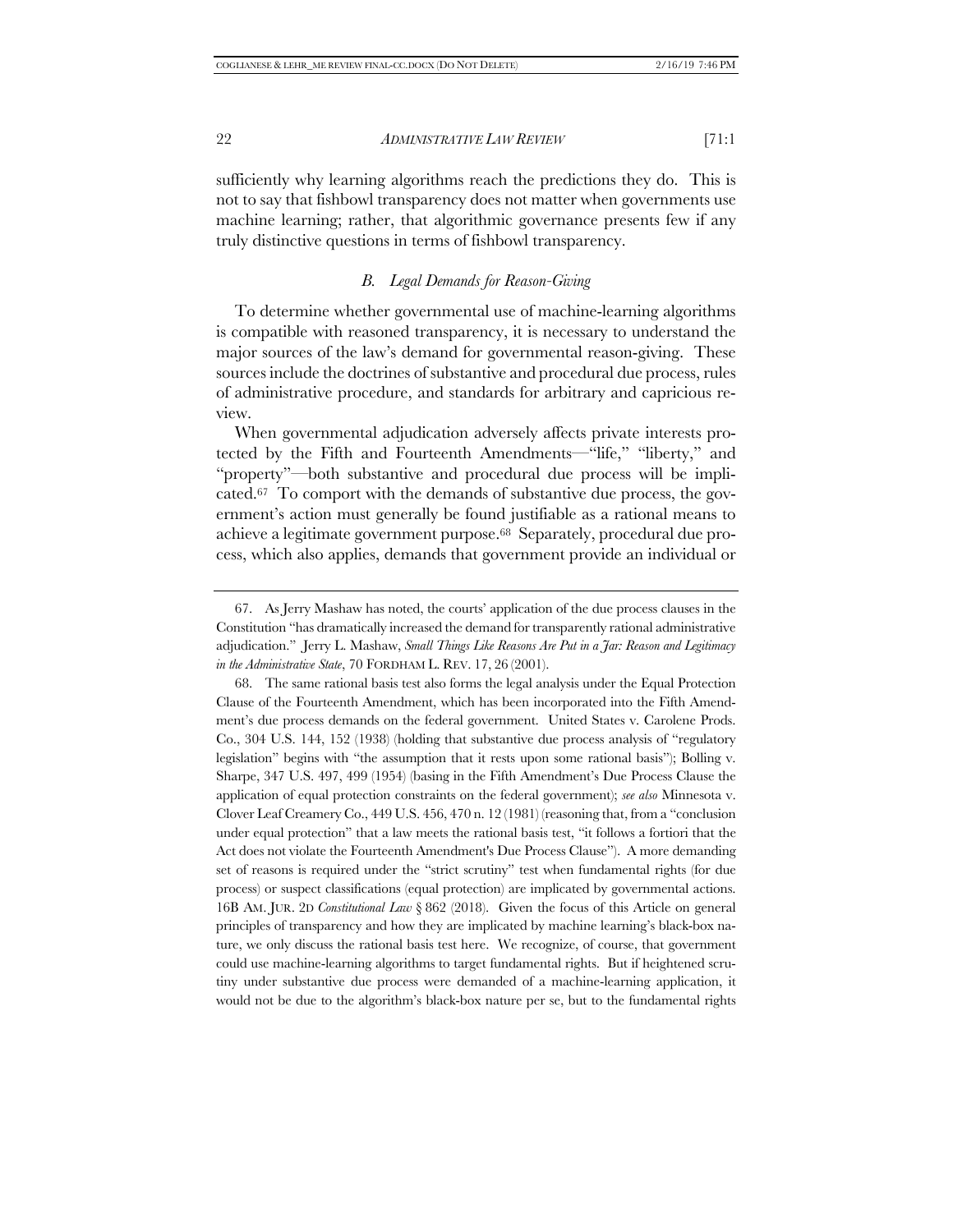other legal entity deprived of protected interests with notice of its action and an opportunity to be heard.69 The precise procedural steps required can vary markedly across different adjudicatory settings, but the affected individual must be provided enough information about the government's decisionmaking to permit the individual a fair opportunity to correct for potential errors.70 At its core, procedural due process requires impartial decisionmaking based on accurate evidence and relevant legal rules. As the Supreme Court noted in *Goldberg v. Kelly*,71 "[t]o demonstrate compliance with this elementary requirement, the decision maker should state the reasons for his determination and indicate the evidence he relied on."72

Even beyond these constitutional requirements for due process, statutory rules of administrative procedure direct federal agencies to provide reasoned transparency. When Congress has dictated in other statutes that agencies provide an on-the-record hearing73—that is, engage in so-called formal adjudication or rulemaking—the APA requires that agencies provide "a statement of findings and conclusions, and the reasons or basis therefor, on all the material issues of fact, law, or discretion."74 The APA further provides that such actions subject to formal procedures must be justified on the basis of substantial evidence.75 Of course, most agency actions are not subject to the APA's formal requirements. Still, even for certain informal actions, agencies must provide reasons. The APA requires that in informal—or "notice-andcomment"—rulemaking, agencies must provide a "concise statement of the basis and purpose" of the rule ultimately adopted.76 In addition, under the Unfunded Mandates Reform Act, the most significant rules adopted by Executive Branch agencies must be accompanied by a "written statement" that

implicated by the application of the algorithm.

<sup>69.</sup> For a helpful overview of procedural due process requirements, see Sidney A. Shapiro & Richard E. Levy, *Heightened Scrutiny of the Fourth Branch: Separation of Powers and the Requirement of Adequate Reasons for Agency Decisions*, 1987 DUKE L.J. 387, 405–06, 418 n.144, 431 n.213 (1987).

<sup>70.</sup> Greene v. McElroy*,* 360 U.S. 474, 496–97 (1959) (describing as an "immutable" principle that whenever governmental action affecting a protected interest "depends on fact findings, the evidence used to prove the Government's case must be disclosed to the individual so that he has an opportunity to show that it is untrue").

<sup>71.</sup> 397 U.S. 254 (1970).

<sup>72.</sup> *Id.* at 271; *see also* Friendly, *supra* note 64, at 1268, 1291–92 (describing a "statement of reasons" as one of the most important requirements of procedural due process).

<sup>73.</sup> *See generally* United States v. Fla. E. Coast Ry. Co., 410 U.S. 224 (1973).

<sup>74.</sup> 5 U.S.C. § 557(c)(3)(A) (2018).

<sup>75.</sup> *Id.* § 706(2)(E).

<sup>76.</sup> *Id.* § 553(c).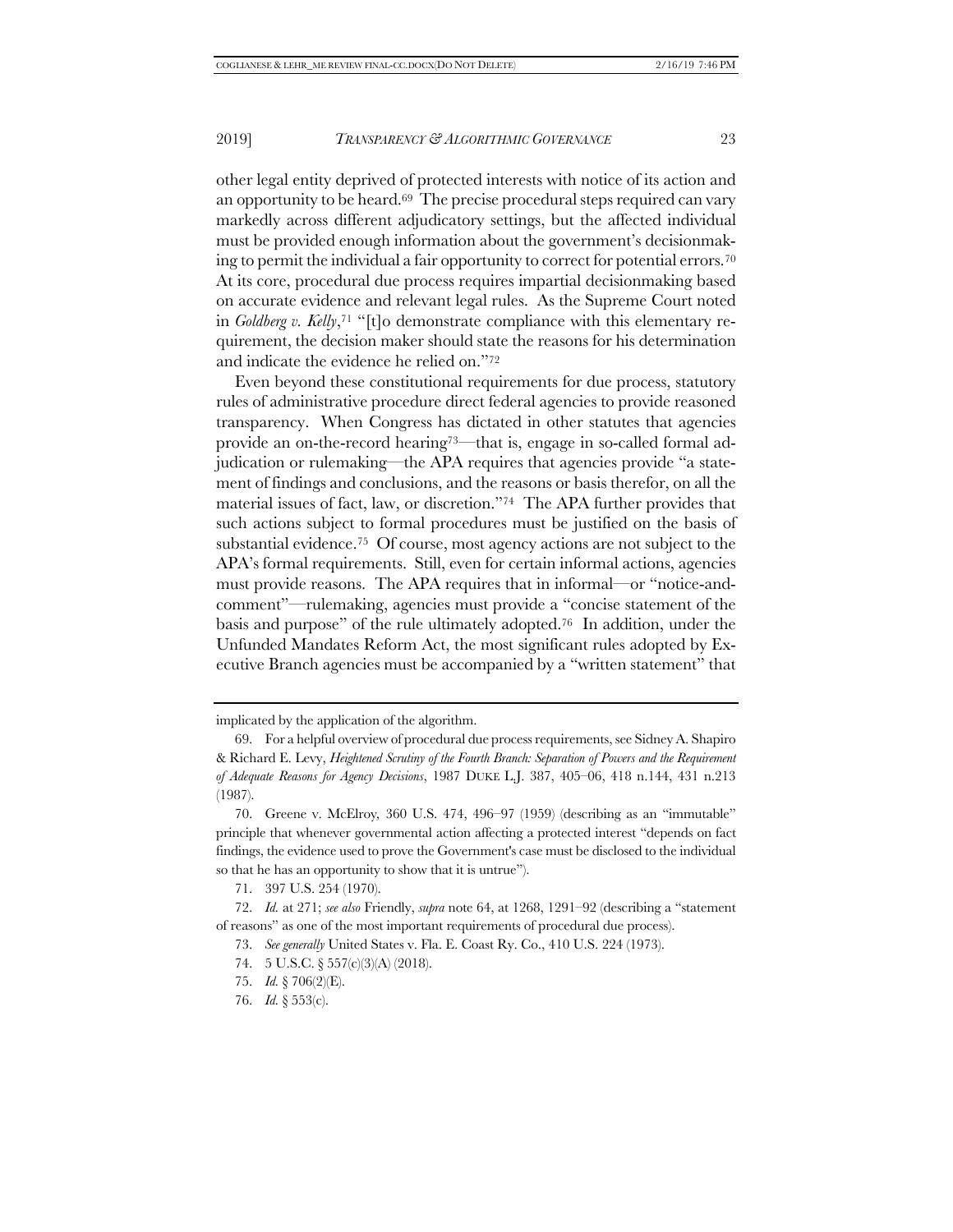includes a "qualitative and quantitative assessment" of the estimated costs and benefits of the rule.77

Moreover, agency action subject to judicial review can be struck down if a court it finds it to be "arbitrary" and "capricious."78 The Supreme Court has interpreted the APA to require that agencies "examine the relevant data and articulate a satisfactory explanation" for each of their actions, especially with respect to rulemaking.<sup>79</sup> The Court's interpretation of the arbitrary and capricious standard imposes an affirmative obligation on an agency to provide some kind of administrative record containing evidence and reasons for new actions at the time it undertakes them.80 On judicial review, the courts will then seek "to determine whether the [agency] has considered the relevant factors and articulated a rational connection between the facts found and the choice made."81

The requirements imposed by the APA, together with due process requirements for adequate notice and explanation, push administrative agencies to provide reasoned justifications for their actions. As Jerry Mashaw has noted, "[t]he path of American administrative law has been the path of the progressive submission of power to reason."82 Reasoning requires going beyond mere expediency, whim, or self-interest.83 Agencies need to be able to explain their choices as based on evidence and justified in terms of the criteria

79. Motor Vehicle Mfrs. Ass'n v. State Farm Mut. Auto. Ins. Co., 463 U.S. 29, 43 (1983).

81. Balt. Gas & Elec. Co. v. Nat. Res. Def. Council, Inc., 462 U.S. 87, 105 (1983) (internal citations omitted).

82. Mashaw, *supra* note 67, at 26.

<sup>77.</sup> Unfunded Mandates Reform Act of 1995, Pub. L. No. 104-4, 109 Stat. 48 (codified as amended in scattered sections of 2 U.S.C.). Similar requirements for the most significant rulemakings have been imposed by executive order. *See* Exec. Order No. 12,866, 58 Fed. Reg. 51,735 (1993).

<sup>78.</sup> 5 U.S.C. § 706(2)(A); *see also id.* § 702 (providing the right of judicial review for any person "adversely affected" by final agency action).

<sup>80.</sup> Citizens to Pres. Overton Park, Inc. v. Volpe, 401 U.S. 402, 420 (1971) (reasoning that although agencies are not necessarily required to make formal findings, courts must examine the "full administrative record that was before the [agency] at the time [of its] decision"); *see also* Encino Motorcars, L.L.C. v. Navarro, 136 S. Ct. 2117, 2127 (2016); *State Farm*, 463 U.S. at 42; SEC v. Chenery Corp., 318 U.S. 80, 94–95 (1943).

<sup>83.</sup> Not even the change in political ideology of an administration's leadership, occasioned by a presidential election, constitutes a sufficient reason for agency action. *State Farm*, 463 U.S. at 42; *see also* Frederick Schauer, *Giving Reasons*, 47 STAN. L. REV. 633, 657–58 (1995) (observing that "[a] reason-giving mandate will . . . drive out illegitimate reasons when they are the only plausible explanation for particular outcomes").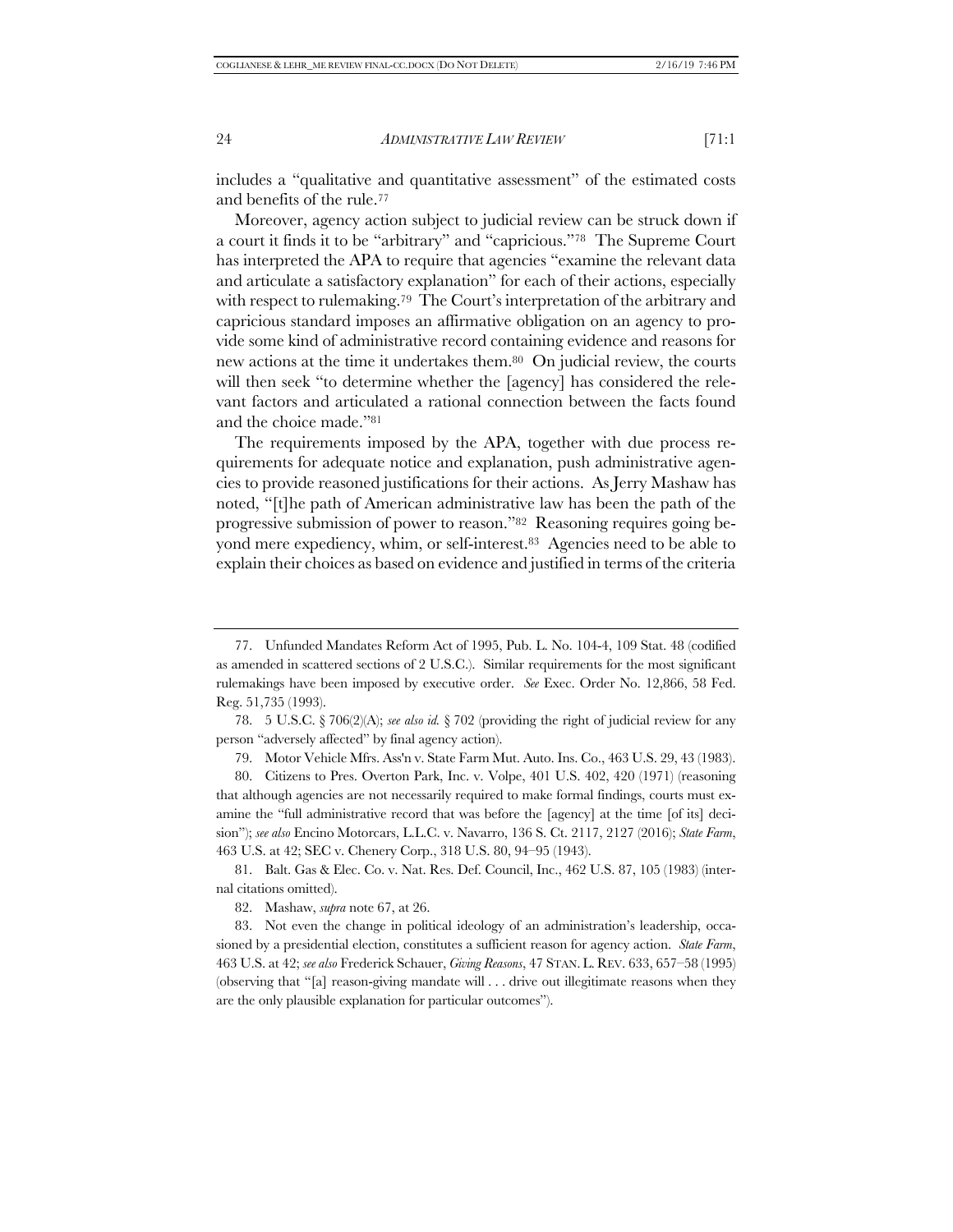or purposes contained within the statutes governing their authority.84

Satisfying the law's reason-giving requirement also necessarily entails some degree of fishbowl disclosure. At a minimum, the government must disclose the information in its possession that provided the factual basis for its decision. In the rulemaking context, administrative law has generally pushed agencies to make publicly available all of the information that is before the agency at the time of its decision, including information that might run counter to the agency's decision.85 To justify a rulemaking decision, an agency must confront adverse information and contrary arguments presented in public comments, and it must explain why such information and arguments do not undermine the basis for the agency's rule.86

#### *C. Law's Pragmatism About Open Government*

Notwithstanding these various legal demands for open government, the law does not require that the government provide total transparency. Fishbowl transparency necessitates an openness that would be better described as *translucent*, not transparent. FOIA contains nine major exemptions from disclosure, including those related to personnel information, law enforcement protocols, and confidential business information and trade secrets.87 Furthermore, the APA does not require that agencies provide public notice for all new rules. In fact, the APA's "good cause" exemption<sup>88</sup> is wide enough that, according to Connor Raso's empirical research, many federal agencies' regulatory issuances occur under that exemption and thus are issued without any advance notice at all.89

Another exemption in the APA allows certain agency actions to escape judicial oversight. Although the APA establishes a presumption in favor of judicial review of all final agency actions—and thus subjects such actions to

<sup>84.</sup> *Overton Park*, 401 U.S. at 416 (noting that under the arbitrary and capricious standard, the agency must show that it "acted within the scope of [its] statutory authority" and its decision "was based on a consideration of the relevant factors").

<sup>85.</sup> Some statutes require agencies to maintain a publicly accessible rulemaking docket with all such information. *E.g.*, Clean Air Act, 42 U.S.C. § 7607 (2018). The advent of the federal web portal, Regulations.gov, now makes it relatively easy for agencies to provide such docket information online.

<sup>86.</sup> *See, e.g.*, United States v. N.S. Food Prods. Corp., 568 F.2d 240, 252 (2d Cir. 1977) ("It is not in keeping with the rational process to leave vital questions, raised by comments which are of cogent materiality, completely unanswered.").

<sup>87.</sup> Freedom of Information Act, 5 U.S.C. § 552(b)(1)–(9) (2018).

<sup>88.</sup> 5 U.S.C. § 553(b)(3)(B).

<sup>89.</sup> Connor Raso, *Agency Avoidance of Rulemaking Procedures*, 67 ADMIN. L. REV. 65 (2015).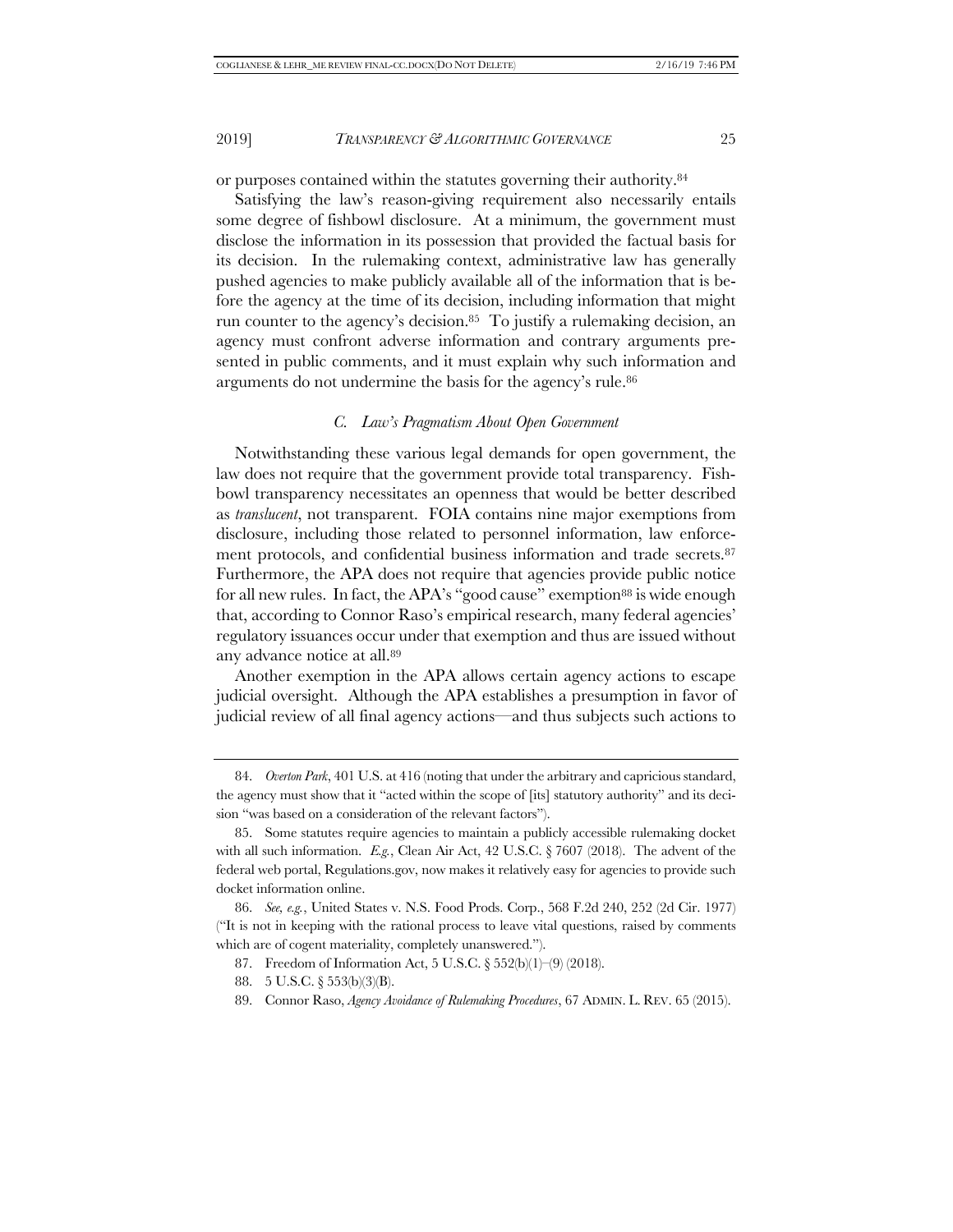the potential application of the arbitrary and capricious test—this presumption does not apply to agency actions that are "committed to agency discretion by law"90 or for which there is "no law to apply."91 Courts treat these categories as narrowly defined, but the Supreme Court has held that government decisions about whom to inspect or target for enforcement are committed to agency discretion—meaning that an agency need not explain why it chooses to investigate certain individuals or facilities but not others.92 Agencies effectively have complete discretion over whom they choose to target.93

Even for actions that are subject to judicial review, reasoned transparency usually does not require exhaustive or extensive explanations. The rational basis test for substantive due process, for instance, is hardly any test at all. The relationship between a governmental action and a proper purpose need only be "debatably rational"94 and the government's purpose can be merely "conceivably legitimate."95 Indeed, to withstand the rational basis test, the government never actually needs to give any reason at all; the test merely requires that a reason *could* be found linking a government action to a legitimate end.96

93. Of course, if agencies' targeting practices are based on unconstitutionally discriminatory grounds, the courts may certainly step in. *Cf*. Floyd v. City of New York, 959 F. Supp. 2d 540, 562 (S.D.N.Y. 2013) (finding that New York City had "adopted a policy of indirect racial profiling by targeting racially defined groups for stops based on local crime suspect data" with the result of "disproportionate and discriminatory stopping of blacks and Hispanics in violation of the Equal Protection Clause"). Furthermore, for inspections of business facilities, once a specific facility has been targeted for inspection, the government may be required to obtain a search warrant to gain access to the facility to conduct the inspection and thus would need to provide a reason for its requested search. But that reason could be simply that the facility has been identified for inspection "on the basis of a general administrative plan for the enforcement of the [law] derived from neutral sources." Marshall v. Barlow's, Inc., 436 U.S. 307, 331–32 (1978). It may perhaps seem unnecessary to note that, once the government conducts an inspection and seeks to impose a fine for noncompliance, it must then provide reasons, grounded in law and in fact, for why penalties should be imposed.

94. Reid v. Rolling Fork Pub. Util. Dist., 854 F.2d 751, 753 (5th Cir. 1988) (explicating the test for rational basis review under the Equal Protection Clause). The rational basis test is the same for substantive due process and equal protection. *See supra* note 68.

96. United States v. Carolene Prods. Co., 304 U.S. 144 (1938).

<sup>90.</sup> 5 U.S.C. § 701(a)(2).

<sup>91.</sup> Citizens to Pres. Overton Park, Inc. v. Volpe, 401 U.S. 402, 410 (1971).

<sup>92.</sup> Heckler v. Chaney, 470 U.S. 821, 832 (1985). Another category excluded from judicial review comprises "non-actions," such as decisions to avoid initiating a rulemaking, at least if no statutory obligation or deadline compels taking action. *See generally* Cary Coglianese & Daniel Walters, *Agenda-Setting in the Regulatory State: Theory and Evidence*, 68 ADMIN. L. REV. 93 (2016) (discussing agenda-setting at administrative agencies).

<sup>95.</sup> *Reid*, 854 F.2d at 753.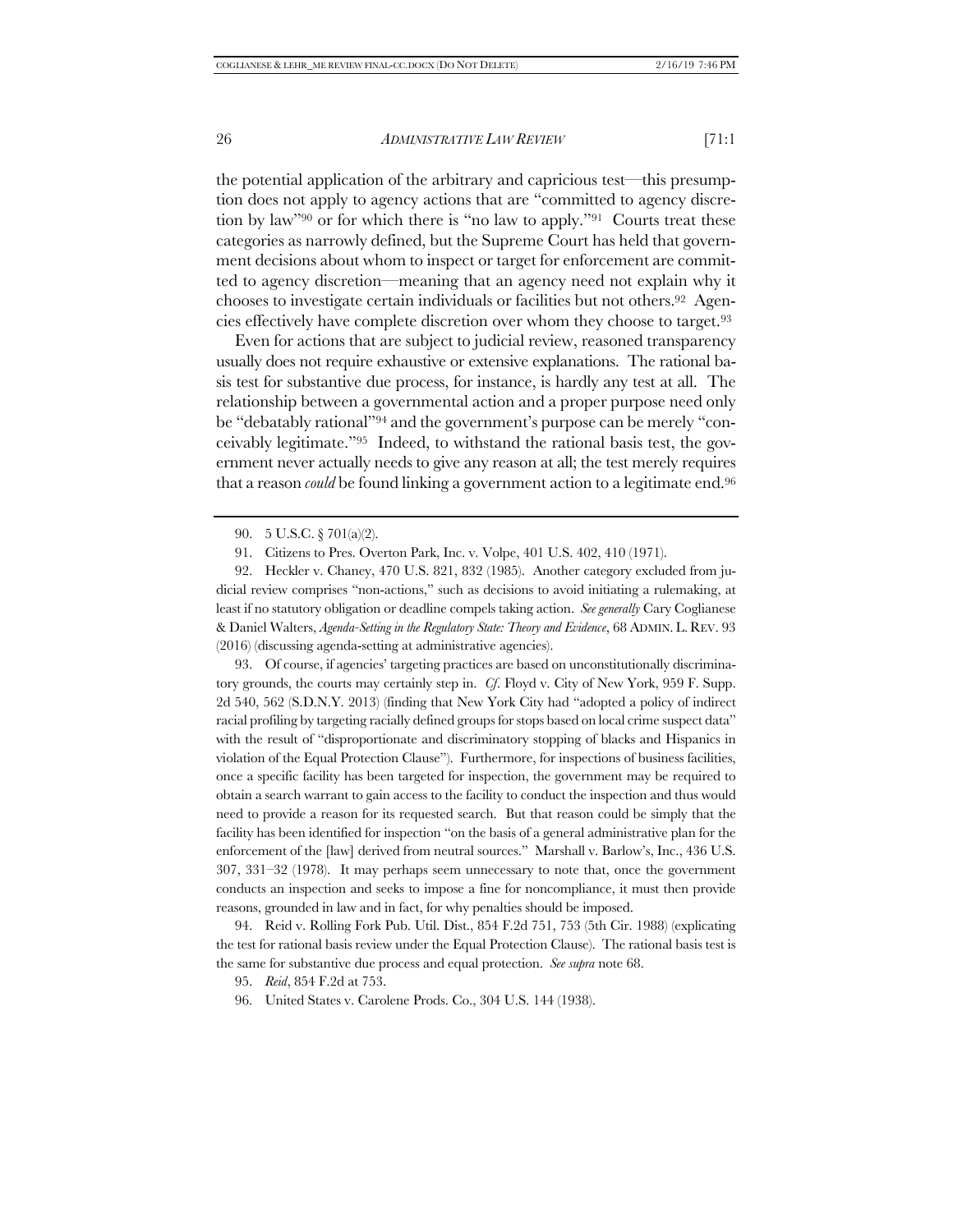Procedural due process might seem to hold more bite. But even there, the Court has made it clear that the reasons agencies must provide in the adjudicatory context "need not amount to a full opinion, or even formal findings of fact and conclusions of law."97 More generally, the demands of procedural due process are now encapsulated under a balancing test that calls upon courts to make pragmatic judgments about how strict procedural demands should be, expressly taking into account the impact of potential procedural demands on governmental resources.98

With respect to the APA, although the arbitrary and capricious test is often referred to as "hard look" review, the Supreme Court has made clear that "the scope of review under the 'arbitrary and capricious' standard is narrow, and a court is not to substitute its judgment for that of the agency."99 The Court has instructed judges to "uphold a decision of less than ideal clarity if the agency's path may reasonably be discerned."100

The Supreme Court has also made clear that judicial inquiry into an agency's reasoning does not entail anything like the extensive discovery process that typically takes place in civil litigation. Rather, review is limited to what the agency had available in its record at the time of its decision.<sup>101</sup> Courts cannot compel the cross-examination of evidence supplied by the agency.102 Courts also ordinarily must not "probe the mental processes of the Secretary in reaching his conclusions"103—they merely can look to the reasons that agency officials have provided.104

Furthermore, when the reasons that an agency offers depend on highly technical matters, such as those demanding statistical and scientific expertise, courts give the agency considerable deference. In its decision in *Baltimore Gas* 

101. Citizens to Pres. Overton Park, Inc. v. Volpe, 401 U.S. 402 (1971); *see also* SEC v. Chenery Corp., 318 U.S. 80 (1943).

102. Vt. Yankee Nuclear Power Corp. v. Nat. Res. Def. Council, Inc., 435 U.S. 519, 541 (1978).

103. Morgan v. United States, 304 U.S. 1, 18 (1938).

104. The requirement is not to offer an empirical or psychological description of the origins of a decision, but rather to provide a legal or policy justification for it. As Frederick Schauer has noted, "[d]escription is not justification." Schauer, *supra* note 83, at 651.

<sup>97.</sup> Goldberg v. Kelly, 397 U.S. 254, 271 (1970).

<sup>98.</sup> Matthews v. Eldridge, 424 U.S. 319 (1976); *see also* Coglianese & Lehr, *supra* note 10, at 1184–91.

<sup>99.</sup> Motor Vehicle Mfrs. Ass'n v. State Farm Mut. Auto. Ins. Co., 463 U.S. 29, 43 (1983).

<sup>100.</sup> *Id.* (quoting Bowman Transp., Inc. v. Arkansas-Best Freight Sys., Inc., 419 U.S. 281, 286 (1974)).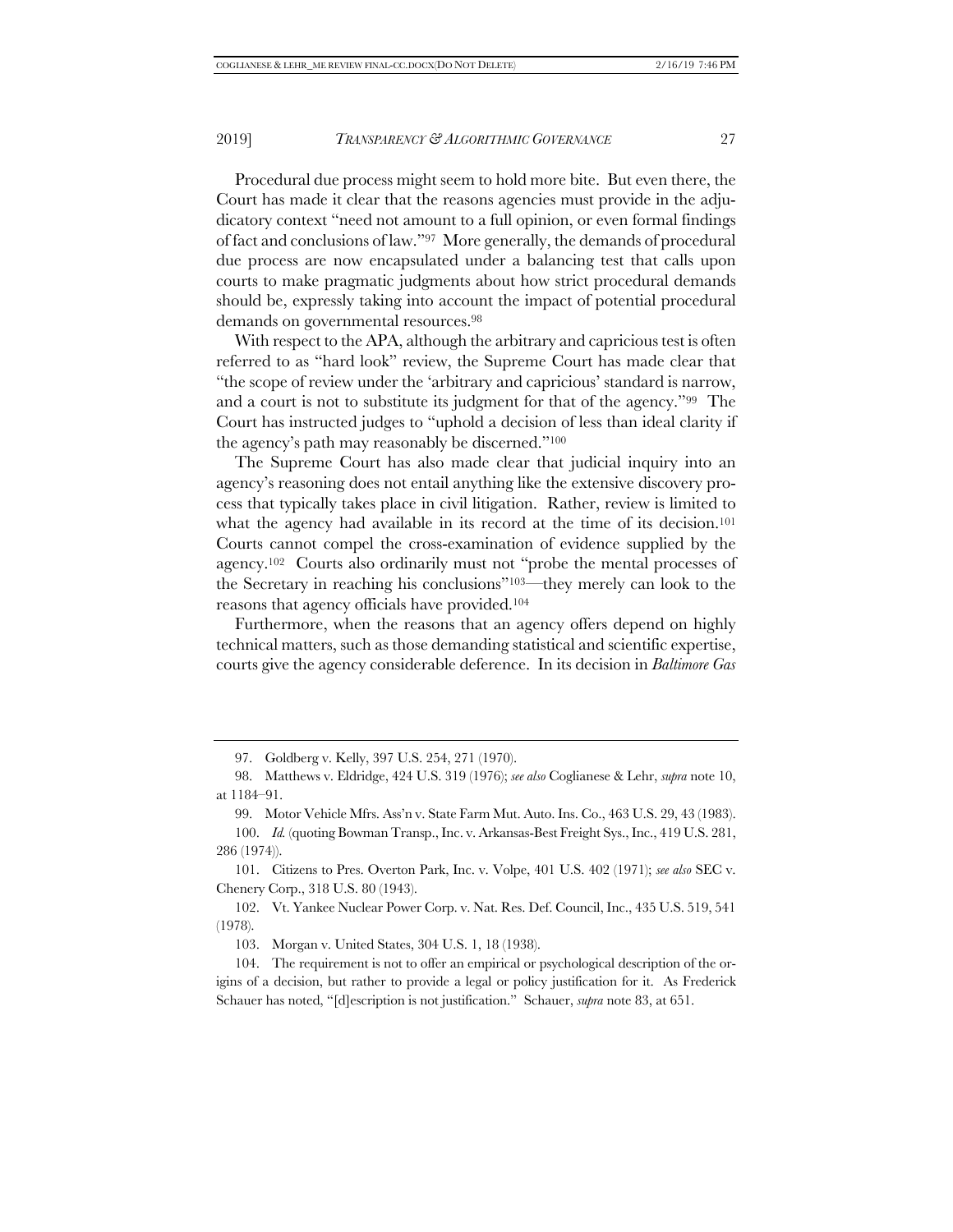*& Electric Co. v. Natural Resources Defense Council*,105 the Supreme Court cautioned that courts should not second-guess a government agency when it is "making predictions, within its area of special expertise, at the frontiers of science."106 The Court emphasized that, "[w]hen examining this kind of scientific determination, as opposed to simple findings of fact, a reviewing court must generally be at its most deferential."107

Judges by and large do not hold agencies to extremely high standards of rationality under the arbitrary and capricious standard. Rather, as Adrian Vermeule has noted, they are simply looking to rule out "clear and indefensible legal error or irrationality."108 Vermeule has reported that, of the sixtyfour cases since 1982 in which the Supreme Court has considered an agency action under the arbitrary and capricious test, the Court has upheld the agency decision over ninety percent of the time.109

It is clear that, although administrative law does demand both fishbowl and reasoned transparency, the demands of each are far from onerous.110 Transparency law has been largely pragmatic. Fishbowl transparency requirements include exemptions that take into account administrative imperatives, and

108. ADRIAN VERMEULE, LAW'S ABNEGATION 34 (2016). *See also* Thomas O. McGarity & Wendy E. Wagner, *Legal Aspects of the Regulatory Use of Environmental Modeling*, 33 ENVTL. L. REP. 10,751, 10,757 (2003) ("Despite the high level of judicial deference, EPA's models are frequently subject to tedious, technical nitpicking . . . . Courts often consider these challenges in detail, but if after this analysis the courts discover that the disagreement concerns a battle of the experts, they typically defer to the Agency's judgment.").

109. VERMEULE, *supra* note 108, at 158.

110. Some administrative law scholars have asserted that judicial review under the arbitrary and capricious standard does impose a heavy burden on agencies. Richard J. Pierce, Jr., *Rulemaking Ossification Is Real: A Response to* Testing the Ossification Thesis, 80 GEO. WASH. L. REV. 1493 (2012). However, researchers who have investigated these claims empirically and systematically have found them wanting. Cary Coglianese, *Empirical Analysis and Administrative Law*, 2002 U.ILL. L. REV. 1111 (2002); William S. Jordan III, *Ossification Revisited: Does Arbitrary and Capricious Review Significantly Interfere with Agency Ability to Achieve Regulatory Goals Through Informal Rulemaking?*, 94 NW. U. L. REV. 393 (2000); Anne J. O'Connell, *Political Cycles of Rulemaking: An Empirical Portrait of the Modern Administrative State*, 94 VA. L. REV. 889, 896 (2008); Jason W. Yackee & Susan W. Yackee, *Testing the Ossification Thesis: An Empirical Examination of Federal Regulatory Volume and Speed, 1950-1990*, 80 GEO. WASH. L. REV. 1414 (2012).

<sup>105.</sup> 462 U.S. 87, 103 (1983).

<sup>106.</sup> *Id.*

<sup>107.</sup> *Id. See also* FERC v. Elec. Power Supply Ass'n, 136 S. Ct. 760, 782 (2016) (noting the narrowness of arbitrary and capricious review and stating that "nowhere is that more true than in a technical area"); Mobil Oil Expl. & Producing Se. v. United Distrib. Cos., 498 U.S. 211, 231 (1991) (explaining that "we are neither inclined nor prepared to second-guess the agency's reasoned determination in this complex area").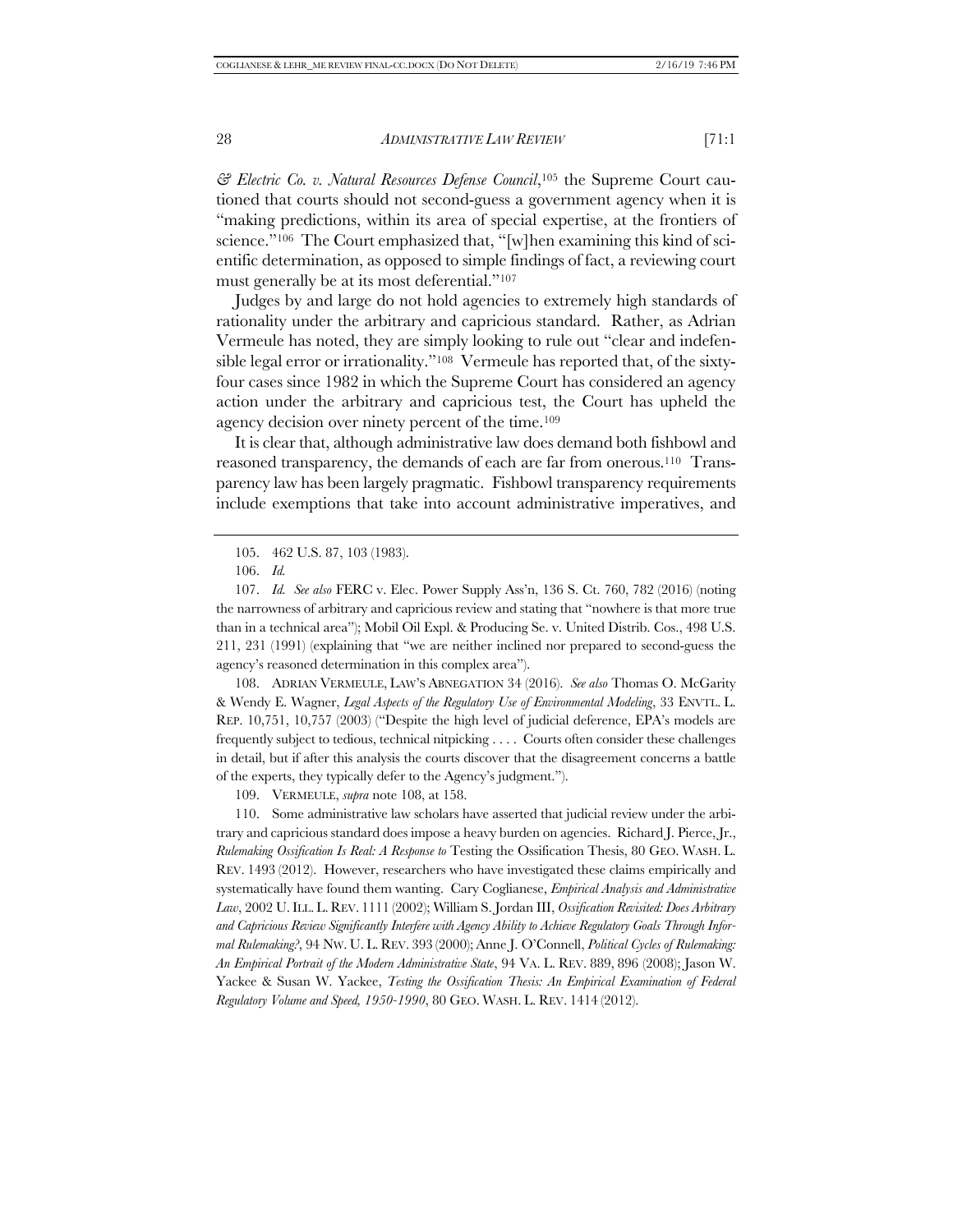agencies have accordingly managed to adapt their operations to provide routinized disclosure of government information.111 When it comes to reasoned transparency, courts do expect agencies to explain themselves, at least when they take actions not committed to agency discretion; however, they also give agencies considerable deference as to what counts as sufficient reasoning.112

#### III. REASON-GIVING IN ALGORITHMIC GOVERNANCE

Having established what transparency law demands, we now turn to the question of whether—or how—governmental reliance on machine learning might meet those demands. As for any legal question, the answer will ultimately depend on how government actually uses machine learning—and even on what kind of machine-learning algorithm it uses. After all, machine learning itself refers to a broad range of techniques which apply to varied types of data, perform many different functions, and vary in their mathematical complexity. Any general analysis must thus proceed with appropriate caveats.

We also must acknowledge that there will always be ways that government could conceivably use machine learning that would clearly violate both fishbowl and reasoned transparency requirements. It would be obviously irresponsible and unlawful for a governmental authority to rely on machinelearning algorithms deceptively by both concealing the automation of otherwise reviewable actions and offering no valid independent reasons for those actions. More generally, the government could always act maliciously and deceptively to bias machine learning's results to achieve nefarious policy ends. We are mindful of these possibilities, but we also recognize that nefar-

112. *See supra* notes 108–109 and accompanying text.

<sup>111.</sup> This is not to say that agency practices under FOIA have been optimal—or even sufficient. Some observers have lamented what they perceive to be the high costs of FOIA compliance. *See, e.g.*, Antonin Scalia, *The Freedom of Information Act Has No Clothes*, REGULATION, Mar.–Apr. 1982, at 15, 16. Others have noted that government agencies are far from prompt or forthcoming in responding to requests for information. *See, e.g.*, SEAN MOULTON & GAVIN BAKER, CTR. FOR EFFECTIVE GOV'T, MAKING THE GRADE: ACCESS TO INFORMATION SCORECARD 2015 (Mar. 2015), https://www.foreffectivegov.org/ sites/default/files/info/access-to-information-scorecard-2015.pdf; *Delayed, Denied, Dismissed: Failures on the FOIA Front*, PROPUBLICA (July 21, 2016, 8:01 AM), https://www.propublica. org/article/delayed-denieddismissed-failures-on-the-foia-front (noting that government agencies are far from prompt or forthcoming in responding to requests for information). For findings from a government audit of FOIA practices, see U.S. GOV'T ACCOUNTABILITY OFFICE, GAO-18-452T, FREEDOM OF INFORMATION ACT: AGENCIES ARE IMPLEMENTING REQUIREMENTS BUT NEED TO TAKE ADDITIONAL ACTIONS (2018).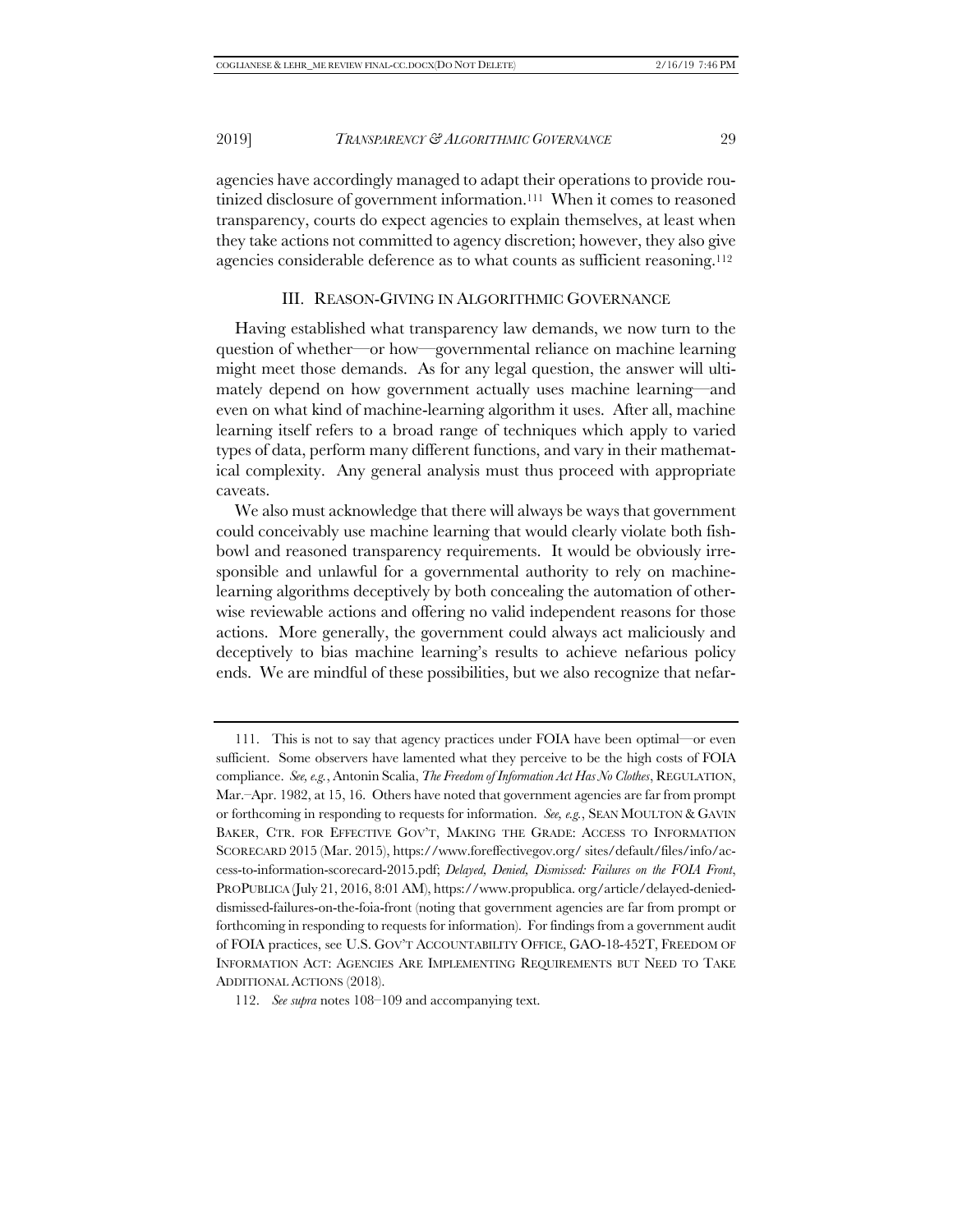ious governmental action can take place entirely independently of any application of machine learning. The possibility of dishonest, oppressive, or even evil government should never be dismissed—but it is a concern separate from our focus here.

Arguably equally concerning, though, would be the possibility that a government agency uses machine learning merely irresponsibly or in a technically uninformed manner. As mentioned, the development of machinelearning algorithms, especially for the kinds of specialized applications to which they would be applied by government officials, is a challenging endeavor. It requires expertise in statistics and computer or information science. It also requires knowledge of how policy choices can be embedded in mathematical choices made while designing the algorithm. It is certainly conceivable—and perhaps likely under current conditions—that many government agencies will not have staff with the requisite expertise to make these choices in an informed way.113 Indeed, perhaps this is why governmental authorities that have so far looked to machine learning have tended to contract with private companies to obtain the relevant expertise to develop their algorithmic applications. To oversee adequately the private contracting of algorithmic design, though, governments still need sufficient in-house expertise to ask the right questions and demand that their contractors act responsibly and with the appropriate degree of transparency.

Of course, we also must recognize that in many instances government officials will use machine learning in myriad ways that will hardly even implicate transparency law at all. When the U.S. Postal Service uses machinelearning algorithms in its mail-sorting equipment to "read" handwritten zip codes, and when the National Weather Service uses machine-learning algorithms to help generate weather forecasts, no serious transparency concerns arise.114 Even less banal uses, such as the use of machine learning to identify targets for subsequent human inspection or auditing, may also easily satisfy transparency law—if for no reason other than that the legal demands in some of these circumstances will be minimal. Agency use of algorithms for law

<sup>113.</sup> On the need for adequate resources and human capital to take advantage of algorithmic governance, see Coglianese, *supra* note 34; Robert L. Glicksman, David L. Markell & Claire Monteleoni, *Technological Innovation, Data Analytics, and Environmental Enforcement*, 44 ECOLOGY L.Q. 41, 47 (2017) ("Optimal use of big data . . . will require [government] to hire experts in data analytics and make significant investments in computer systems capable of collecting, transporting, storing, and analyzing the data.").

<sup>114.</sup> For background on the U.S. Postal Service's use of hand-writing learning algorithms and the National Weather Service's use of machine learning in meteorological forecasting, see Coglianese & Lehr, *supra* note 10, at 1162.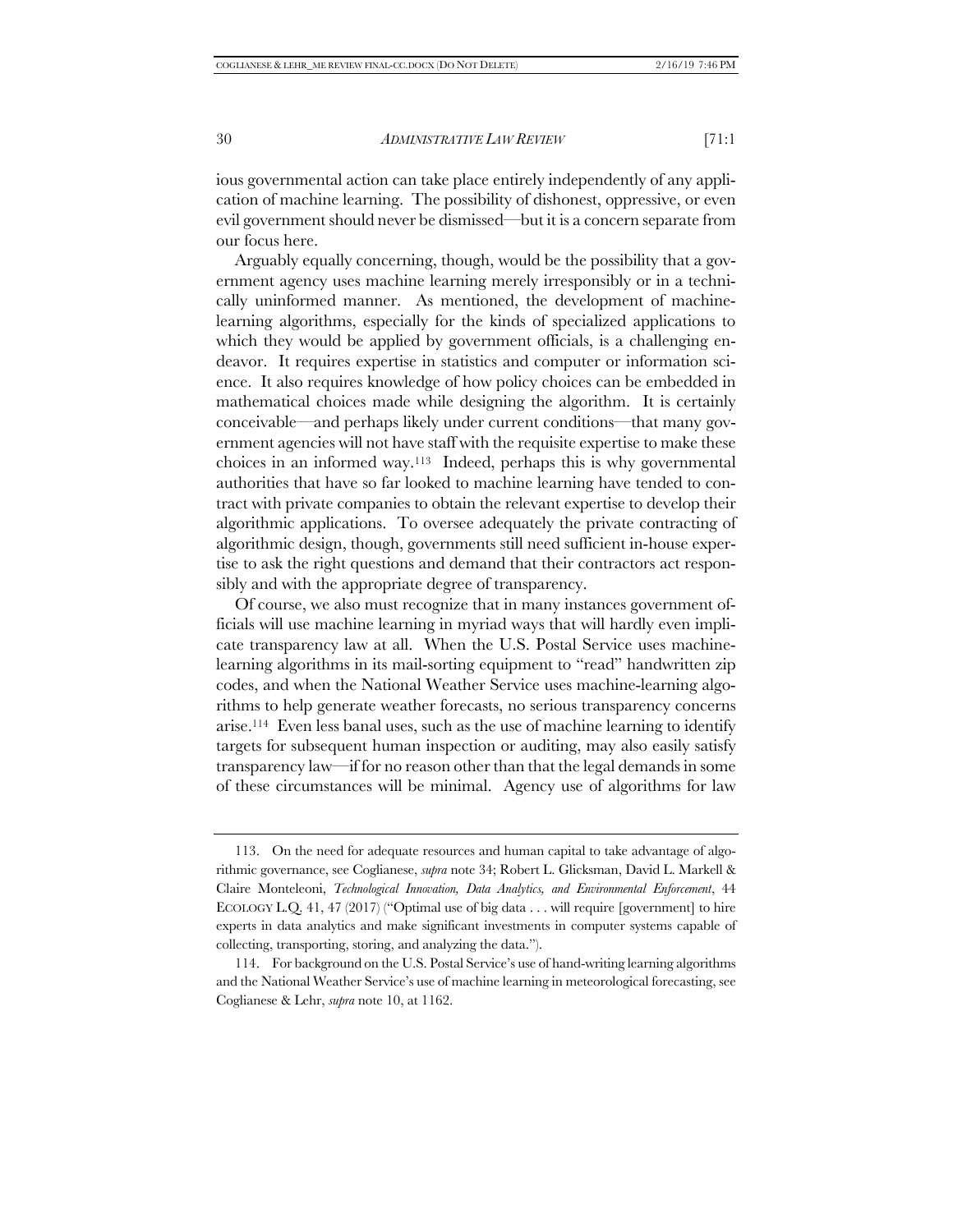enforcement targeting, after all, would presumably fall outside of both FOIA's requirements and the scope of judicial review under the APA.115 Similarly, whenever governmental agencies use machine-learning analysis as but one factor in a larger human decisionmaking process or as a mere supplement to human decisionmaking, they should experience relatively few difficulties in satisfying transparency laws' demands—as long as the human officials have sufficient independent reasons to justify their actions.116

The more interesting, and presumably more difficult, cases will arise when the government uses machine learning in outcome-determinative ways to make consequential and nondiscretionary decisions. We referred earlier to cases like these as ones of either *regulating by robot* or *adjudicating by algorithm*, denoting situations where automated, algorithmic systems essentially make governmental decisions by either establishing policies or resolving individual disputes or claims. We draw here on these outcome-determinative uses of machine learning to create something of a test case for the purpose of analyzing whether government can meet transparency standards. If government agencies that use machine learning can satisfy the law's demands for transparency when used in such determinative ways, then their use of such algorithms in other, less determinative applications should by extension pass muster.117

117. As the discussion in the previous note ought to indicate, by "determinative" or "outcome determinative," we mean that the justification for a particular governmental action lies purely with the algorithm and its output. It does not matter whether the government's action is itself entirely executed by a machine or whether the machine's output needs to be ratified pro forma by a human official, provided that the sole justificatory basis for the action results from the algorithm. Although we use terms like "determinative" to distinguish qualitatively different degrees of reliance on algorithms, it is not essential to delve into the metaphysics of decisionmaking to claim that the government's decision was in fact "made" by an algorithm.

<sup>115.</sup> *See supra* notes 87–89 and accompanying text.

<sup>116.</sup> If an agency cannot provide any independent reasons for its decision, then machine learning cannot really be serving as a mere supplement to human decisionmaking—because, by definition, if the algorithm is a mere supplement then there must be some reason other than the algorithm's output. On the other hand, it is possible for a human official to have another reason but still to have the human judgment depend on an algorithm's output. A human decisionmaker might say, "I decide  $X$  whenever my human judgment is to do  $X$ , based on Y reason, *and* when the algorithm's output is Z." In such a case, where the human decisionmaker depends on some affirmation from the algorithm to support a decision, the humangenerated reason may be separate from the algorithm but it is still contingent on and interactive with the algorithm's output. Such a case is one that we will treat here, for our purposes, as conceptually indistinguishable from the complete substitution of the algorithm for human decisionmaking, as the human decision is not entirely independent of the algorithm.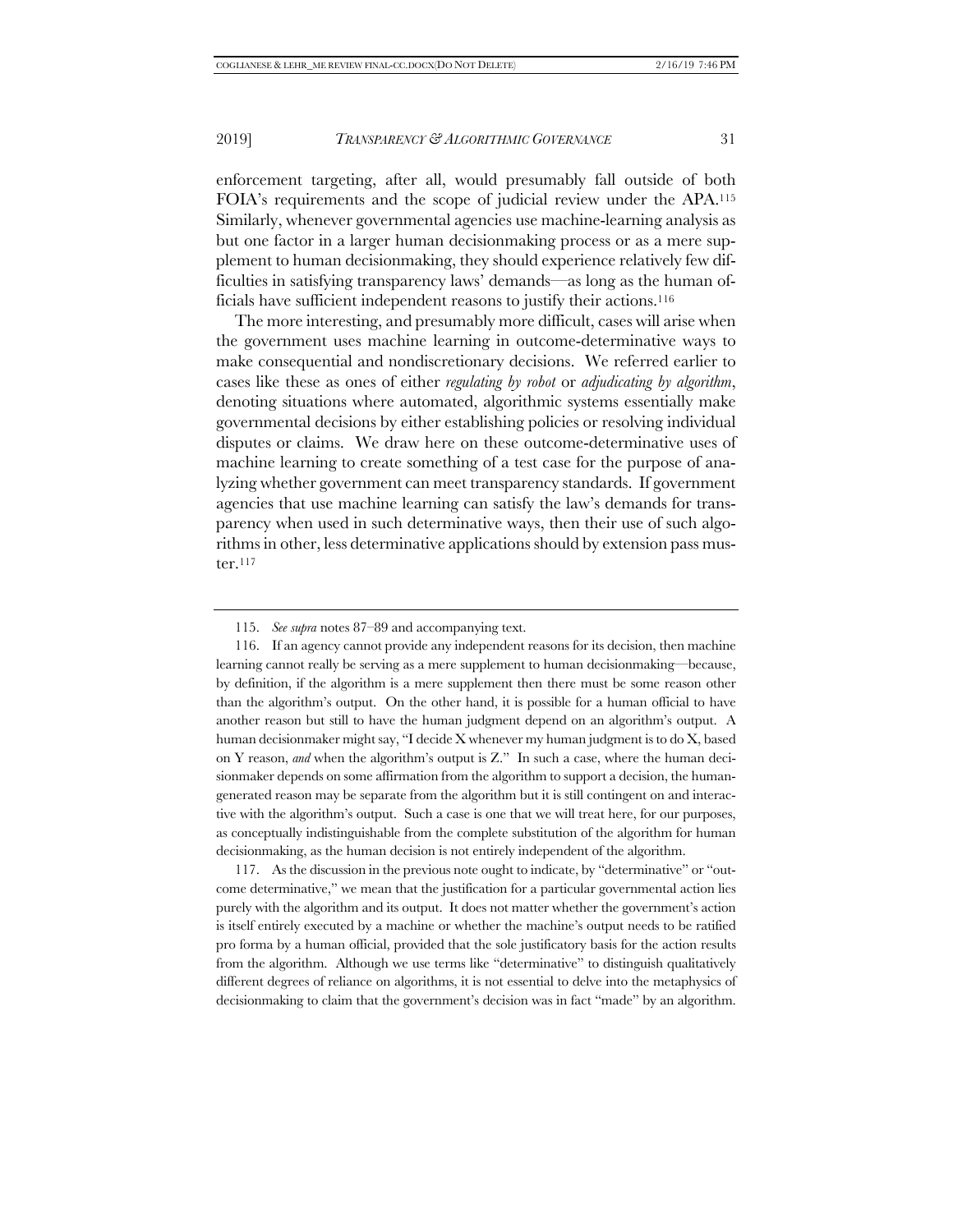We begin this Part by reiterating the distinction between fishbowl and reasoned transparency, both of which could be implicated by specific governmental uses of machine learning. Much criticism of machine learning emphasizes fishbowl transparency, but any problems with fishbowl transparency created by the government's application of machine learning are neither new nor particularly difficult to resolve. It is reasoned transparency that would appear to be most distinctively implicated by machine learning's black-box nature. Consequently, after initially distinguishing fishbowl and reasoned transparency, we next turn to the kind of reasons that analysts can offer about how algorithms work—that is, how they can peer inside the black box. We conclude that government officials should be able quite easily to satisfy the demands of reasoned transparency. A high-level explanation of an algorithm's functioning is both possible and legally sufficient. Beyond this, we also highlight in the final section of this Part the many technical advances that machine-learning researchers are making to improve methods for extracting reasons from algorithms, enabling officials to go beyond what is legally required when explaining their algorithms. Given the current ability of agencies to meet prevailing legal demands, combined with the promise of ongoing technical advances in the explainability of machine learning, whatever unease may remain about algorithmic governance should only wane with time.

#### *A. Situating Fishbowl and Reasoned Transparency*

Fishbowl transparency figures prominently in contemporary discussion of machine learning. Critics worry about a world "increasingly controlled by secret models."<sup>118</sup> Investigative reporters emphasize "the largely hidden effect of algorithms," raising worries about the "proprietary" nature of algorithms

As one of us has suggested in another context, in any governmental setting where there may be multiple potential sources of input, it may be difficult to single out any one source as *the* decisionmaker. *Cf.* Cary Coglianese, *The Emptiness of Decisional Limits: Reconceiving Presidential Control of the Administrative State*, 69 ADMIN. L. REV. 43 (2017); Cary Coglianese & Kristin Firth, *Separation of Powers Legitimacy: An Empirical Inquiry into Norms About Executive Power*, 164 U. PA. L. REV. 1869 (2016). For another, when human officials have designed an algorithmic system and chosen to use it as the basis for making decisions, those officials still have some meaningful claim to having shaped even a particular decision by having created and used the algorithmic system. Our purpose in this Article is simply to use terms like "determinative" in a conventional sense to connote the government's reliance on the output of an algorithm as the pivotal factor that justifies a particular decision.

<sup>118.</sup> CATHY O'NEIL, WEAPONS OF MATH DESTRUCTION: HOW BIG DATA INCREASES INEQUALITY AND THREATENS DEMOCRACY 13 (2016). O'Neil also worries about what she characterizes as the "arbitrary" nature of learning algorithms—a reasoned transparency concern. *Id.*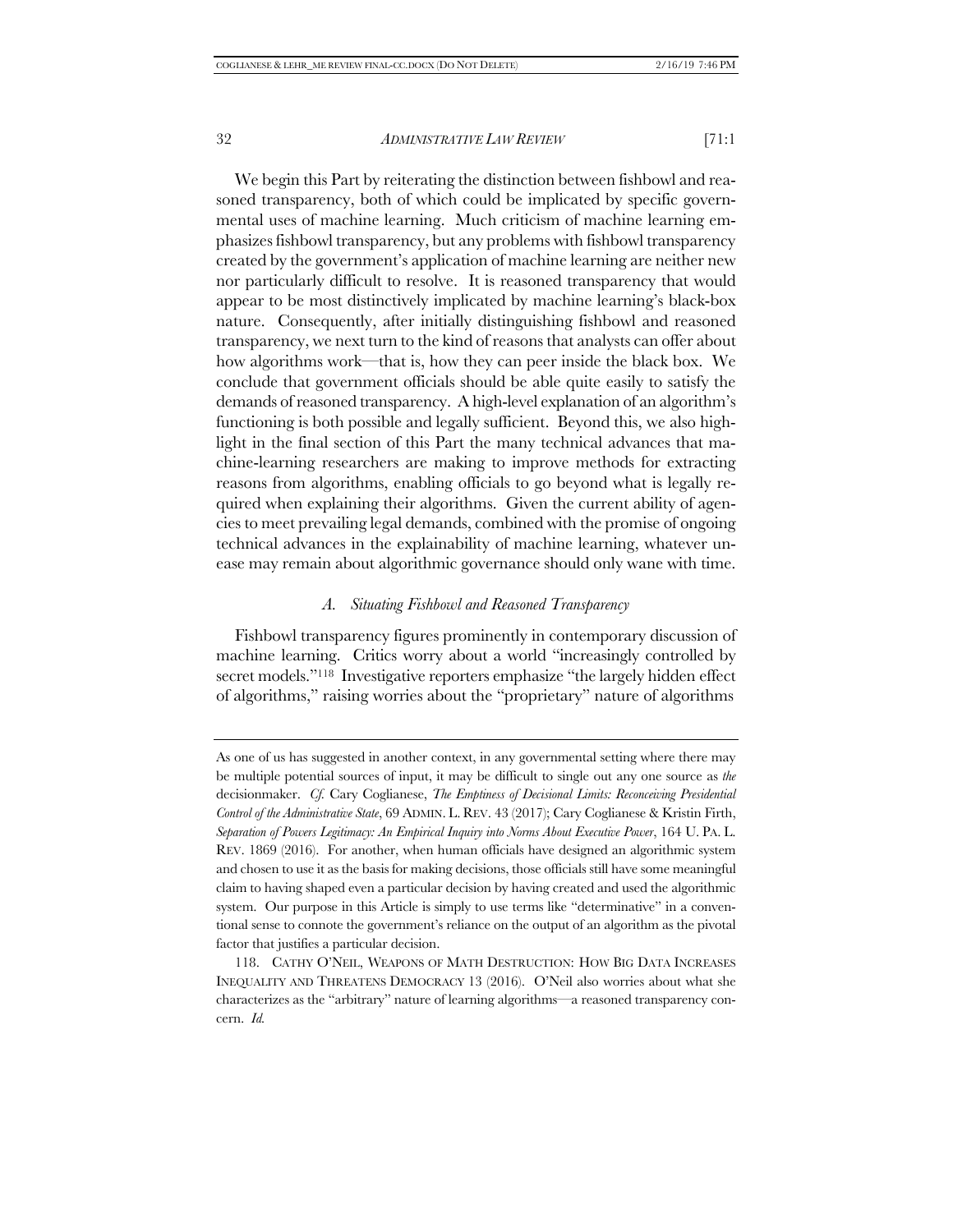developed for courts by private contractors who do "not publicly disclose the calculations used."119 Researchers study algorithmic transparency by filing FOIA-type requests with state and local governments, finding "a big gap between the importance of algorithmic processes for governance and public access to those algorithms."120

Clearly, algorithmic governance presents real concerns about fishbowl transparency.121 Governmental use of machine learning generates a broad range of potentially disclosable information, including the algorithm's source code, its objective function, its specifications and tuning parameters, its training and test data sets, and the programming details of any ancillary computer programs that translate its predictions into actions.122 The desire for public access to some or all of this information is understandable, especially if disclosure of at least some information is needed to provide a satisfactory reasoned explanation of actions determined by algorithms.

Not surprisingly, concerns about fishbowl transparency have also found their way into litigation over algorithmic governance. In Wisconsin, a criminal defendant challenged a state trial court's use of a risk assessment algorithm in determining his sentence.123 Among other claims, the defendant argued that his due process rights were effectively violated by the trial court

120. Robert Brauneis & Ellen P. Goodman, *Algorithmic Transparency for the Smart City*, 20 YALE J.L. & TECH. 103, 132–33 (2018).

121. Others have raised similar concerns. *See, e.g.*, Citron, *supra* note 6, at 1291–93 (discussing tension between FOIA and the limited information governments have provided about automated decision systems used by governments); Joshua A. Kroll et al., *supra* note 36, at 638 (noting that machine learning "is particularly ill-suited to source code analysis"—which the authors describe as "the most obvious approach" to providing transparency about automated decision tools).

122. *See generally* Lehr & Ohm, *supra* note 2 (describing various features of a machinelearning algorithm).

<sup>119.</sup> *See* Julia Angwin et al., *Machine Bias: There's Software Used Across the Country to Predict Future Criminals. And it's Biased Against Blacks.*, PROPUBLICA (May 23, 2016), https://www. propublica.org/article/machine-bias-risk-assessments-in-criminal-sentencing. For a discussion of the statistical errors in the ProPublica report, see Jennifer Doleac & Megan Stevenson, *Are Criminal Risk Assessment Scores Racist?*, BROOKINGS INSTITUTION (Aug. 22, 2016), https://www.brookings.edu/blog/up-front/2016/08/22/are-criminal-risk-assessmentscores-racist/.

<sup>123.</sup> State v. Loomis, 881 N.W.2d 749 (Wis. 2016). The case centered on the court's reliance on the "COMPAS" algorithm that figured in the investigative report cited in Angwin, *supra* note 119. COMPAS does not appear to be a *machine-learning* algorithm. *See* Coglianese & Lehr, *supra* note 10, at 1205 n.232. However, the legal issues presented in the case are still relevant here to our analysis of machine-learning algorithms.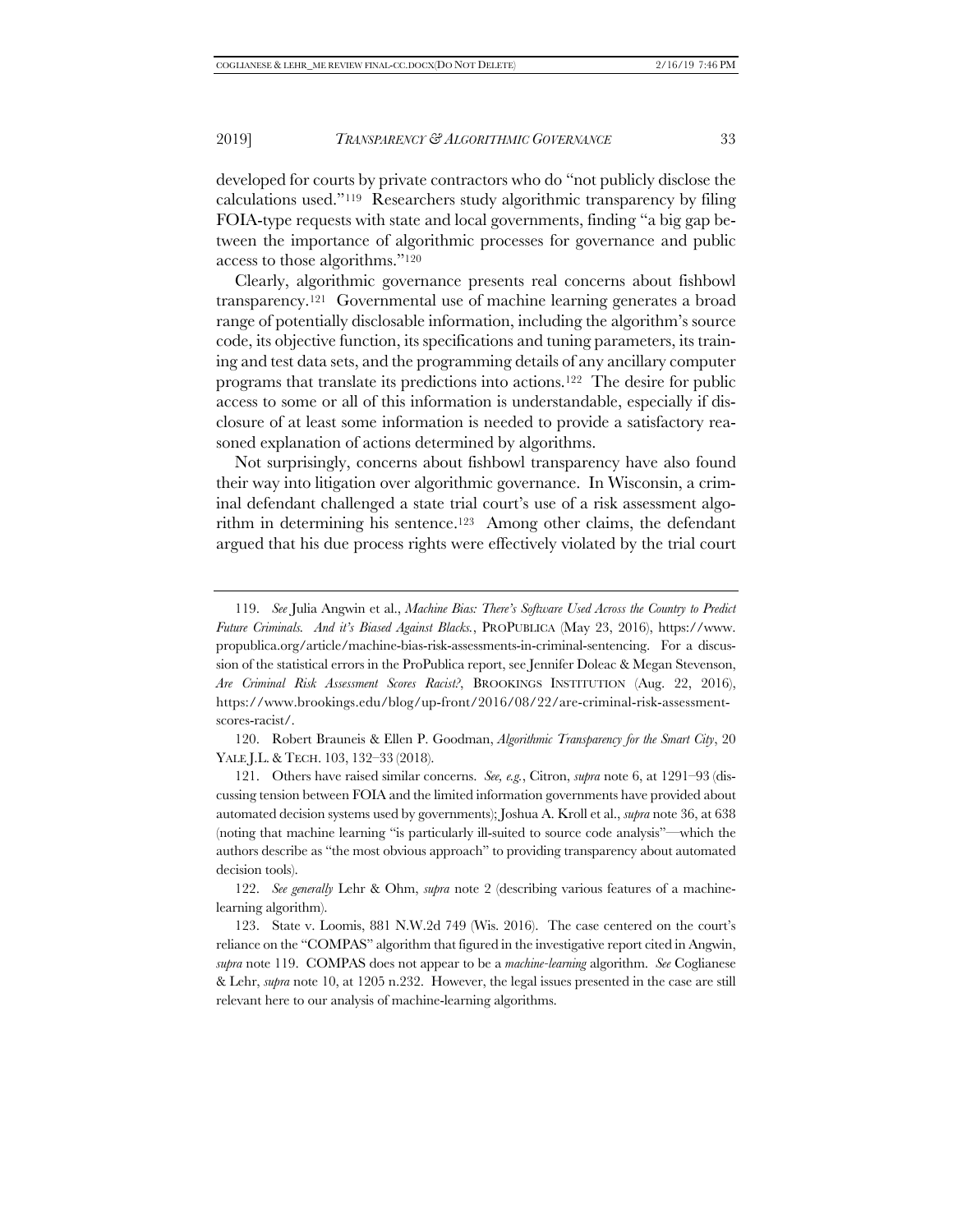because of "the proprietary nature" of the algorithm on which the trial court had relied.<sup>124</sup> The algorithm had been developed by a private firm that considered it "a trade secret" and thus would "not disclose how the risk scores are determined or how the factors are weighed."125 The defendant argued that this secrecy "denied [him] information which the [trial] court considered at sentencing," constituting a violation of his rights to procedural due process.126 Ultimately, the Wisconsin Supreme Court rejected the defendant's argument, pointing to the fact that the private firm had released a full list of variables used in calculating risk scores and then noting that the risk analysis was entirely "based upon [the defendant's own] answers to questions and publicly available data about his criminal history."127 The court held that the availability of this information afforded the defendant the requisite "opportunity to verify that the questions and answers listed on the [risk assessment] report were accurate."128

The outcome in the Wisconsin case suggests that governmental authorities can lawfully use algorithms without divulging all the potentially disclosable information about them. Although under some circumstances some information about algorithms might well need to be released under FOIA, transparency law certainly does not require full disclosure of everything.129 A government agency that uses machine learning to identify facilities to inspect, for example, would presumably not need to disclose information about how its algorithm operates, as that information would be covered by the exemption for law enforcement-related information.<sup>130</sup> Moreover, as the Wisconsin case confirms, if a government agency contracts with a private company to design and deploy an algorithm, that company can lawfully claim that various pieces of algorithmic information are trade secrets that must be protected from disclosure.131 In addition, some of the underlying data used in particular machine-learning applications might be subject to various legal privacy

131. *Id.* § 552(b)(4).

<sup>124.</sup> *Loomis*, 881 N.W.2d at 757.

<sup>125.</sup> *Id.* at 761.

<sup>126.</sup> *Id.*

<sup>127.</sup> *Id.*

<sup>128.</sup> *Id.* (rejecting the defendant's other arguments as well, although it was important to the court's rulings on those other ground—but not at all mentioned in its ruling on procedural due process—that the risk assessment scores were not used in a determinative way but were merely one factor in sentencing decisions).

<sup>129.</sup> For a discussion of the circumstances under which algorithmic information might need to be disclosed, see Coglianese & Lehr, *supra* note 10, at 1209–12.

<sup>130.</sup> 5 U.S.C. § 552(b)(7) (2018).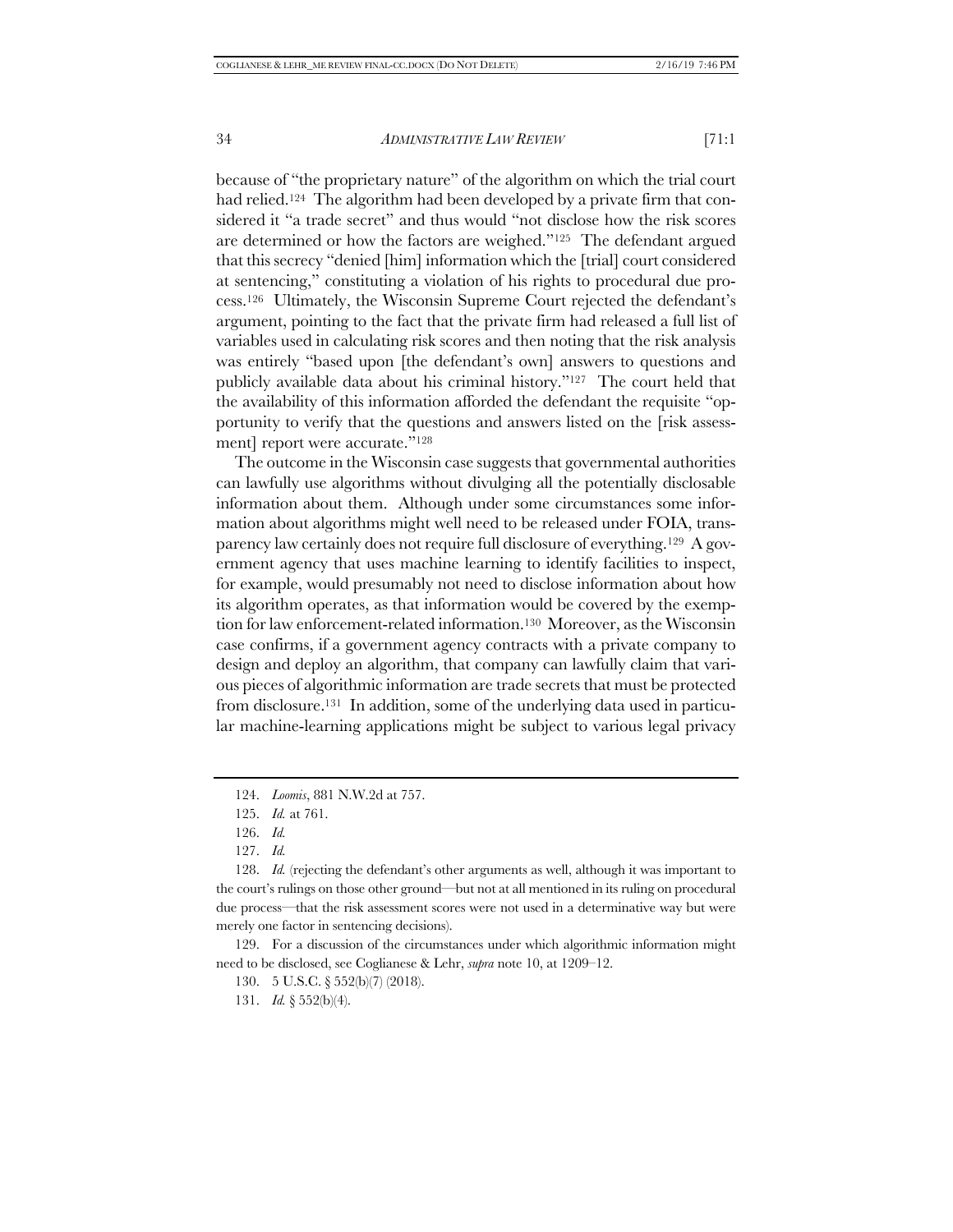protections, such as where data are drawn from individual medical, educational, credit, or census records.132

Admittedly, from the standpoint of anyone concerned about robust fishbowl transparency, the fact that information can be lawfully withheld due to trade secret and other FOIA exemptions might do little more than restate the problem. Legal or not, the information is still withheld from the public. In some circumstances, a reasonable case might well be made on policy grounds against the withholding of information—and for greater disclosure than the law requires.133 On the other hand, valid and important policy reasons do exist to protect the confidentiality of certain types of information, so the law's exemptions from disclosure might still be justified on policy grounds.134 It is not our purpose here to engage in a policy debate over how much fishbowl transparency the government should provide, nor is it to analyze the proper scope of data privacy laws on policy grounds. Rather, in highlighting how, under current law, governmental entities that rely on algorithmic systems need not disclose all potentially disclosable information about these systems, we seek to draw two main implications about the role for fishbowl transparency in analyzing the legal viability of machine learning.

The first implication is that any questions about the optimal level of fishbowl transparency run orthogonal to an analysis of machine learning and its black-box character. For example, consider concerns about government agencies outsourcing algorithmic development to private contractors. Nothing about machine learning raises distinctive concerns about the role of private actors in supporting government functions or about the protection of confidential business information used by government officials. Debates over the relationship between public and private actors extend much more broadly than the current debate about machine learning. Some policymakers and scholars advocate greater privatization of government services, while others oppose extensive outsourcing and urge greater reliance on government bureaucrats.135 In much the same vein, consider claims about the need

135. *See generally* JOHN J. DIIULIO, JR., BRING BACK THE BUREAUCRATS: WHY MORE FEDERAL WORKERS WILL LEAD TO BETTER (AND SMALLER!) GOVERNMENT (2014); PAUL R. VERKUIL, VALUING BUREAUCRACY: THE CASE FOR PROFESSIONAL GOVERNMENT (2017);

<sup>132.</sup> *See, e.g.*, Health Insurance Portability and Accountability Act of 1996, Pub. L. No. 104-191, 110 Stat. 1936; The Family Educational Rights and Privacy Act of 1974, 20 U.S.C. § 1232g; The Fair Credit Reporting Act (FCRA), 15 U.S.C. § 1681(a)-(x) (2018).

<sup>133.</sup> On related issues, one of us has put forward recommendations for best practices in transparency that go beyond disclosure that is legally mandated. Coglianese et al., *supra* note 9, at 934–46. Our legal analysis here does not necessarily mean that compliance with the law defines the entirety of good government practices.

<sup>134.</sup> Coglianese et al., *supra* note 66, at 330–31.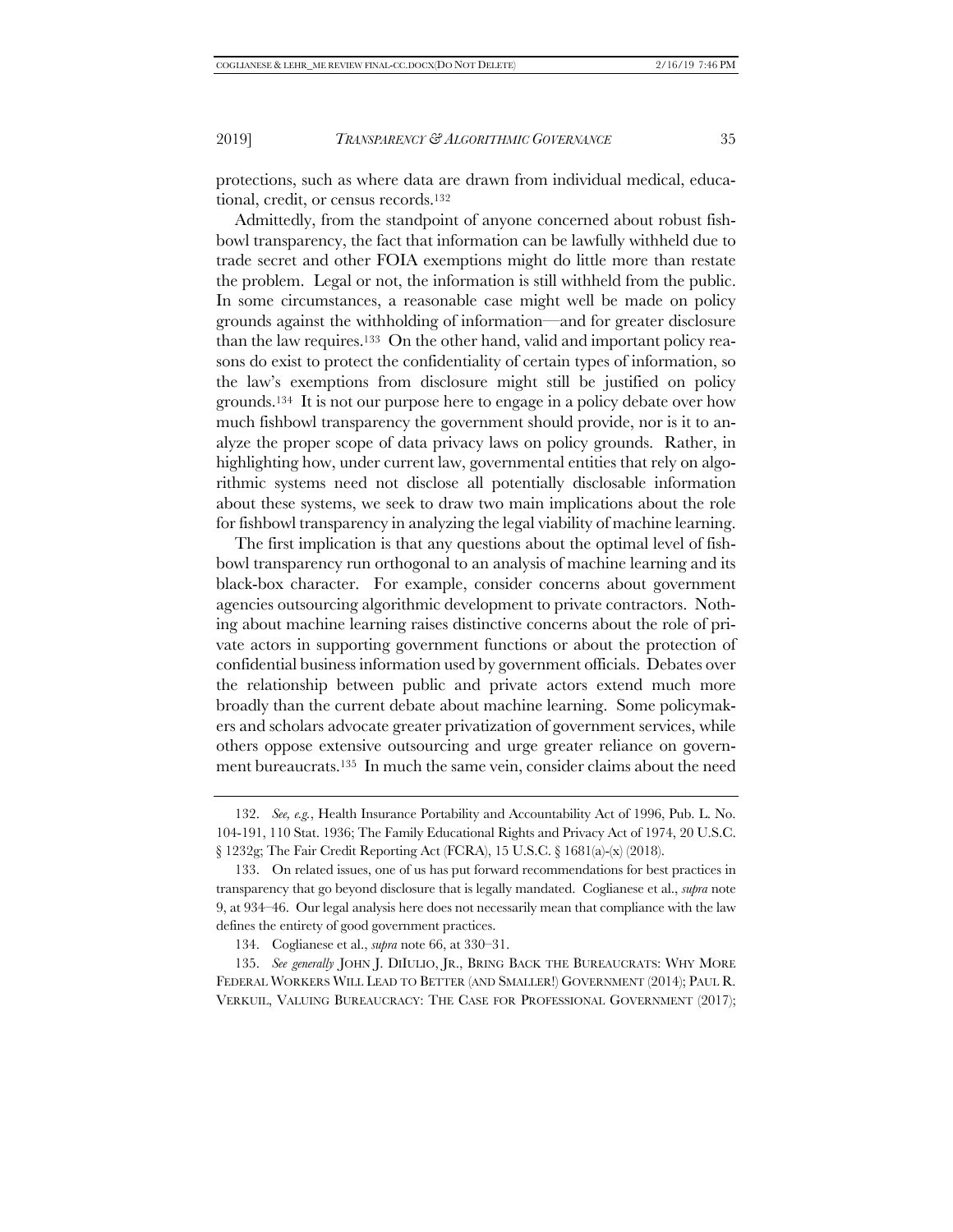for secrecy to protect the intellectual property rights of algorithm developers. Some proponents of intellectual property rights urge stronger protections to promote innovation, while others favor weaker rights to discourage market abuses or combat inequities—but this debate rages on even outside the context of machine learning.136 The point is simply that many of the concerns about machine learning and fishbowl transparency implicate much larger debates. The policy considerations relevant in other contexts will be basically identical to what is needed to address the debate over the optimal level of fishbowl transparency in a world of algorithmic governance.

Moreover, even if the optimal level of fishbowl transparency does call for expanded disclosure in connection with algorithmic governance, the solutions will have little or nothing to do with machine learning per se. If the concern is with the proprietary nature of algorithms developed by private contractors, government agencies could expand fishbowl transparency simply by changing the terms of their contracts to clarify or even waive tradesecret protections.<sup>137</sup> Or perhaps, instead of contracting with private firms, agencies could create open-source competitions for the design of algorithms<sup>138</sup> or build their own in-house expertise so they do not need to rely on private contractors.139 Irrespective of the actual role played by private contractors, whenever government agencies develop their own algorithmic systems, they can always consult with independent reviewers and advisory committees or solicit public input through a notice-and-comment process.<sup>140</sup> These are all readily available solutions. None are novel, and none have anything to do with machine learning's distinctive "black-box" character. In the end, the challenges in identifying and providing an optimal level of fishbowl transparency in a world of algorithmic governance are simply not unique to machine learning.

The second implication we wish to draw about machine learning and fishbowl transparency is that this kind of transparency can indirectly but inte-

139. Coglianese, *supra* note 34.

Mildred E. Warner, *Reversing Privatization, Rebalancing Government Reform: Markets, Deliberation and Planning*, 27 POL'Y & SOC'Y 163 (2008).

<sup>136.</sup> MEIR PEREZ PUGATCH, THE INTELLECTUAL PROPERTY DEBATE (2006).

<sup>137.</sup> This is Brauneis and Goodman's chief recommendation. Brauneis & Goodman, *supra* note 120, at 164–66.

<sup>138.</sup> Edward L. Glaeser et al., *Crowdsourcing City Government: Using Tournaments to Improve Inspection Accuracy*, 106 AM. ECON. REV. PAPERS & PROC. 1 (2016).

<sup>140.</sup> *See, e.g.*, Coglianese & Lehr, *supra* note 10, at 1190–91 (discussing use of advisory committees and rulemaking proceedings). For further discussion of the role of advisory committees and notice-and-comment rulemaking, see *supra* notes 57 and 60 and accompanying text.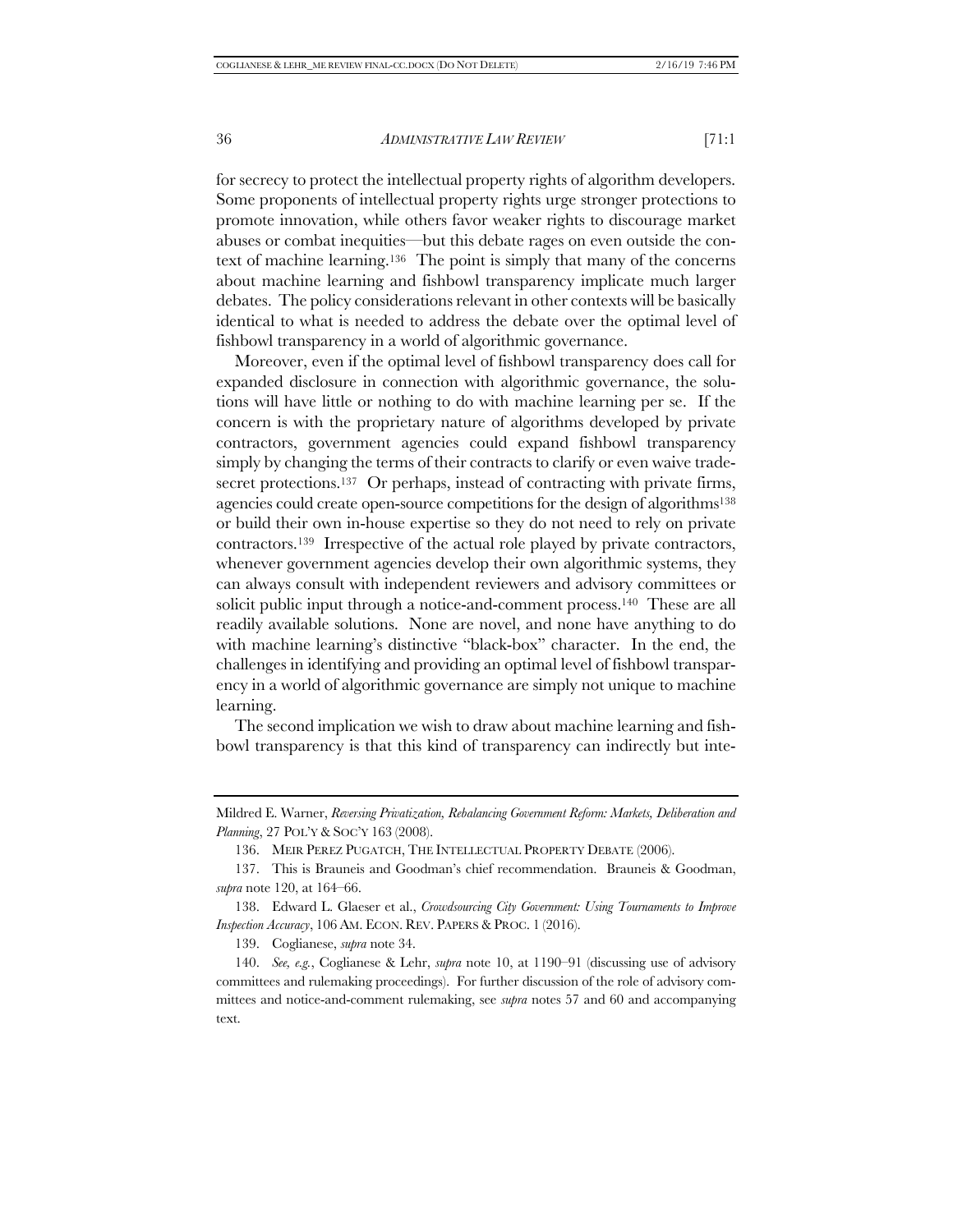grally affect government's ability to meet the demands of reasoned transparency. It is reasoned transparency, after all, that does appear to pose a distinctive challenge for algorithmic governance. As we noted earlier, because reasoned transparency is all about explanation and meaning—the ability of government to say why and how an action was taken—the black-box nature of algorithms seems, at least at first glance, to threaten this form of transparency in potentially novel ways. But it is important to keep in mind that government agencies' ability to satisfy the demands of reasoned transparency could very much be affected by the extent of their fishbowl transparency.

A recent preliminary decision issued by a federal district court in Texas illustrates this connection between fishbowl transparency and reasoned transparency. The court's decision arose in a case centered on a Houston school district's use of algorithms to rate their teachers' performance and to provide the district a basis for dismissing poorly rated teachers.141 The school district relied on an outside vendor to develop and run its algorithmic system, and the vendor treated its "algorithms and software as trade secrets, refusing to divulge them to either [the school district] or the teachers themselves."142 Nine teachers and the local teachers' union challenged the school district's reliance on the algorithms on multiple grounds, including the procedural due process claim that, without "access to the computer algorithms and data necessary to verify the accuracy of their scores," they were denied their constitutional rights.143

The district court rejected the school district's motion for summary judgment on the procedural due process claim, finding that the teachers had put forward enough evidence to take their case to the jury.144 The court asserted that, "without access to . . . proprietary information—the value-added equations, computer source codes, decision rules, and assumptions—[the teachers'] scores will remain a mysterious 'black box,' impervious to challenge."145

The court did not question trade secret protection itself. It accepted the school district's argument that "'the Due Process Clause does not empower Plaintiffs to put [the vendor] out of business' by requiring the disclosure of its

<sup>141.</sup> Hous. Fed'n of Teachers, Local 2415 v. Hous. Indep. Sch. Dist., 251 F. Supp. 3d 1168 (S.D. Tex. 2017). It is not altogether clear from the court's opinion whether the algorithm at issue was a machine-learning algorithm, but the relevant legal issues we discuss here are indistinguishable from those that would be implicated by learning algorithms.

<sup>142.</sup> *Id.* at 1177.

<sup>143.</sup> *Id.* at 1176.

<sup>144.</sup> *Id.* at 1180.

<sup>145.</sup> *Id.* at 1179.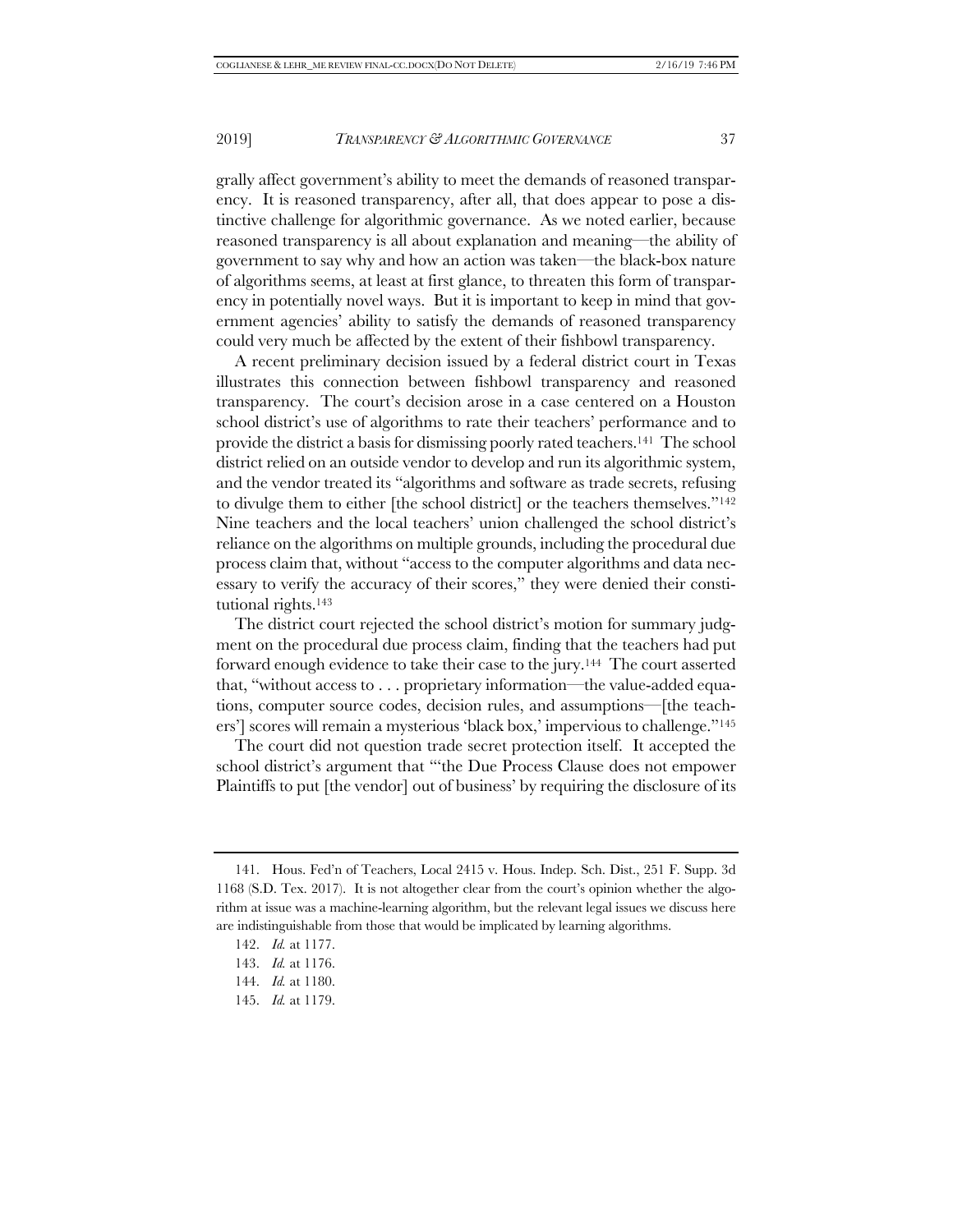trade secrets."146 Rather, the court said that the question for the jury was simply whether "a policy of making high stakes employment decisions based on secret algorithms [is] incompatible with minimum due process."147 If it is incompatible, the remedy would be for the school district to find some other policy that does not rely on secret algorithms, not to repudiate a firm's trade secrets.<sup>148</sup> The upshot is that reasoned transparency can become affected by limits on fishbowl transparency whenever sufficient reasons for decisions based on machine learning require the disclosure of confidential source code or other trade secrets.

Importantly, though, the preliminary nature of the district court's decision in the Texas case means that the court did not rule out the possibility that, with further evidence presented at a trial, a jury could still properly find for the school district.149 It might be possible to protect trade secrets while still providing teachers with sufficient information to satisfy the demands of procedural due process. Just as in the Wisconsin Supreme Court's decision, circumstances may exist where the government can rely on a private contractor but still put forward enough non-proprietary information to provide adequate reasons for machine learning decisions. We thus turn next to what it means for government to offer adequate reasons in the context of algorithmic governance.

#### *B. The Adequacy of Reason-Giving in Algorithmic Governance*

To discern what reasons government must give to support determinative uses of machine learning, let us begin by assuming, for the sake of analysis, a setting in which there exist no limitations whatsoever on public disclosure of information related to a given algorithmic system. Any interested person can be given access to that algorithm's objective function, its specifications (e.g., the kind of algorithm selected, a list of what the input variables were, and the algorithm's tuning parameters), the training and testing data, and even the full source code. As a result, all interested persons will be able to access everything about that algorithm and even test it out for themselves. In principle, then, all members of the public and all affected persons could conceivably understand how the algorithm works as well as does anyone in government. Still, even with this assumed full disclosure, there will remain some irreducible inscrutability, at least compared to what can be obtained when using traditional statistics. As we have outlined, it is difficult to put into intuitive prose

<sup>146.</sup> *Id.*

<sup>147.</sup> *Id.*

<sup>148.</sup> *Id.*

<sup>149.</sup> *Id.* at 1173 (explaining the summary judgment standard).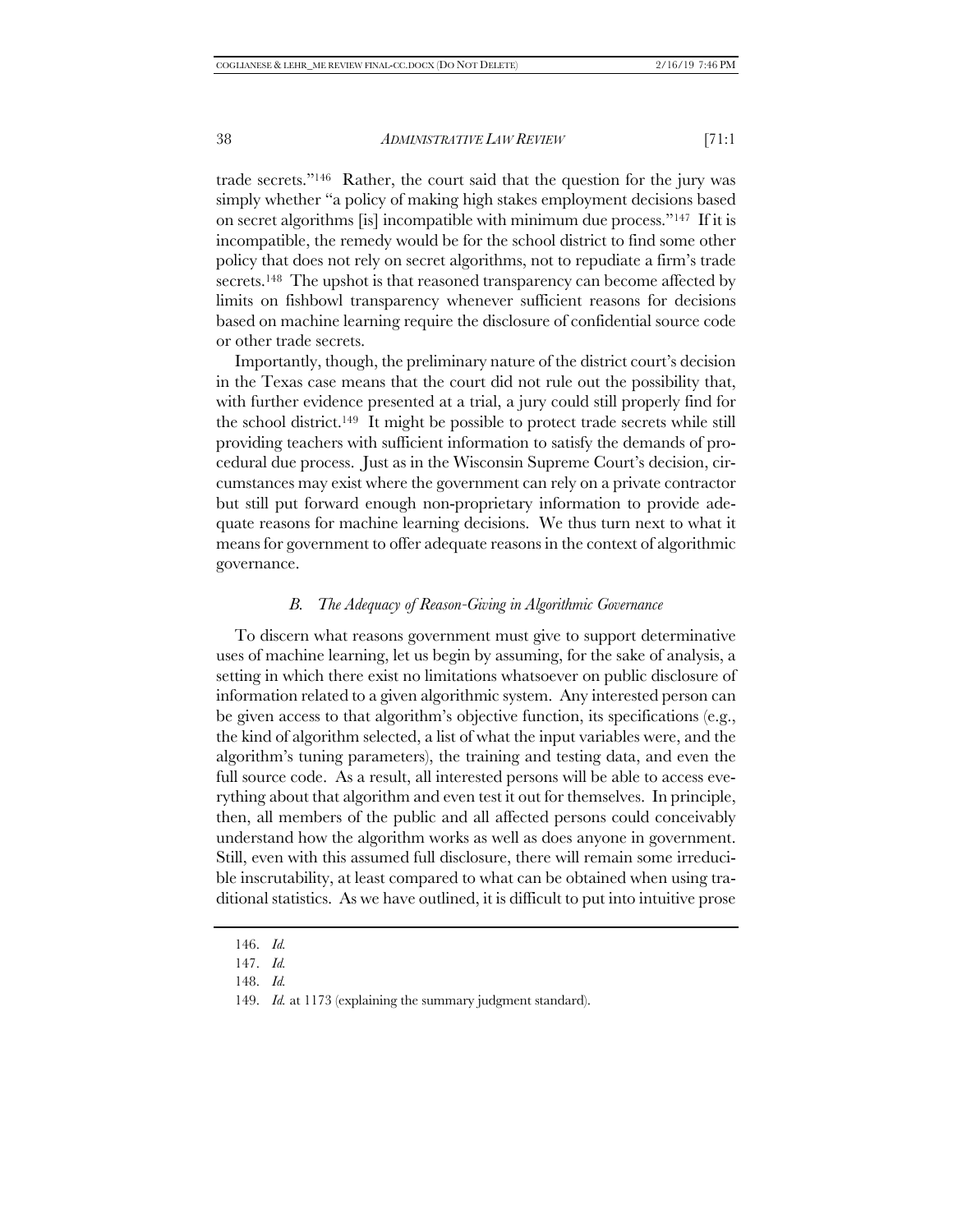how exactly learning algorithms operate—that is, exactly what relationships they are keying in on and how those relationships affect the predictions.150 Would this inherent level of inscrutability, even assuming a best-case scenario of full fishbowl transparency, bar federal agencies from relying on machinelearning algorithms?151

The answer would almost certainly be "no." Machine-learning algorithms' irreducible inscrutability should not form a bar to their use by government officials, even to substitute for human decisionmaking in circumstances where adequate reasons must be given. What will count as an adequate reason will vary depending on the legal source of the reason-giving requirement, but in general, as we explained in Part II, the law's demand for reason-giving is neither absolute nor total.152 Ultimately it is pragmatic. Transparency law can assuredly accommodate a government agency's choice to employ a state-of-the-art tool that can improve accurate decisionmaking in the service of a valid governmental purpose, even if the nature of that tool is such that it does not readily permit the government to offer intuitive accounts of its inner workings in the same way as traditional but often less accurate statistical tools.

#### *1. Substantive Due Process*

Consider first the reason-giving needed to meet the rational basis test of substantive due process. As we indicated earlier, it may be a stretch even to call this a "test."153 To withstand rational basis scrutiny, the government

<sup>150.</sup> *See* discussion *supra* Section I.B.

<sup>151.</sup> As we delve into our discussion here of inscrutability, what the law requires, and what methods make algorithms more scrutable, it may be worthwhile to situate our use of the term "inscrutability" in the context of work by Andrew Selbst and Solon Barocas. They distinguish between inscrutability—an inability to understand what the complex predictive rules that a machine-learning algorithm discovers are—and non-intuitiveness—an inability to understand how the input information that the algorithm considers are relevant to the outcome. *See* Andrew D. Selbst & Solon Barocas, *The Intuitive Appeal of Explainable Machines*, 87 FORDHAM L. REV. 1085, 1091, 1094 (2018). We use "inscrutability" largely as they do. Also, we do not take up in depth non-intuitiveness because, as we discuss, an understanding of whether input features are intuitively relevant to the outcome—such as whether there is an intuitive causal relationship between them—is not at all required to justify administrative decisions. Furthermore, as Selbst and Barocas rightly point out, causal inferences cannot be obtained from machine learning, and, even if causal relationships could be discovered, they are likely to be just as complex as correlational ones. *Id.* at 1098. But government does not need to establish causality to satisfy principles of reasoned transparency.

<sup>152.</sup> *See* discussion *supra* Section II.C.

<sup>153.</sup> *See supra* notes 94–96 and accompanying text.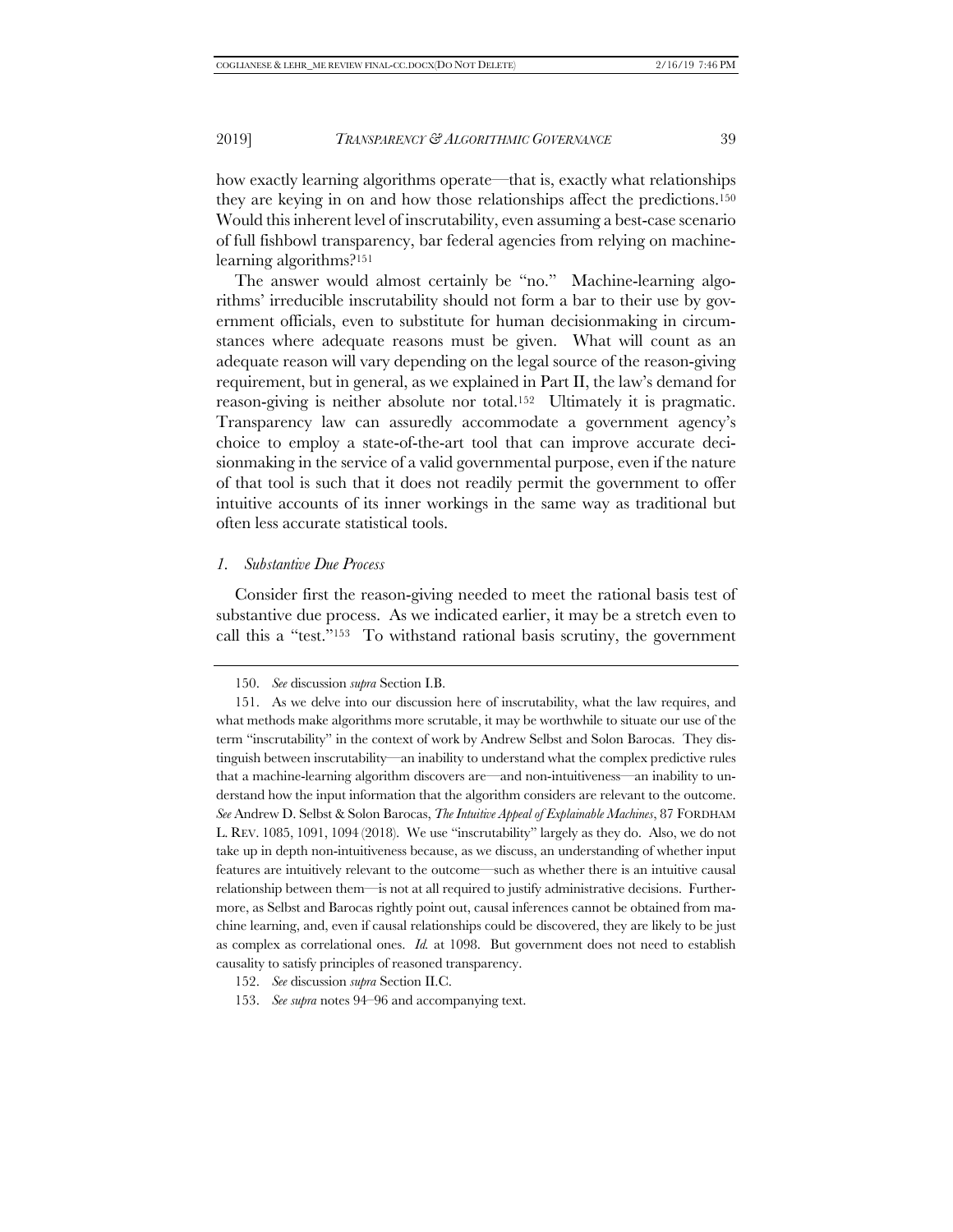does not need to give a reason for its action; rather, the action simply must be one that is capable of being supported by a reason.154 When translated into a technical demand with respect to machine learning, substantive rationality will be satisfied by disclosing merely the outcome variable used in the machine-learning analysis and the objective function whose optimization yields predictions for the outcome.155 These two pieces of information will reveal the goal of the decisionmaking process and that it was indeed that very goal that the algorithm in fact attempted to achieve, which is all that is needed to satisfy the rational basis test.156

#### *2. Procedural Due Process*

The strictures of procedural due process, which apply when government makes individual adjudicatory decisions, are more demanding in that they necessitate that the government offer some statement of reasons. Yet, as we explained in Part II, the Supreme Court has made clear that these reasons need not take the form of any formal opinion.<sup>157</sup> Providing the outcome variable and objective function will form part of an adequate statement of reasons. Procedural due process will also require that the government provide information about the accuracy of the algorithm in satisfying the government's objective. This is because procedural due process not only aims to ensure that the government treats individuals procedurally fairly, but also that government procedures are not prone to serious error.158

156. The federal district court in Texas discussed in Part III.A rejected a substantive due process claim even where the government relied on a "highly secretive" algorithm that was "impossible to replicate." Hous. Fed'n of Teachers, Local 2415 v. Hous. Indep. Sch. Dist., 251 F. Supp. 3d 1168, 1180–83 (S.D. Tex. 2017) (rejecting plaintiffs' arguments that school district's reliance on secret algorithm violated their right to substantive due process and granting defendant's motion for summary judgment).

158. Mathews v. Eldridge, 424 U.S. 319, 346 n.29 (1976) (noting that "in order fully to

<sup>154.</sup> *See id.*

<sup>155.</sup> Note that this description applies more to adjudicating by algorithm than regulating by robot. As mentioned earlier, it is only for adjudicating by algorithm that a single algorithm can accomplish the administrative goal. When considering the more complex algorithms that presumably will be needed in most instances of regulating by robot, slightly different disclosures would meet the demands of substantive due process. There, the goal of the analytic system would be the criteria by which the "best" rule is defined and selected. Mathematically, this is likely to be more complex than simply an outcome variable predicted and the objective function optimized to generate predictions, but the underlying point is the same: the only information that has to be revealed to meet substantive due process relates to the goal of the algorithm, not every detail of how it meets that goal.

<sup>157.</sup> *See id.*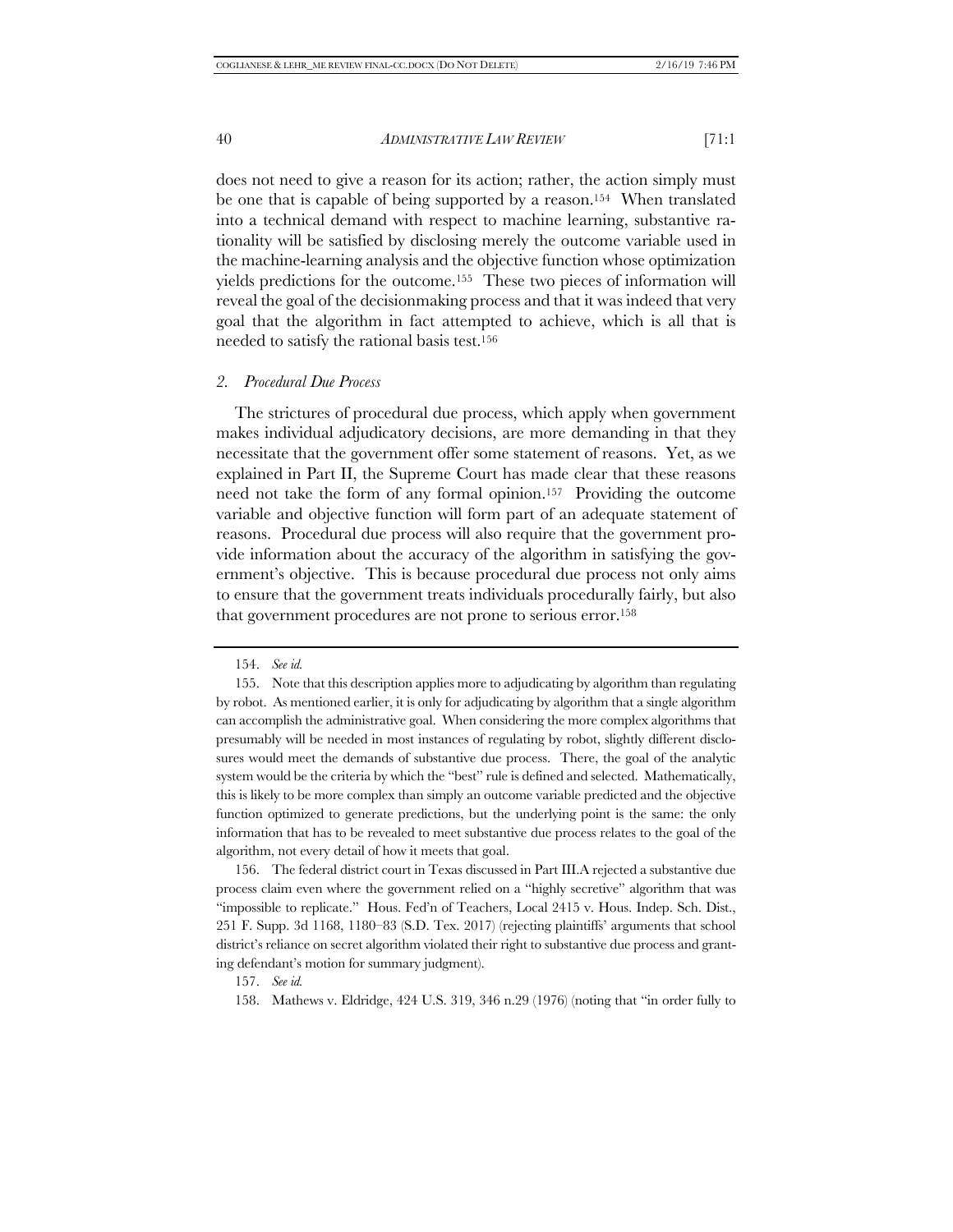With machine learning, the procedural demand for error-correcting information can likely be met by the government disclosing three pieces of information. First, the government should provide affected individuals challenging an algorithmic adjudication with the data—input variables collected about them to verify that they are accurate.159

Second, the government should provide information about how accurate the algorithm is across individuals when evaluated in a test data set. If an algorithm is predicting, for example, whether an individual is disabled, how often does the algorithm get such a prediction wrong? Even if the algorithm is not using any incorrect input information, an algorithm that is simply bad at its job—that is, one that is unacceptably prone to error—could violate procedural due process. That said, because machine learning is used precisely for its ability to make predictions with greater accuracy than other techniques and even humans, this is unlikely to be a barrier in practice.160

Finally, the government should disclose the results from verification procedures that certify to individuals their adjudications were the outcome of algorithms being implemented correctly and without glitches. In recent work, Joshua Kroll and his coauthors have outlined a series of verification methods, like cryptographic commitments and zero-knowledge proofs, that can ensure "procedural regularity"—namely, that algorithmic decisions "were made under an announced set of rules consistently applied in each case."161 By using methods such as these, government officials can verify that predictions resulting from their algorithmic systems are working as intended.162

assess the reliability and fairness of a system of procedure, one must also consider the overall rate of error"); Fuentes v. Shevin, 407 U.S. 67, 81 (1972) (describing the purpose of due process as extending beyond procedural fairness but including the desire "to minimize substantively unfair or mistaken deprivations" of protected interests).

<sup>159.</sup> This is similar to the Fair Credit Reporting Act's reliance on revealing input information as a way to correct potentially erroneous credit scoring. Fair Credit Reporting Act, 15 U.S.C. § 1681 (2018).

<sup>160.</sup> *See* Coglianese & Lehr, *supra* note 10, at 1158 n.40 and accompanying text.

<sup>161.</sup> Kroll et al., *supra* note 36, at 637.

<sup>162.</sup> When the government relies on a physical rather than an algorithmic device—say, a thermometer—it would generally suffice to justify penalizing a person who failed to meet a temperature requirement (e.g., for storing food safely) that a thermometer measures temperature levels accurately and that the specific use of that thermometer to show noncompliance followed proper techniques. When comparable showings can be made for machine learning as for thermometers or other physical machines, there should be no question that they can satisfy the reason-giving demanded of the government under constitutional and statutory law.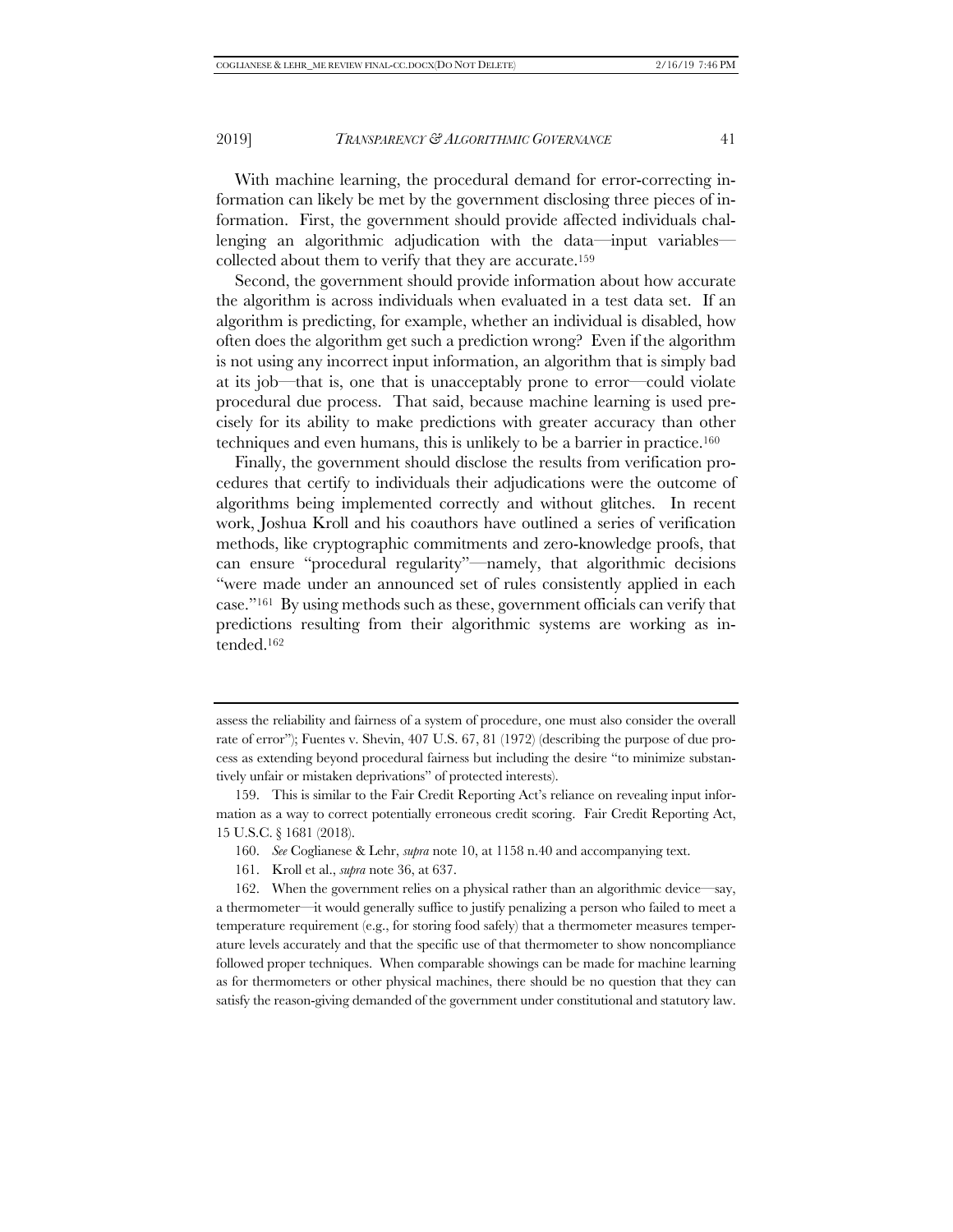Under prevailing principles of procedural due process, adjudication by algorithm will likely satisfy legal requirements without much difficulty.163 The overarching framework for procedural due process analysis calls for a pragmatic balancing of three factors: (1) the private interests at stake in a governmental decision; (2) the "risk of an erroneous deprivation" of those interests from the decisionmaking process; and (3) the "fiscal and administrative burdens" associated with a particular procedural arrangement.164 Of these three factors, the first will be obviously exogenous to machine learning, but the second two are undoubtedly affected by machine learning—and almost certainly for the better. The appeal that machine learning holds for government agencies, after all, is precisely that it can facilitate more accurate, automated decisionmaking, resulting in both a reduction in the risk of errors as well as a savings in the time and expense of governmental decisionmaking.<sup>165</sup> Agencies that deploy machine learning in the adjudicatory context will obviously need to validate their use of algorithmic tools to demonstrate their ability to achieve these advantages, and they will need to afford individuals or entities subject to adjudication access to information to ensure that the algorithms were correctly applied.166 But nothing about machine learning's inscrutability should prevent agencies from making such demonstrations. In the end, "recognizing that machine-learning algorithms have demonstrated superiority over human decisions in other contexts, it is reasonable to conclude that agencies will be able to satisfy the demands of due process even in the machine-learning era."167

#### *3. Arbitrary and Capricious Review*

Turning to what government agencies must show to satisfy the APA's arbitrary and capricious standard, we can see that here too agencies should be able to meet courts' demand for reason-giving, notwithstanding the ostensibly black-box nature of machine-learning algorithms. It may be referred to

Presumably any responsible agency using a machine-learning algorithm would be able to justify that use by explaining an algorithm's objective function, releasing data used in the individual case, and disclosing the results of validation tests.

<sup>163.</sup> Coglianese & Lehr, *supra* note 10, at 1184–91.

<sup>164.</sup> Mathews v. Eldridge, 424 U.S. 319, 335 (1976); *see also* Schweiker v. McClure, 456 U.S. 188, 200 (1982) ("Due process is flexible and calls for such procedural protections as the particular situation demands.").

<sup>165.</sup> Coglianese & Lehr, *supra* note 10, at 1185–86.

<sup>166.</sup> *See id.* at 1186–91 (discussing validation and "cross-examination" of adjudicatory algorithms).

<sup>167.</sup> *Id.* at 1191.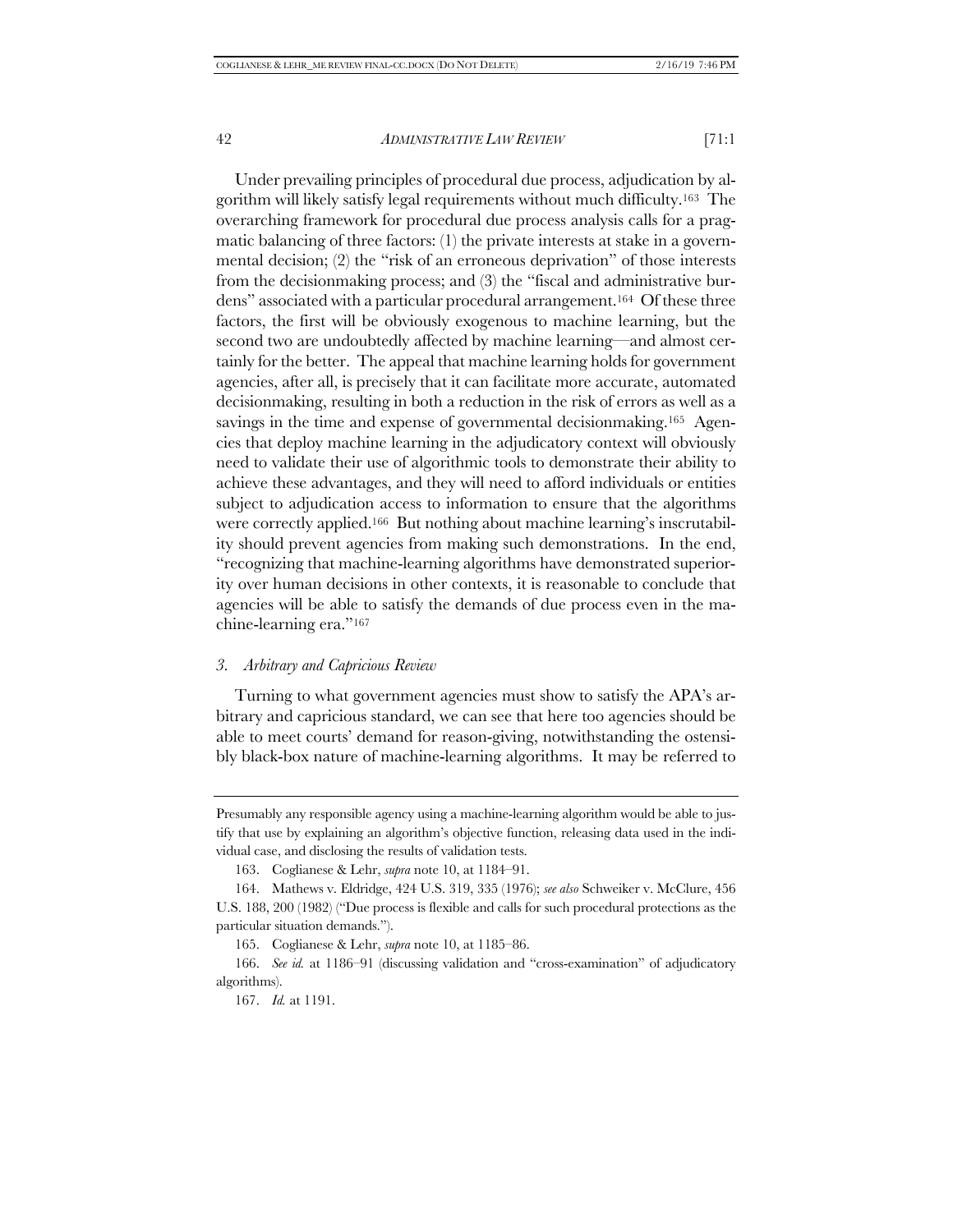as "hard look" review, but the arbitrary and capricious standard has never required a full explanation of the kind that psychologists, historians, or political scientists might demand if they wanted to understand exactly why government officials reached a decision.168 If the courts have no need to peer into the minds of government administrators,<sup>169</sup> they presumably should have little worry that they cannot peer into the "minds" of machine-learning algorithms either.

Arbitrary and capricious review applies to any agency action, but it is especially salient in the context of judicial review of rulemaking. What will matter to the courts is that the agency has sufficiently justified its design of and reliance on a particular algorithmic tool. The agency will need to reveal and justify its choice of an outcome variable and objective function. As the selection of an objective function and design of an algorithm necessarily entail making tradeoffs that call for policy judgment,170 an agency will need to explain its choices about these tradeoffs in terms of factors that are consistent with the agency's statutory authority, and it will need to respond to meaningful public comments submitted during a rulemaking.171 Agencies will also need to validate that the algorithm performs as intended and that it achieves the justified objectives. The courts will scrutinize agencies' reasoning about these choices and their validation efforts, but, in the end, the legal test is supposed to be "whether there has been a clear error of judgment" in designing and validating an algorithm to achieve a valid purpose—not whether the specific results of a machine-learning algorithm will be intuitively explainable.172

<sup>168.</sup> *See supra* notes 108–109 and accompanying text; *see also* Ethyl Corp. v. EPA, 541 F.2d 1, 97–98 (D.C. Cir. 1976) (explaining that although the courts should educate themselves about the evidence the agency considered in making its decision, in the final analysis, a judge is to "look at the decision not as the chemist, biologist or statistician that [they] are qualified neither by training nor experience to be, but as a reviewing court exercising [their] narrowly defined duty of holding agencies to certain minimal standards of rationality").

<sup>169.</sup> *See supra* note 103 and accompanying text.

<sup>170.</sup> *See, e.g.*, Richard Berk et al., Fairness in Criminal Justice Risk Assessments: The State of the Art (May 30, 2017) (unpublished manuscript) (on file with Cornell University Library), https://arxiv.org/pdf/1703.09207.pdf.

<sup>171.</sup> Citizens to Pres. Overton Park, Inc. v. Volpe, 401 U.S. 402, 416 (1971) (explaining that "the court must consider whether the decision was based on a consideration of the relevant factors"); Motor Vehicle Mfrs. Ass'n v. State Farm Mut. Auto. Ins. Co., 463 U.S. 29, 43 (1983) (describing as arbitrary and capricious an agency decision "so implausible that it could not be ascribed to a difference in view or the product of agency expertise").

<sup>172.</sup> *Overton Park*, 401 U.S. at 416.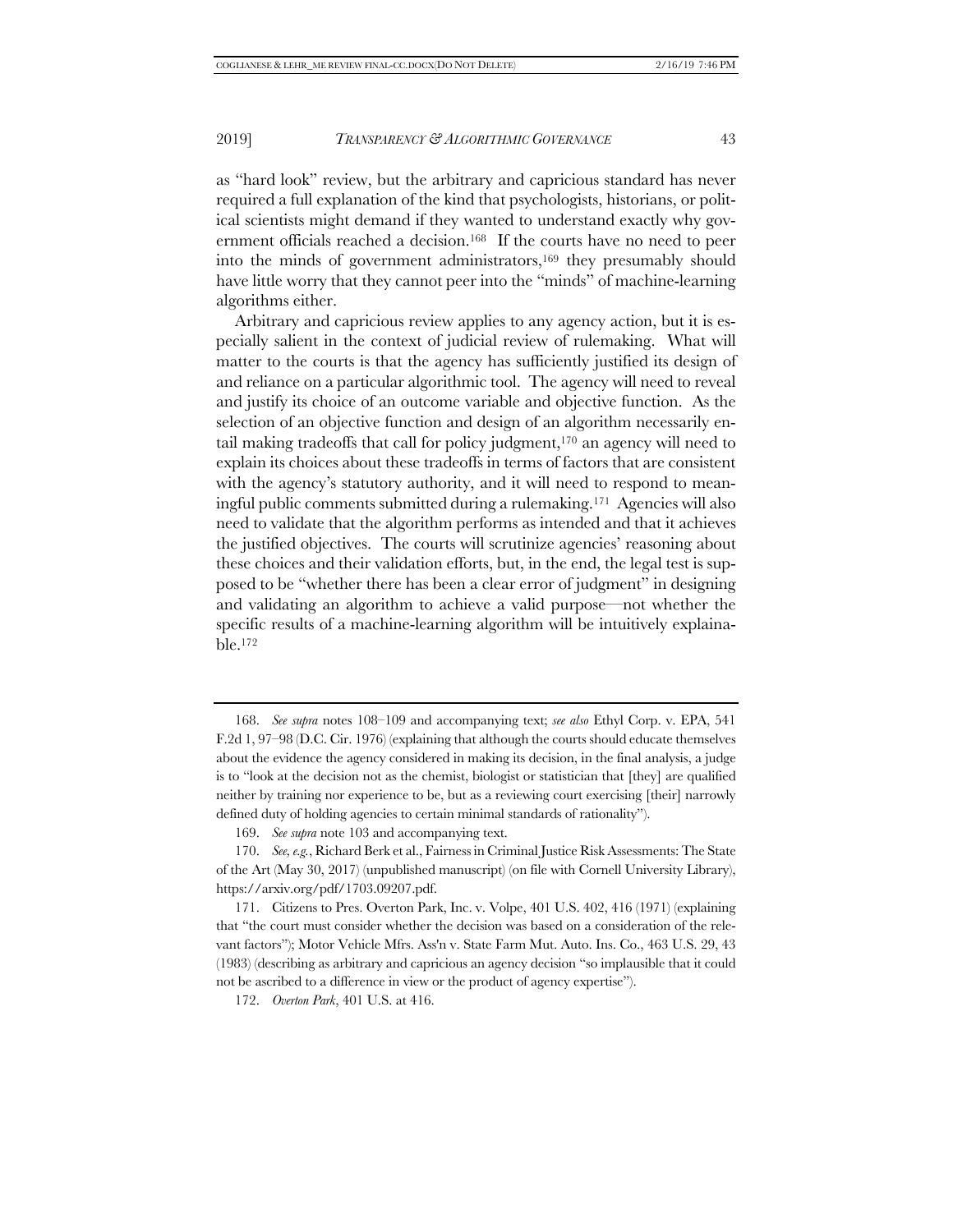Federal courts have long demonstrated a tendency to defer to administrative agencies' judgments in cases involving complex mathematical modeling and scientific analysis.173 Although the arbitrary and capricious test calls for judges to ensure that agencies have carefully considered relevant factors, the Supreme Court has also indicated that, when a government decision "'requires a high degree of technical expertise,' we must defer to 'the informed discretion of the responsible agencies."<sup>174</sup> Designing and validating a machine-learning algorithm will certainly require a high level of technical expertise. Furthermore, as the Ninth Circuit Court of Appeals has noted, when a governmental action "involves a great deal of predictive judgment," these "judgments are entitled to particularly deferential review."175 Enhancing the government's ability to make predictive judgments constitutes the main purpose of designing and validating machine-learning algorithms, so we should expect that judicial deference would be afforded in cases where agencies rely on algorithmic governance.176

175. Trout Unlimited v. Lohn, 559 F.3d 946, 959 (9th Cir. 2009).

176. We acknowledge that, in the past, courts have deferred to human decisionmaking by expert agencies, whereas arguably such deference might be less suited to decisions made by outcome-determinative algorithmic systems, especially in cases of rules generated by automated rulemaking systems. We grant that some aspects of current law could well impose certain impediments if agencies rely on automated rulemaking by robot. For example, an agency would need to demonstrate "good cause" if the use of such a system were to bypass the normal notice-and-comment process. *See supra* note 88. Yet, for purposes of arbitrary and capricious review, we see no fundamental impediment when the agency is able to justify adequately the way it has designed and operated its algorithmic system. An algorithmic system is simply a tool selected by the agency to aid agency officials in fulfilling their statutory responsibilities. Even when that tool is an automated rulemaking system, such a system can only be designed in such a manner that comports with human policy and design choices embedded within it. *Cf.* Coglianese & Lehr, *supra* note 10, at 1180–84. The agency rule will simply be one that has nested within it the possibility for a series of subsidiary, automated rule "decisions" made contingent on algorithmic predictions. Granted, the agency rule will thus be much more complicated than otherwise, but conceptually, it will not be fundamentally different than when an agency embeds within its rules other contingencies or requires the use of other tools to measure those contingencies. Just as with the selection of any other tool (e.g., an air quality monitoring device or even a thermometer), agencies will need to justify their choices, but when these choices call for technical expertise, as they necessarily will with machine learning, the applicable legal standard remains a deferential one.

<sup>173.</sup> *See State Farm,* 463 U.S. at 43; Balt. Gas & Elec. Co. v. Nat. Res. Def. Council, 462 U.S. 87, 103 (1983).

<sup>174.</sup> Marsh v. Or. Nat. Res. Council, 490 U.S. 360, 371 (2011) (quoting Kleppe v. Sierra Club, 427 U.S. 390, 412 (1976)).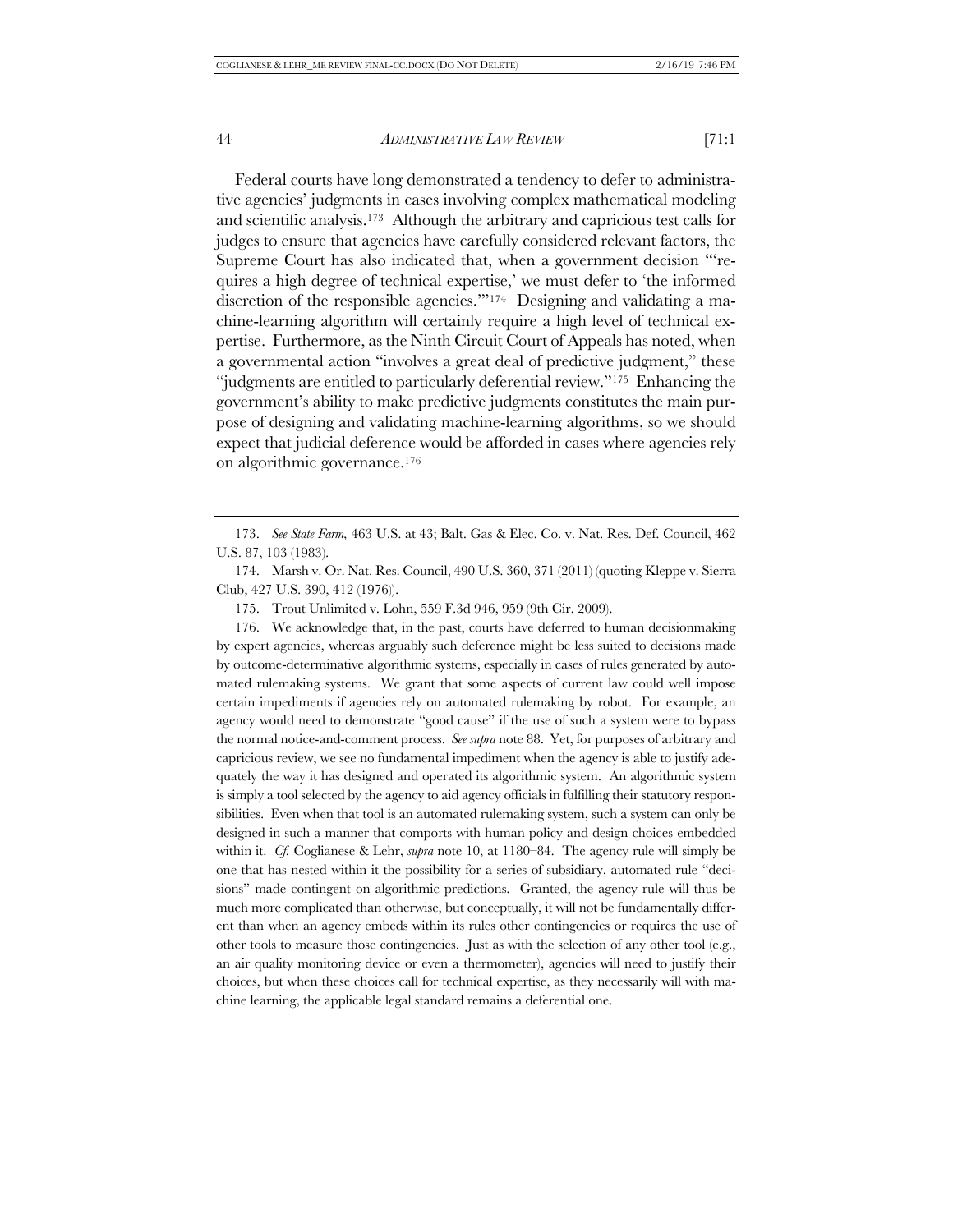The district court's reasoning in *Alaska v. Lubchenco*<sup>177</sup> is instructive. Although that case involved traditional statistical techniques, the court nevertheless confronted charges that the agency failed to provide adequate reasons to support its forecasting analysis.178 That analysis predicted a sustained decline in the population of beluga whales in the Cook Inlet of Alaska.<sup>179</sup> On the basis of this forecast, the National Marine Fisheries Service (the Service) designated the whale population in Alaska as an endangered species and therefore subjected Alaska to a whaling ban.180 The state of Alaska challenged the Service's decision in federal court in Washington, D.C. The court reviewed the agency's decision under the APA's arbitrary and capricious standard—but also against an additional requirement contained in the Endangered Species Act (ESA) that the Service make its determinations "solely on the basis of the best scientific and commercial data available."181

The court described in some detail the nature of the statistical model the Service used "to determine the probability of extinction" that then constituted the agency's reason for declaring the beluga whale to be endangered:182

The Service performed extensive testing on the model's sensitivity to these variables by running more than ten thousand individual trials for further analysis. Using statistical methods, the Service then compared models with these different effects to the observed population trend from 1994 to 2008 in order to determine which model best matched the existing data. The model was also peer-reviewed by independent scientists, including researchers from Alaska's own Department of Fish and Game. On the basis of this sensitivity analysis, the Service selected a model that most closely fit the observed population trends. The "most realistic" model predicted a 1 percent risk of extinction in 50 years, a 26 percent risk of extinction in 100 years, and a 70 percent risk of extinction in 300 years. But even under the "base case scenario" or "healthy population" model, there was 29 percent risk of extinction in 300 years. As a measure of confidence in this negative trend, the model estimated that there is only a 5 percent probability that the population growth rate is above 2 percent, while there is at least a 62 percent probability that the population will decline further.183

Alaska claimed that the Service's "population model was arbitrarily chosen from among the thousands of trial runs produced by the Service's population

<sup>177.</sup> 825 F. Supp. 2d 209 (D.D.C. 2011).

<sup>178.</sup> *See id.* at 213 (describing the modeling technique as a time-series econometric model).

<sup>179.</sup> *See id.* (explaining the results of the National Marine Fisheries Service's (the Service's) time-series model).

<sup>180.</sup> *Id.* at 212.

<sup>181.</sup> 16 U.S.C. § 1533(b)(1)(A) (2018).

<sup>182.</sup> *Lubchenco*, 825 F. Supp. 2d at 221.

<sup>183.</sup> *Id.*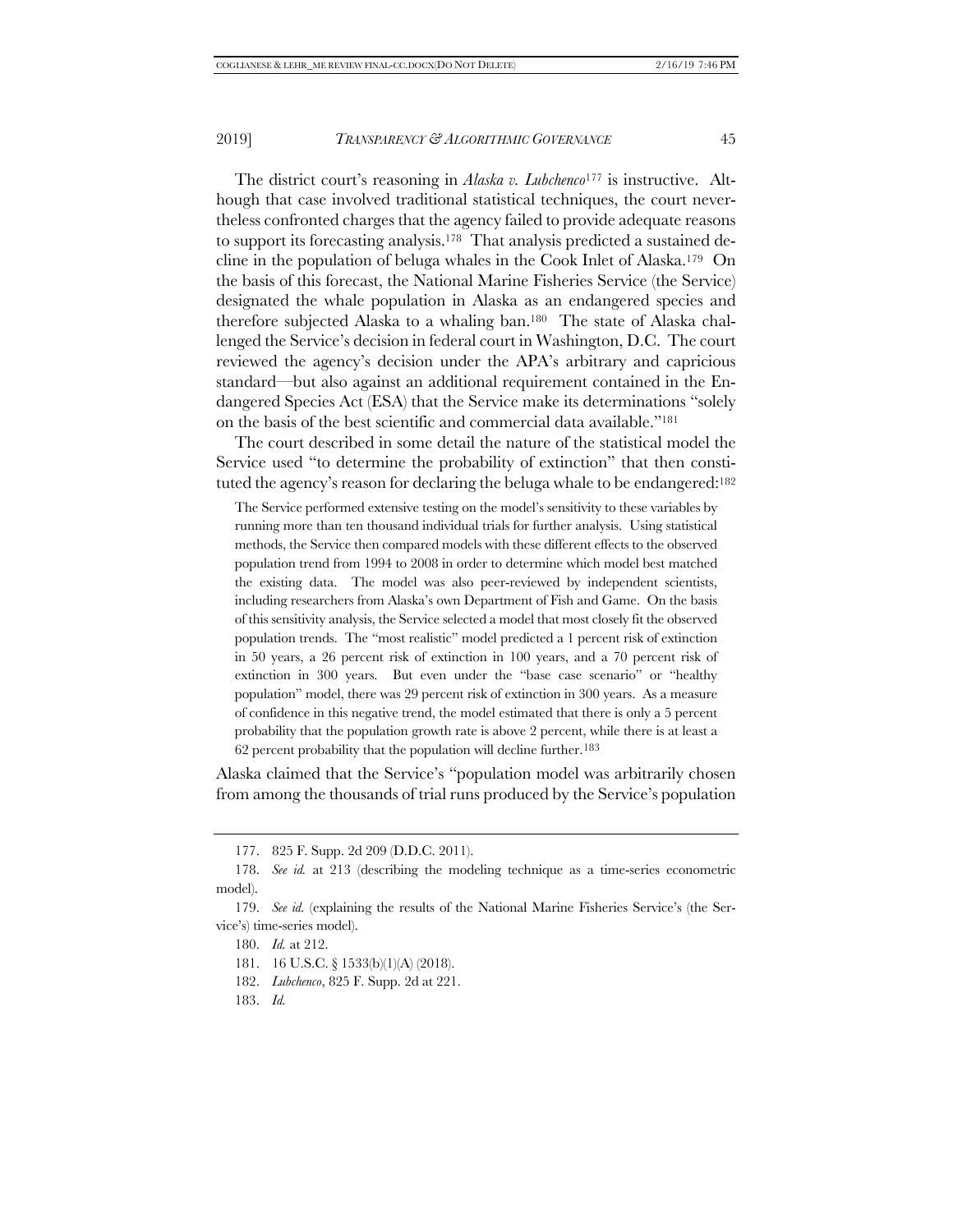viability analysis" and "that the Service gave no explanation for relying on one model—the 'most realistic' one—out of the thirty-one possible models that could result from mixing and matching the independent variables."184

The court rejected Alaska's arguments, concluding that the Service had satisfied the relevant legal tests for reason-giving. The court observed that:

There is no "better" way to assess a species' likelihood of extinction. Plaintiffs do not suggest a more accurate method for estimating the abundance of marine mammals, nor do they point to a superior method of projecting the observed population trend into the future. "If no one propose[s] anything better, then what is available is the best."185

Of course, today or in the near future, the use of machine-learning algorithms might well provide that better, or more accurate, way to predict species extinction.186

It is telling that the court's assessment of the agency's analysis depended on factors that could easily be met if agencies rely on inscrutable machinelearning algorithms: process (e.g., peer review) and predictive performance (i.e., accuracy). The court did not delve into the inner workings of the statistical models or ask *why* the models performed well. It did not demand any replication or even the submission of the underlying data to the court. Ultimately, the court rejected Alaska's arguments entirely on pragmatic grounds:

The most important thing to remember is that even if plaintiffs can poke some holes in the agency's models, that does not necessarily preclude a conclusion that these models are the best available science. Some degree of predictive error is inherent in the nature of mathematical modeling. The standard under the ESA is that "the Service must utilize the 'best scientific . . . data available,' not the best scientific data possible." In this case, plaintiffs do not point to any superior data that the Service should have considered. And the State's own peer reviewer concluded that although the model assumptions "could have been more detailed" or "better discussed," "the assumptions made considering what is known about beluga biology and life history were reasonable." Thus, it ultimately makes no difference that plaintiffs can point to a few shortcomings here and there in the Service's modeling. The agency's population via-

<sup>184.</sup> *Id.* at 223.

<sup>185.</sup> *Id.* at 221 (quoting Massachusetts *ex rel.* Div. of Marine Fisheries v. Daley, 170 F.3d 23, 30 (1st Cir. 1999)).

<sup>186.</sup> *See, e.g.*, Morteza Mashayekhi et al., *A Machine Learning Approach to Investigate the Reasons Behind Species Extinction*, 20 ECOLOGICAL INFORMATICS 58, 66 (2014) (arguing that a machine learning approach to species population analysis "may prove to be beneficial for conservation biologists from the point of view of being able to detect early signals of extinction"); Julian D. Olden et al., *Machine Learning Methods Without Tears: A Primer for Ecologists*, 83 Q. REV. BIOL. 171, 172 (2008) (noting that "a number of [machine learning] techniques have been promoted in ecology as powerful alternatives to traditional modeling approaches").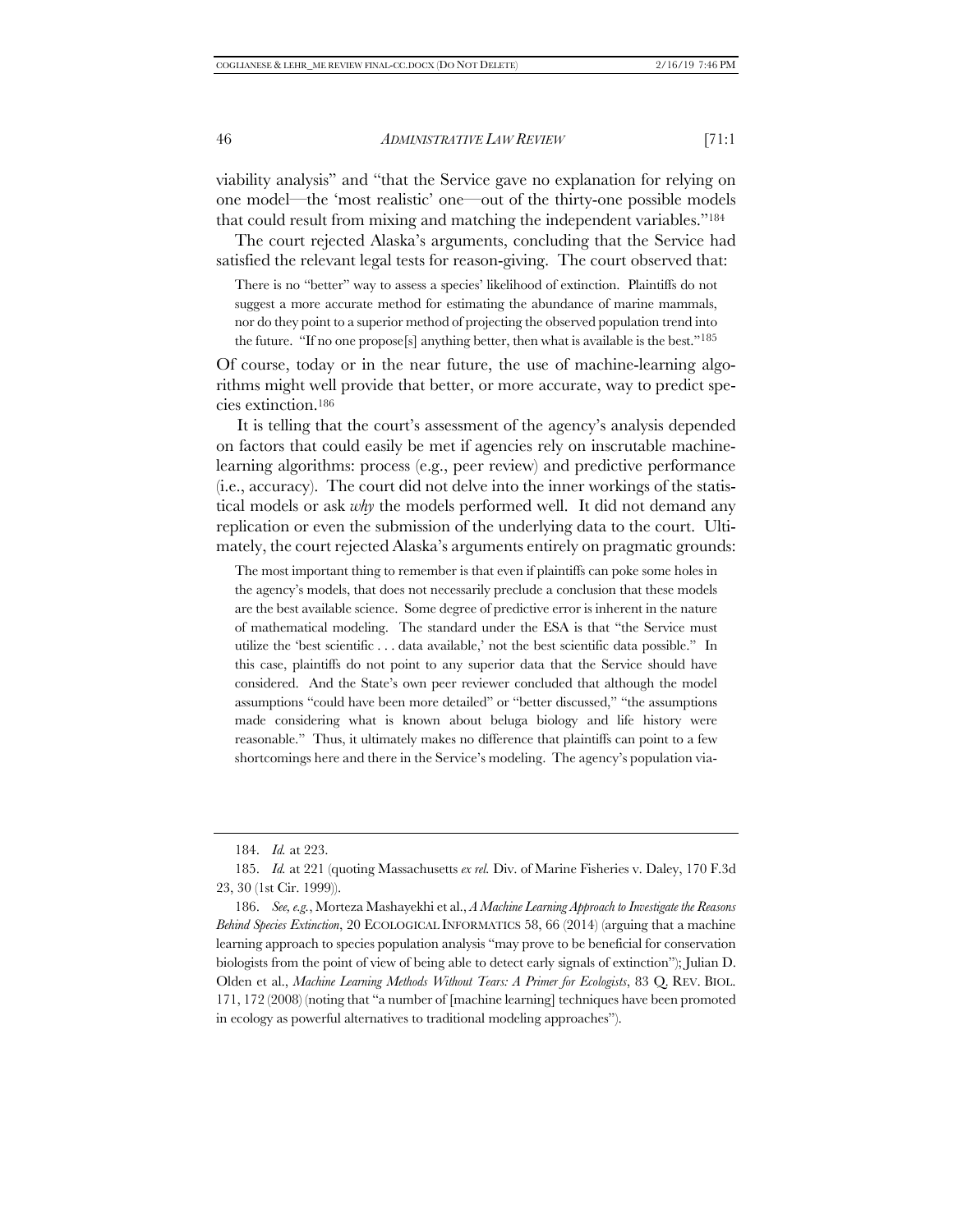bility analysis represents the best available science and is therefore entitled to deference.187

Even if Alaska had claimed that another statistical approach would have been superior, the court still probably would have deferred to the agency. When litigation turns into a "'battle of the experts' . . . the courts traditionally reject" the challenger's claims and declare the agency the winner.188

The district court's approach in *Alaska v. Lubchenco* is emblematic of courts' more general deferential posture toward agency reason-giving under the APA. Although many courts will scrutinize agencies' reasoning, even when it is based on mathematical or other technical analysis, it is the outlier court that demands much more than the *Lubchenco* court.189 In most cases, it will likely be enough for government officials to satisfy the arbitrary and capricious test if they can show that (a) an algorithmic system was constructed to advance a legally valid purpose by revealing the goal of an algorithm, (b) it is functioning correctly to advance that purpose (i.e., the program is not malfunctioning and it is producing validated results), and (c) it is being used as intended.190 Demanding much more would go far beyond any notion of reason-giving demanded of government officials today.

#### *4. Reasoned Transparency Under Conditions of Limited Fishbowl Transparency*

Up to this point, we have proceeded under an assumption of full disclosure about all elements of an algorithmic system. Doing so has allowed us to show that, at least in principle, the ostensibly black-box nature of machine-learning algorithms should not by itself impede agencies from providing entirely sufficient explanations that will meet the tests of due process or arbitrary and capricious review. The remaining question now is whether government can meet these tests with anything less than a best-case assumption of total fishbowl transparency.

This question arises in practice because the law does not demand total fishbowl transparency and, in many cases, total transparency will not be able to be provided for justifiable reasons.191 But in most cases, all the information

<sup>187.</sup> *Lubchenco*, 825 F. Supp. 2d at 223.

<sup>188.</sup> McGarity & Wagner, *supra* note 109, at 10,769.

<sup>189.</sup> *See id.* at 10,759 (noting "several outlier cases . . . evincing very little deference to agencies").

<sup>190.</sup> Courts may even accept less, such as by failing to insist on validation efforts. *See id.* at 10,768 (noting that "an agency's decision to forego the validation or calibration of models is usually, but not always, respected by the courts").

<sup>191.</sup> *See* Freedom of Information Act, 5 U.S.C. § 552(b)(1)–(9) (2018) (identifying nine major exemptions from FOIA disclosure).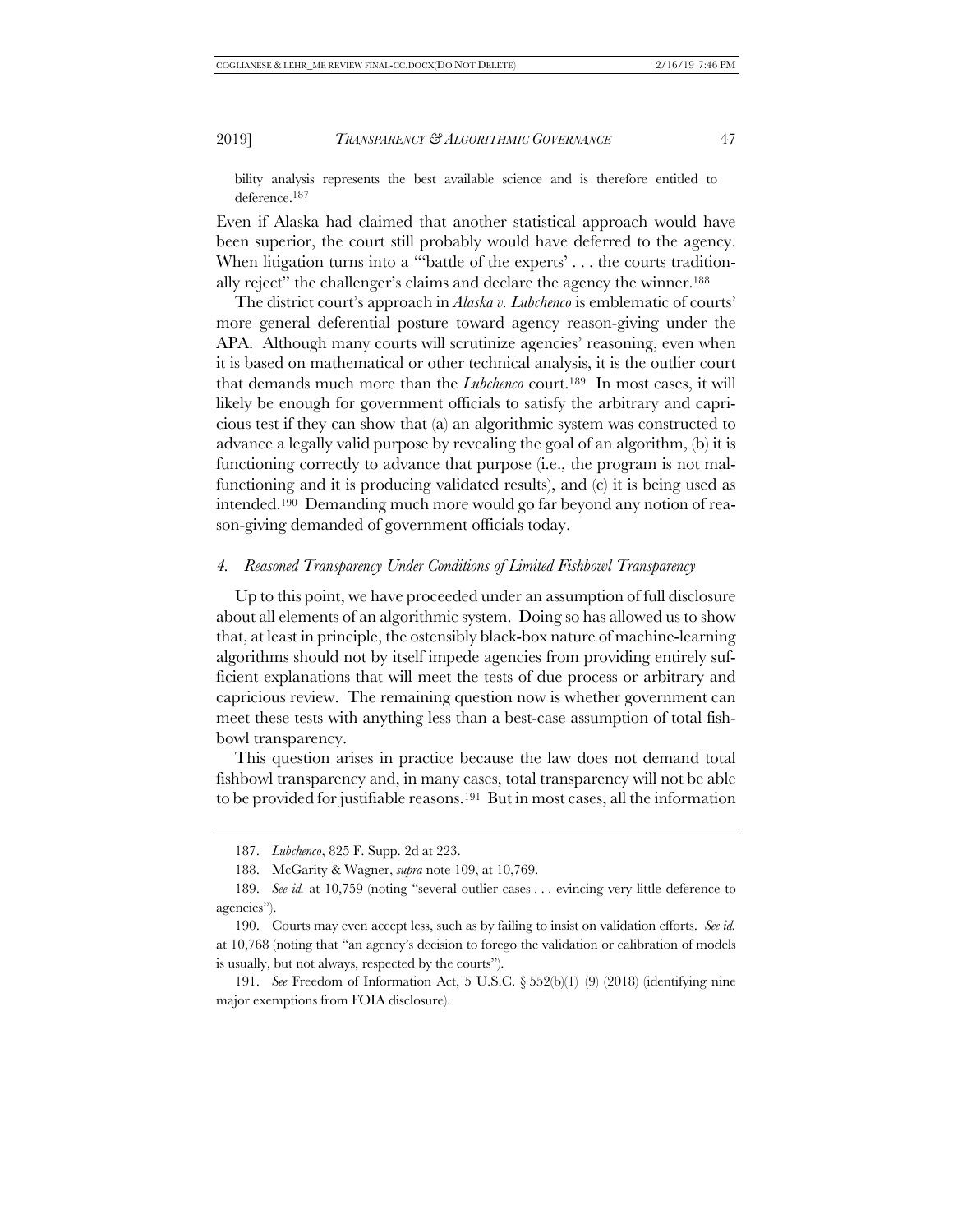that must be disclosed to satisfy legal demands of reasoned transparency will be able to be disclosed. Admittedly, as in the Wisconsin and Texas legal actions, which challenged algorithms developed by private firms,192 whenever government relies on contractors to develop algorithms, some of the contractors' information, such as the underlying source code, may well be subject to protection as a trade secret or confidential business information.193 But for several reasons, even trade secret protection is unlikely to constitute a major limiting factor in most cases. First, the objective functions and outcome variables that should be disclosed will likely not be properly classified as trade secrets because they represent the *government's* goal; the mathematical form of the objective function will often be dictated, or created, by the government, not by the private party.194 Second, other essential elements of reason-giving—such as results from testing and validation procedures, and the claimants' own data to ensure accuracy—will in most cases be fully releasable

193. *See generally* Rebecca Wexler, *Life, Liberty, and Trade Secrets: Intellectual Property in the Criminal Justice System*, 70 STAN. L. REV. 1343 (2018) (discussing how the trade secret status of algorithmic components may affect criminal proceedings).

194. To be clear, there may certainly be instances in which an objective function does contain information that could be considered a trade secret and that goes beyond revealing merely the predictive goal of the algorithm. Particularly, "regularization" methods used to prevent overfitting to, in very rough and broad terms, push the algorithm to make predictions in particular ways can involve adding additional mathematical terms to the objective function. In other words, the objective function may contain more than simply an indication of how it is assessing "accuracy," such as by reference to residuals or errors. *Cf.* Lehr & Ohm, *supra* note 2, at 704–05 (discussing the use of regularization to reduce an algorithm's disparate impacts). The mathematical additions to objective functions could perhaps be deemed trade secrets if they were developed by private companies. But this is unlikely to be problematic for two reasons. First, those additions could always be excerpted before disclosure, leaving only the non-confidential parts of the objective function to be disclosed; this would still indicate whether the goal pursued by the algorithm is legitimate—the purpose of disclosing the objective function in the first place. Second, as we discuss, in camera review is always an option.

<sup>192.</sup> As noted earlier, the Wisconsin Supreme Court upheld the challenged use of an algorithmic risk assessment on procedural due process grounds because the appellant had access to sufficient non-proprietary information. State v. Loomis, 881 N.W.2d 749, 753–54 (Wis. 2016). The federal district court in Texas, on the other hand, held that the proprietary nature of the algorithm, in that case at least, raised a question for a jury as to whether the plaintiffs had available enough information to satisfy demands of procedural due process. Hous. Fed'n of Teachers, Local 2415 v. Hous. Indep. Sch. Dist., 251 F. Supp. 3d 1168, 1175 (S.D. Tex. 2017).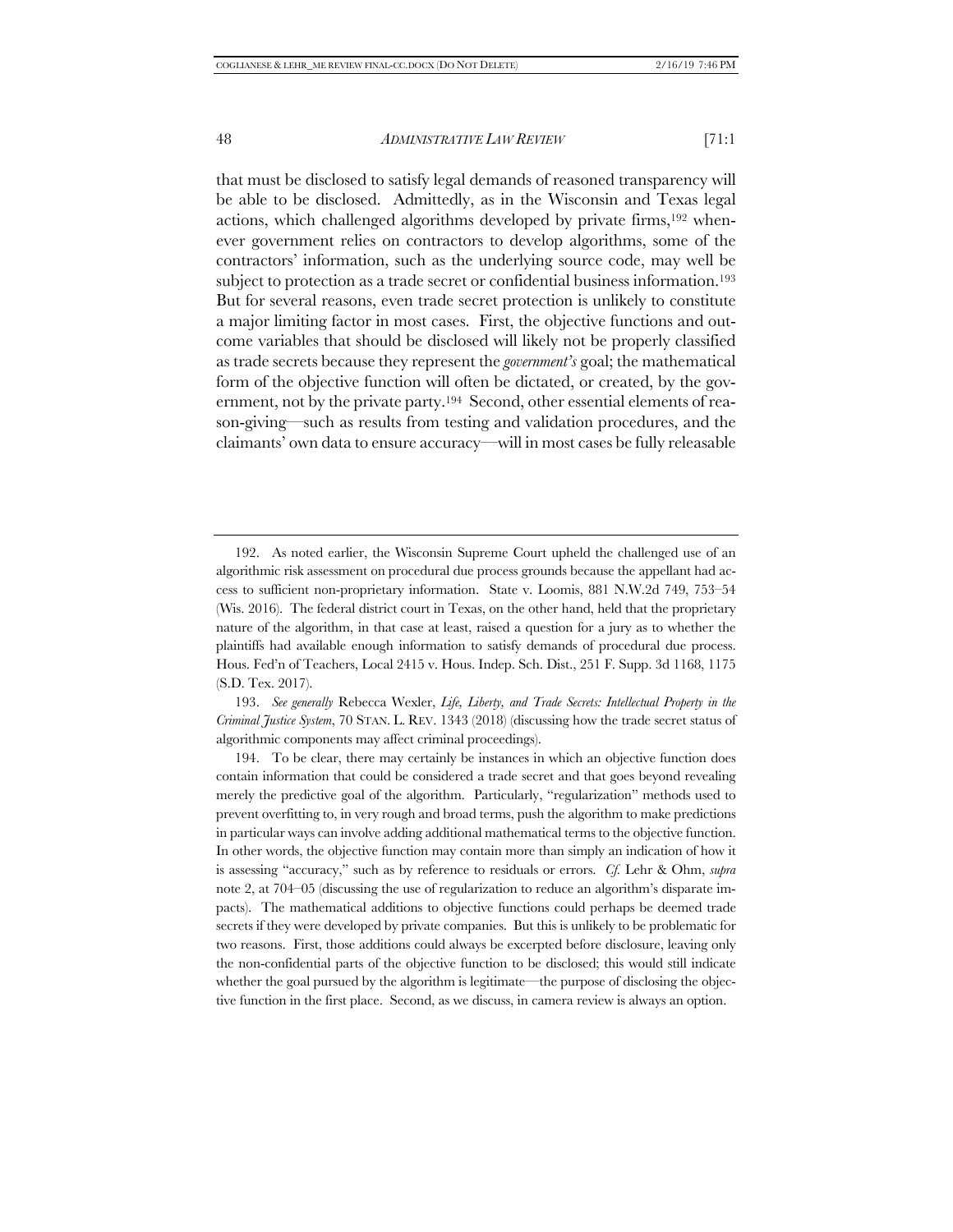without needing to divulge any protected source code or other trade secrets.195 Third, even if the proprietary nature of a private contractor's underlying source code does bar the government from disclosing necessary information, that information can always be reviewed by a court in camera, thus protecting any trade secrets or confidential business information. In the rulemaking context, independent peer reviews could be conducted under non-disclosure agreements. Finally, as noted in Section III.A, agencies could proactively work to avoid any conflict between trade secret protection and reasoned transparency simply by drafting contracts with their private consultants to clarify what information must be treated confidentially and what information may be disclosed.196

In most instances, we would expect the fishbowl transparency issues to be worked out without much difficulty because of the pragmatic nature of transparency law's demands. We note as well that we have been assuming all along that the agency will be using machine-learning systems in outcomedeterminative ways. Where this is not the case, the agency will presumably be able to provide an alternative explanation that does not require the disclosure of any confidential information. The important takeaway is that in most cases the demands of reasoned transparency will be able to be met while still respecting authorized limitations on fishbowl transparency.197

#### *C. Technical Advances in Algorithmic Transparency*

The previous Section showed that meeting the demands of reasoned transparency, even under circumstances of limited fishbowl transparency, should not be difficult for responsible government officials to meet. This alone

<sup>195.</sup> Furthermore, as Joshua Kroll and his coauthors have pointed out, the source code may not reveal anything more about the functioning of a machine-learning algorithm. *See* Kroll et al., *supra* note 36, at 638.

<sup>196.</sup> *See supra* notes 120–137 and accompanying text.

<sup>197.</sup> Our focus throughout this article is on federal transparency law in the United States as it applies to the actions of government agencies. We note that, at a more general level, the analysis we provide here might accord with how the EU's "right to explanation" may eventually be understood under the General Data Protection Regulation (GDPR). *See generally* EU General Data Protection Regulation, *supra* note 9. At least one early assessment suggests that private organizations using machine learning may simply need to provide "a basic explanation of how the model is working" to satisfy the GDPR's requirement of "meaningful information" about the "logic" and "significance" of the automated algorithmic system. Andrew Burt, *Is There a 'Right to Explanation' for Machine Learning in the GDPR?*, IAPP: PRIVACY TECH (June 1, 2017), https://iapp.org/news/a/is-there-a-right-to-explanation-for-machine-learning-inthe-gdpr/#.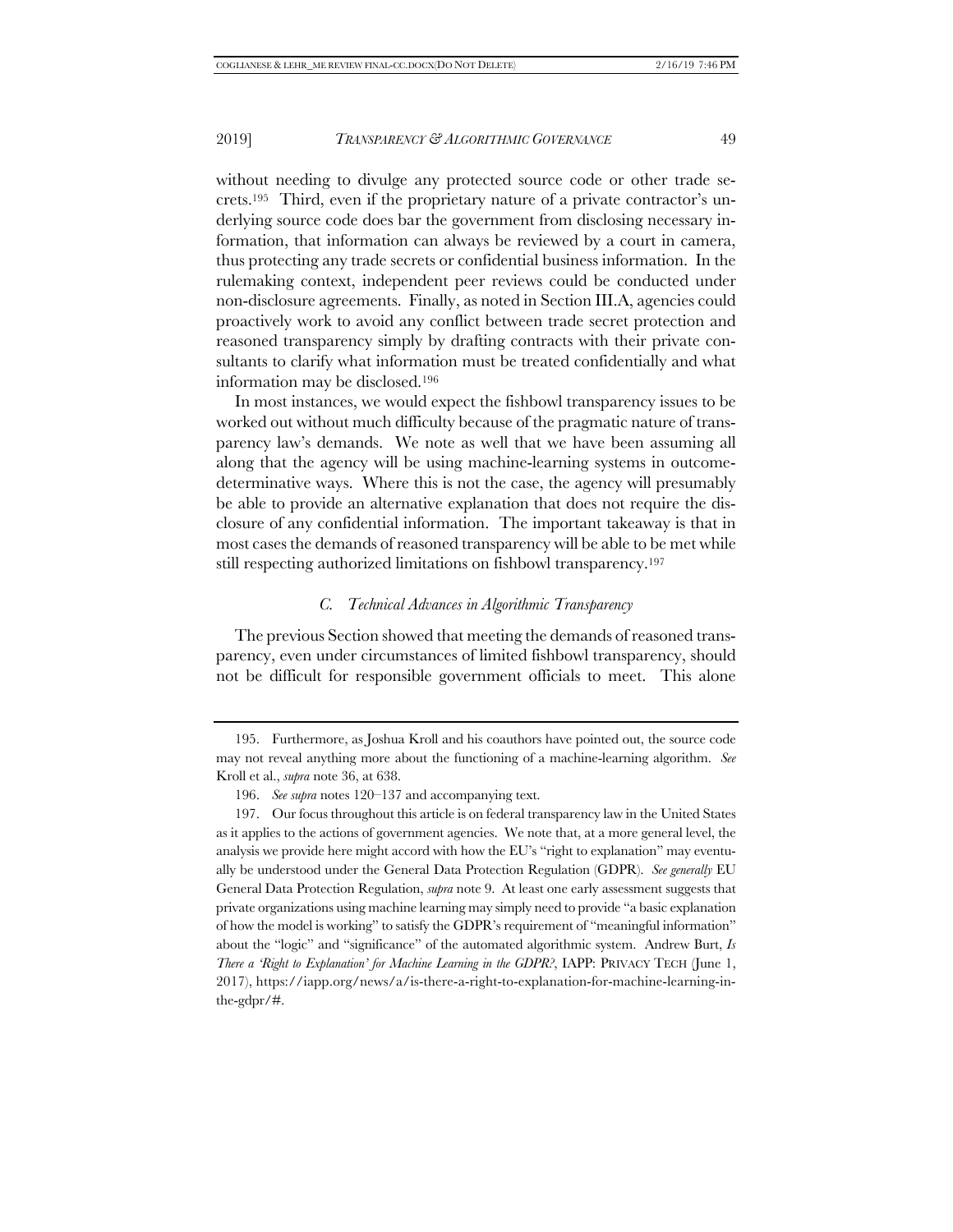should assuage any concern that fundamental principles of transparency enshrined in law might be threatened by governmental use of so-called "black box" algorithms. But we now take our analysis one step further, showing how machine-learning analyses are growing less inscrutable due to technical advances. Over the last few years, there has been expanding interest among members of both the legal and technical communities—in improving the interpretability of algorithms in ways that go well beyond what is legally demanded.198 Research is accumulating that details technical methods for improving the ability to explain the inner workings of machine learning in more intuitive ways.199 For the reasons we have discussed above, these technical developments are not essential for satisfying the legal requirement of

199. *See* Andrew D. Selbst, *A Mild Defense of Our New Machine Overlords*, 70 VAND. L. REV. EN BANC 87 ("Black boxes can generally be tested, and the relationship between inputs and outputs is often knowable, even if one cannot describe succinctly how all potential inputs map

<sup>198.</sup> To the extent that legal considerations have helped motivate some of this interest, we suspect that a driving force has been the EU's GDPR with its ambiguous right to explanation. *See generally* EU General Data Protection Regulation, *supra* note 9, § 71. The GDPR applies to private-sector uses of machine learning, and uncertainty over what counts as a sufficient explanation for purposes of the new EU regulation presumably has produced significant enough stakes to attract the attention of both researchers and market actors. Of course, researchers have long attempted to get reasons, of sorts, out of machine-learning algorithms. Indeed, some of the basic methods that we describe in this section were developed earlier in the 2000s. *See, e.g.*, RICHARD A. BERK, STATISTICAL LEARNING FROM A REGRESSION PERSPECTIVE 226–29, 277–92 (1st ed. 2008) (describing partial dependence plots). But these early methods are limited in two ways. First, as a technical matter, they are limited in applicability; as we will discuss, for some particularly advanced machine-learning techniques in use today, analogues to these basic methods either have not yet been developed or have been developed only more recently. Second, these methods do not serve the same purpose, and were not developed in response to the same pressures, as the cutting-edge techniques we discuss later in this Section. Some early machine-learning methods, like random forests, were initially applied to social science problems, and it is social scientists' objective to attempt to model phenomena. As a result, the goal of many reason-giving methods was to give social scientists tools for telling descriptive stories about what processes could be generating the data they observed. That goal contrasts with the goal motivating development of many cuttingedge techniques we discuss later—reducing the opacity of algorithms whose applications in sensitive contexts mandates a certain level of reason-giving. This goal emerged from a host of primarily legal and policy scholars who critiqued applications of machine learning for being too opaque. *See* Lehr & Ohm, *supra* note 2, at 658–64. This concern has in turn sparked innovation from technical scholars, often working in tandem with the legal scholars. *See, e.g.*, *ACM Conference on Fairness, Accountability, and Transparency (ACM FAT)*, ACM FAT\* CONF., https://fatconference.org/ (last visited Jan. 22, 2019); *Fairness, Accountability, and Transparency in Machine Learning*, FAT/ML, http://www.fatml.org/ (last visited Jan. 22, 2019).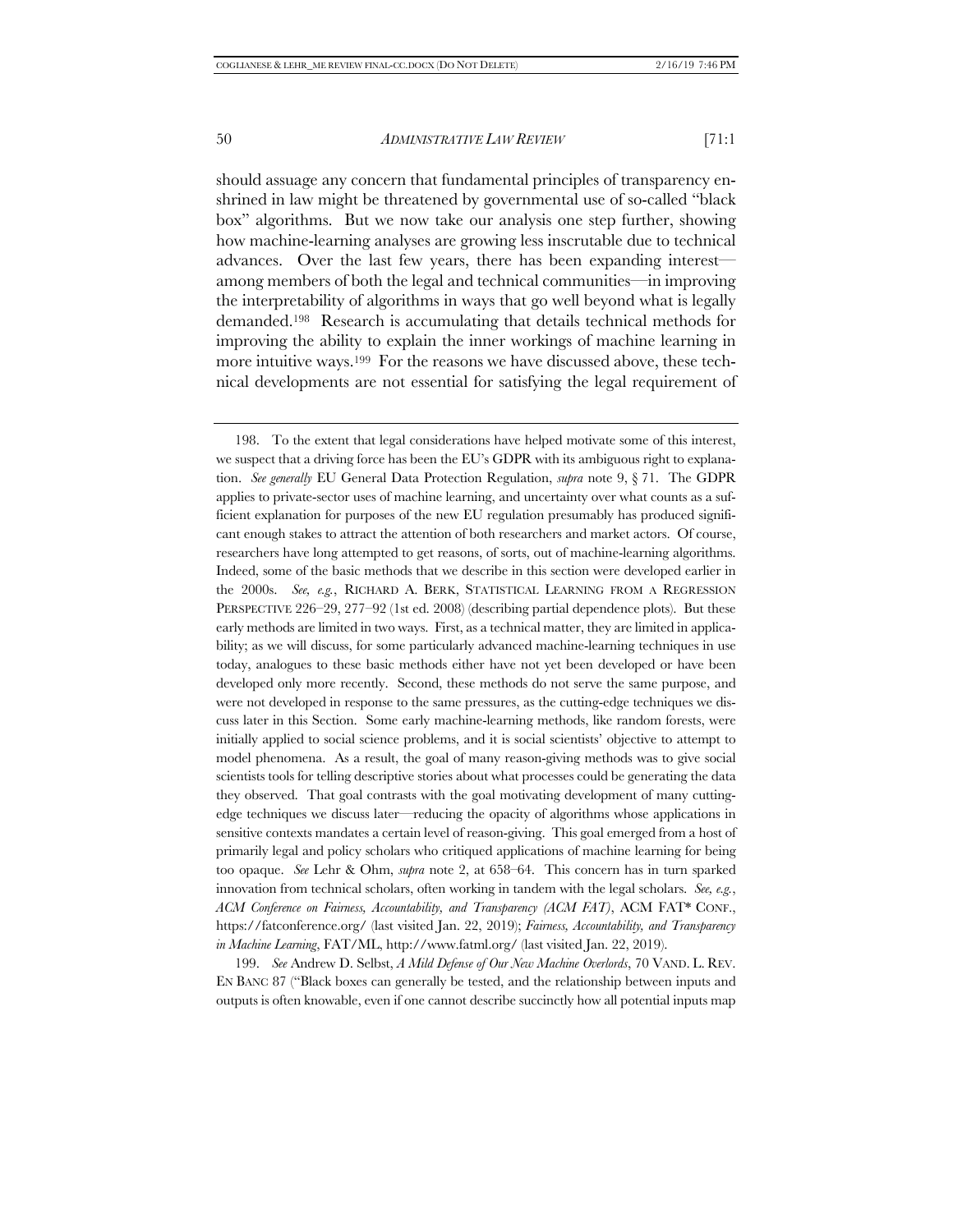reasoned transparency; however, their emergence reinforces optimism that algorithmic governance methods can be deployed in ways that are sufficiently transparent, both to satisfy existing legal demands as well as to fulfill potentially broader aspirations of good government.

Our concern with transparency here centers on humans' analytic ability to understand how an algorithm's internal processes ostensibly produce predictions. This contrasts with understanding whether those processes are in fact what are producing the predictions—that is, information that verifies its functioning. The former describes how the internal math of an algorithm operates to yield predictions, while the latter—verification—refers to issues already discussed in Section III.B concerning whether it is indeed that math that yields predictions instead of computer glitches or faulty programming.

To explain what reason-giving methods exist and how they elucidate algorithmic functioning, let us return to an example we first presented in Section I.A of an algorithm hypothetically deployed by the FAA to determine pilot certification. Suppose that a candidate pilot was predicted to be unworthy of certification. What kinds of reasons could be given for why the pilot was so predicted? We can distinguish between the reasons about an algorithm's operations at an *individual* level and at a *group* level.200 The former refers to being able to understand why a particular prediction or estimation resulted. In this case, an individual-level explanation would provide understanding of what aspects about the specific candidate led to the prediction in

to outputs. To say that something is a black box is not to say we can understand nothing about it.") Note that the methods we discuss in this Section are what Selbst and Barocas would refer to in their work as post hoc methods—those that do not place any constraints on how the algorithm is initially specified. *See* Selbst & Barocas, *supra* note 151, at 34–35. By contrast, they also contemplate opportunities to increase the scrutability of algorithms by restricting the algorithm's complexity—by, for example, limiting the number of input variables or choosing (and appropriately tuning) algorithms that are, by their nature, less complex than others. We do not address these because, as we mention at the outset, many analysts as well as government officials will properly welcome complexity; it is this complexity that enables machine learning's prowess. Furthermore, given our discussion of the level of reasoned transparency necessitated by the law, administrative uses of machine learning should face no significant legal demands to be less complex. If anything, the courts have indicated that they will give greater deference to agencies under the Administrative Procedure Act when issues are complex. *See* Motor Vehicle Mfrs. Ass'n v. State Farm Mut. Auto. Ins. Co., 463 U.S. 29, 43 (1983); Balt. Gas & Elec. Co. v. Nat. Res. Def. Council, 462 U.S. 87, 103 (1983).

<sup>200.</sup> Individual-level explanations are also sometimes referred to in the technical literature as *local* explanations, and group-level explanations are referred to as *global* explanations. *See, e.g.*, Riccardo Guidotti et al., *A Survey of Methods for Explaining Black Box Models*, 105 ACM COMPUTING SURVS. 93:1, 93:6 (2018).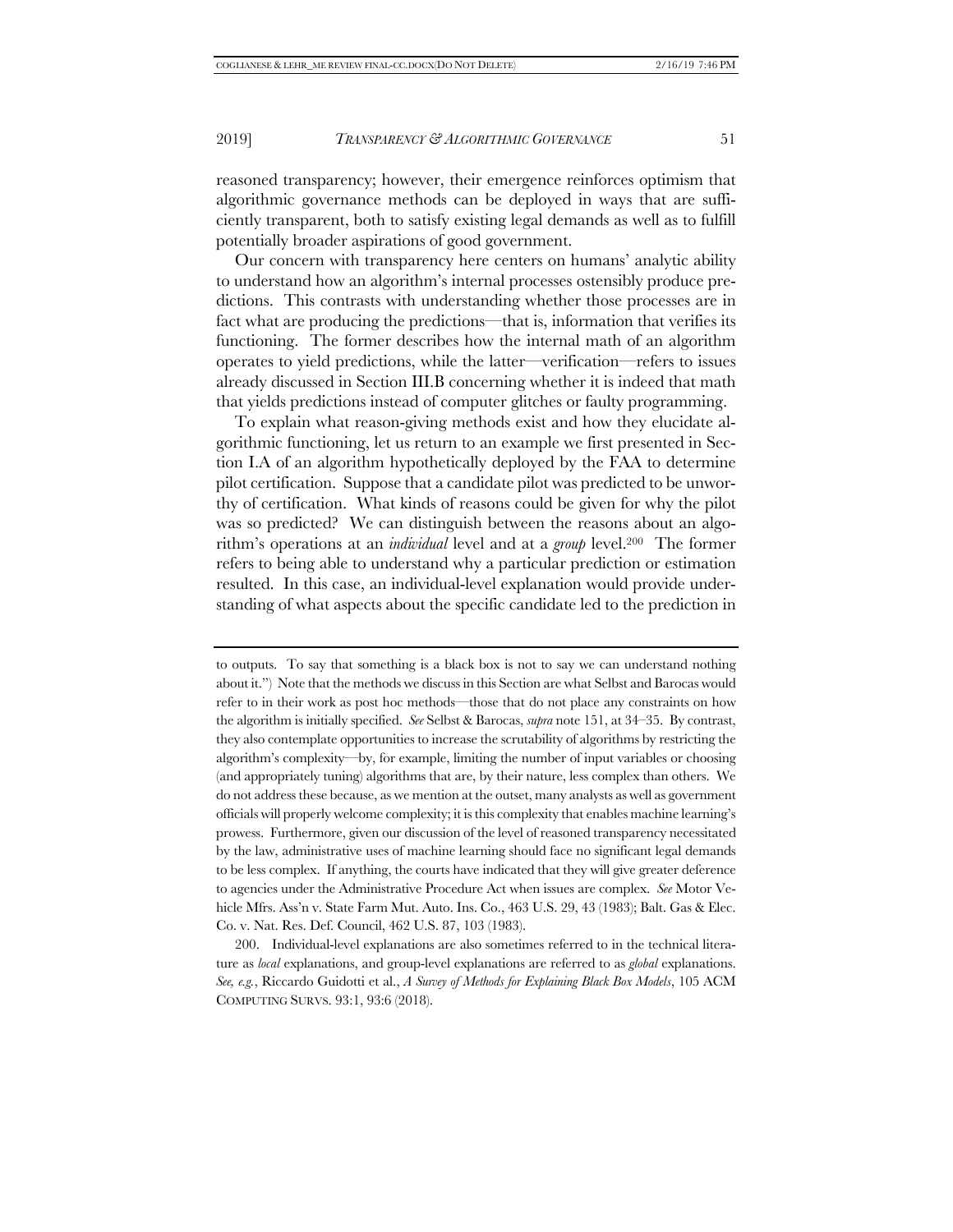his case. A group-level explanation, on the other hand, does not try to reveal why a particular entity's prediction resulted; rather, it reveals patterns or trends in the factors affecting predictions across entities. It might reveal, say, what features of pilots tend to lead to predictions of flight worthiness (or nonworthiness) across all pilots examined by the algorithm.

Within both individual- and group-level explanations, we can also distinguish between methods explaining the importance of input variables and those explaining the functional forms of input variables.201 The former attempts to reveal, roughly speaking, the magnitude of the effect of a given input variable—say, the applicant's age—on the ability of the algorithm to make successful forecasts. A method aimed at explaining importance will essentially seek to measure how much that variable matters relative either to that variable not being considered at all by the algorithm (i.e., the algorithm dropping age from the analysis) or to having the values the variable takes on randomized (i.e., stripping the age variable of any predictively useful information it may contain).202 When implemented on a group level, measures of importance are often interpreted as reductions in overall accuracy across all individuals examined—for example, if the variable about the applicant's age were removed from consideration or randomly shuffled, the algorithm would make a certain percentage more errors across all candidates when predicting that they are not worthy of certification.203 Technical methods for achieving this kind of group-level meaning about variable importance have existed for a while for less complex machine-learning algorithms, but have recently started to be developed or refined for more complex ones.204

When importance methods are implemented on an individual level, they take on a slightly different interpretation. Because they do not operate across multiple individuals, they cannot be interpreted as percentage reductions in accuracy when a variable is dropped or randomly shuffled. Rather, they are often interpreted as indicating how "pivotal" an input variable is to an individual's prediction. In other words, they indicate how likely it is that, if an

<sup>201.</sup> In the regression literature, input variables are also referred to as independent variables, while output variables are referred to as dependent variables.

<sup>202.</sup> *See* Lehr & Ohm, *supra* note 2, at 679–81.

<sup>203.</sup> *See id.*

<sup>204.</sup> *See, e.g.*, Anupam Datta et al., *Algorithmic Transparency via Quantitative Input Influence: Theory and Experiments with Learning Systems*, 2016 IEEE SYMP. ON SECURITY & PRIVACY 598, 601, 608-09; Marina M.-C. Vidovic et al., Feature Importance Measure for Non-Linear Learning Algorithms (Nov. 22, 2016) (unpublished conference paper) (on file with Cornell University Library), https://arxiv.org/pdf/1611.07567.pdf (analyzing different methods for teaching complex machine-learning algorithms).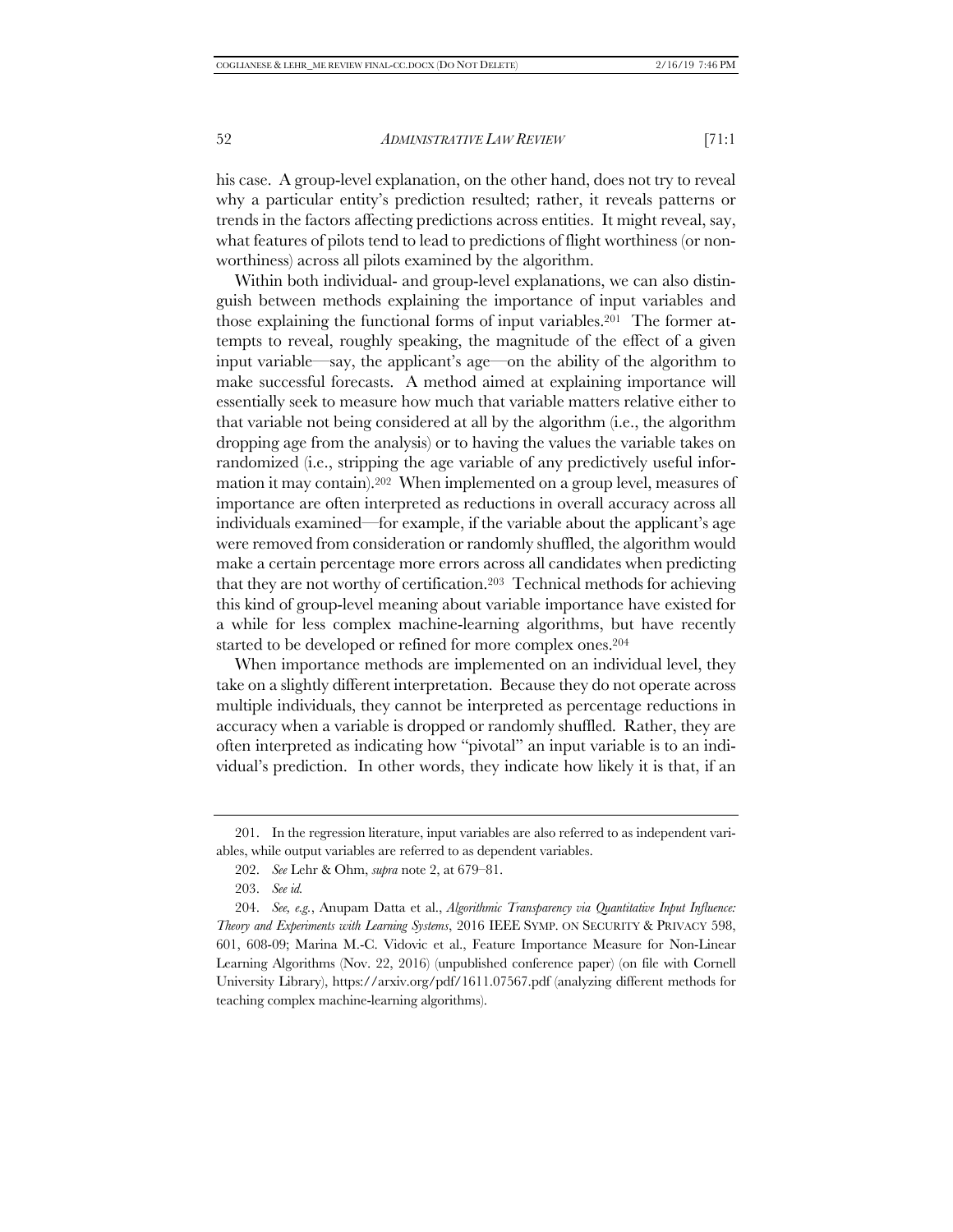input variable, like the age of the candidate, were dropped or randomly shuffled, a candidate's predicted flight worthiness would change. If dropping that variable or randomly shuffling its value has no effect on a candidate's ultimate prediction, then one could say that the variable is not "important" or "pivotal." Analytic methods that accomplish this kind of individual-level explanation of importance are actively being developed.205

In addition to methods aimed at explaining the importance of an input variable, technical methods are being refined to explain input variables' *functional forms*, adding a different kind of meaning. The importance methods discussed above do not give any indication of the direction or manner in which the input variable about an applicant's age affects the predicted outcome; they do not say, for instance, that an increase in a pilot's age tends to be associated with an increase in the predicted outcome variable (or a higher probability, if the outcome variable is a binary prediction). That is what methods explaining functional forms attempt to explain.206 To explain functional form, however, these methods produce, as a practical matter, a different form of output. The importance of an input variable can be indicated by a number indicating, say, the percent increase in error (for a group-level explanation) or the probability of a different prediction (for an individual-level explanation). By contrast, the functional form of a variable is often revealed on a graphical plot. Such plots indicate, roughly speaking, the effect that increases or decreases in a given input variable, like the applicant's age, have on the outcome variable, holding the values of all other input variables constant. Notably, unlike importance measures, explanations of functional forms are available only on the group level, not the individual level. Furthermore, while group-level explanations of functional form have been available for some time for less complex machine-learning methods, they have only started to be developed for more complex algorithms, like various forms of deep learning.207

<sup>205.</sup> *See, e.g.*, Grégoire Montavon et al., *Explaining NonLinear Classification Decisions with Deep Taylor Decomposition*, 65 PATTERN RECOGNITION 211 (2017) (focusing data analysis on individual data points); Wojciech Samek et al., *Explainable Artificial Intelligence: Understanding, Visualizing and Interpreting Deep Learning Models*, ITU J., Oct. 2017 (analyzing individual predictions in machine leaning and artificial intelligence); Wojciech Samek et al., *Interpreting the Predictions of Complex ML Models by Layer-wise Relevance Propagation*, *in* 9887 LNCS: ARTIFICIAL NEURAL NETWORKS AND MACHINE LEARNING – ICANN 2016 (Alessandro E.P. Villa, Paolo Masulli, and Antonio Javier Pons Rivero, eds., 2016) (summarizing a technique that explains predictions in machine learning); Vidovic et al., *supra* note 204.

<sup>206.</sup> *See* Coglianese & Lehr, *supra* note 10, at 1212; Lehr & Ohm, *supra* note 2, at 709– 10.

<sup>207.</sup> *See* Lehr & Ohm, *supra* note 2, at 709–10; *see, e.g.*, Marco Tulio Ribeiro et al., Model-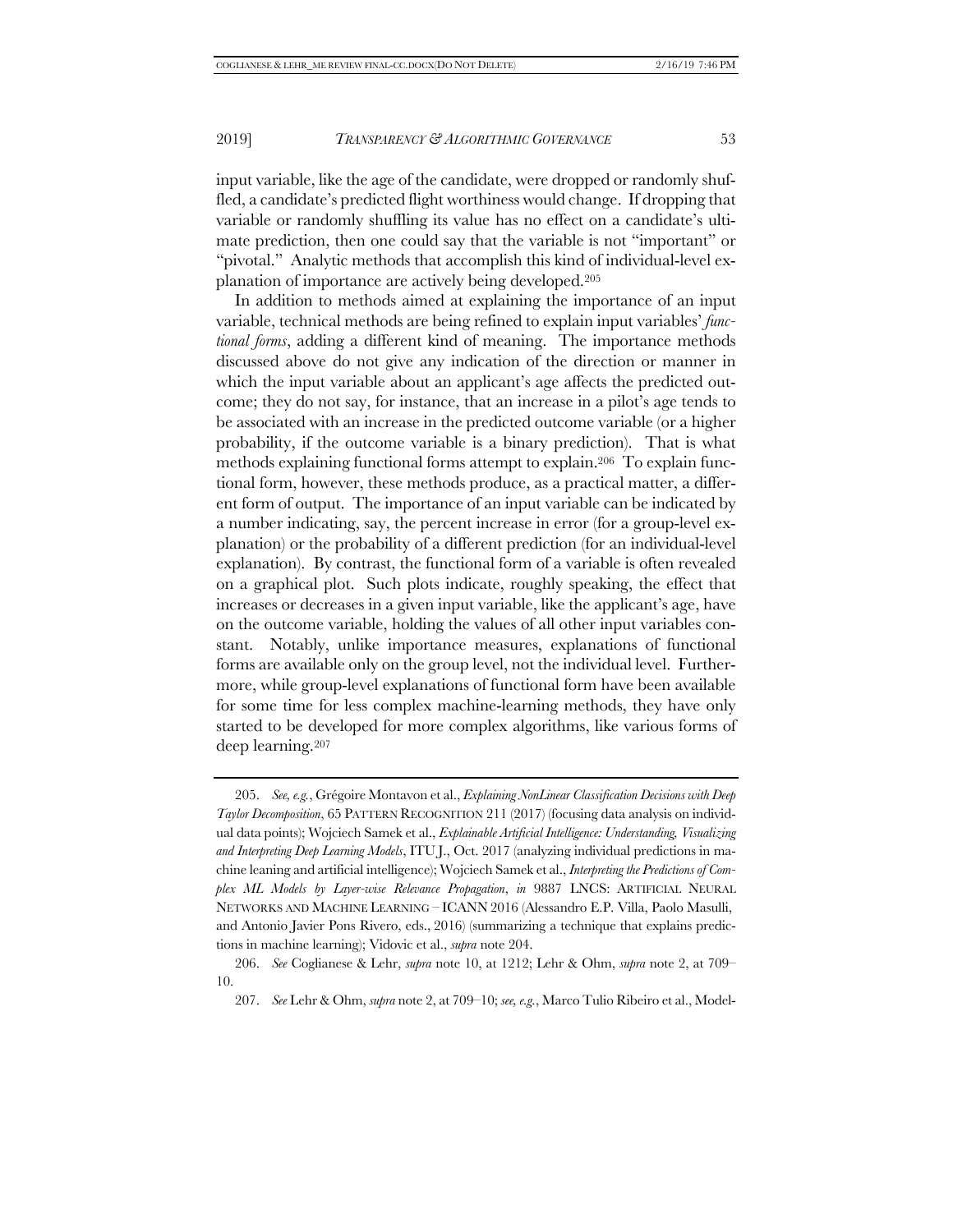In our example, a group-level explanation of importance might reveal to the candidate that, if an input variable indicating the applicant's age were omitted from the algorithm, the algorithm would make thirty percent more errors across individuals when predicting that candidates are not worthy of certification. Taken alone, and despite it being a group-level explanation, this could suggest to the candidate that she was predicted as not being flightworthy because of her age. But an individual-level explanation of importance could reveal a contradictory story. It might reveal, for instance, that when the relevant input variables were randomly shuffled, there was only a five percent chance of the particular candidate's negative prediction changing. In other words, the candidate's age probably did not have a bearing on her ultimate prediction. It should be clear that, in such a circumstance, the individual-level explanation will typically be of far greater value for understanding how the algorithm functioned.

Turning to an explanation of functional form, suppose that the individuallevel explanation of importance indicated that the age variable was important to the candidate's negative prediction. That alone does not reveal how the candidate's age affected her outcome—just that it did. A grouplevel plot of functional form could elucidate this. It could reveal that, holding all other things constant, pilots who are older are more likely to be deemed worthy of certification. If the candidate were younger, this group-level explanation could suggest that the applicant's denial was negatively affected by her age. But, of course, this may not necessarily be true because this is a group-level explanation. It could have been the case that, for this particular candidate's prediction, given other attributes about her, the algorithm actually found that the younger age made her more worthy of certification.

Admittedly, there is much work still underway in designing, using, and understanding machine-learning algorithms. Much work that has been completed to date on importance and functional form has yet to undergo rigorous testing or evaluation by the statistical community. But the rapid pace at which these methods are being refined in response to growing interest in algorithmic transparency provides a basis for even greater optimism for the future reliance on algorithmic governance. The sophistication and refinement of these methods will only continue to grow, and they are already sufficiently developed to support confidence in the explainability of machinelearning algorithms. Even when algorithms are applied to make individuallevel predictions—often, at least at first blush, some of the most visceral of

Agnostic Interpretability of Machine Learning (Jun. 16, 2016) (unpublished conference paper) (on file with Cornell University Library), https://arxiv.org/pdf/1606.05386.pdf (arguing for explaining machine learning predictions using model-agnostic approaches).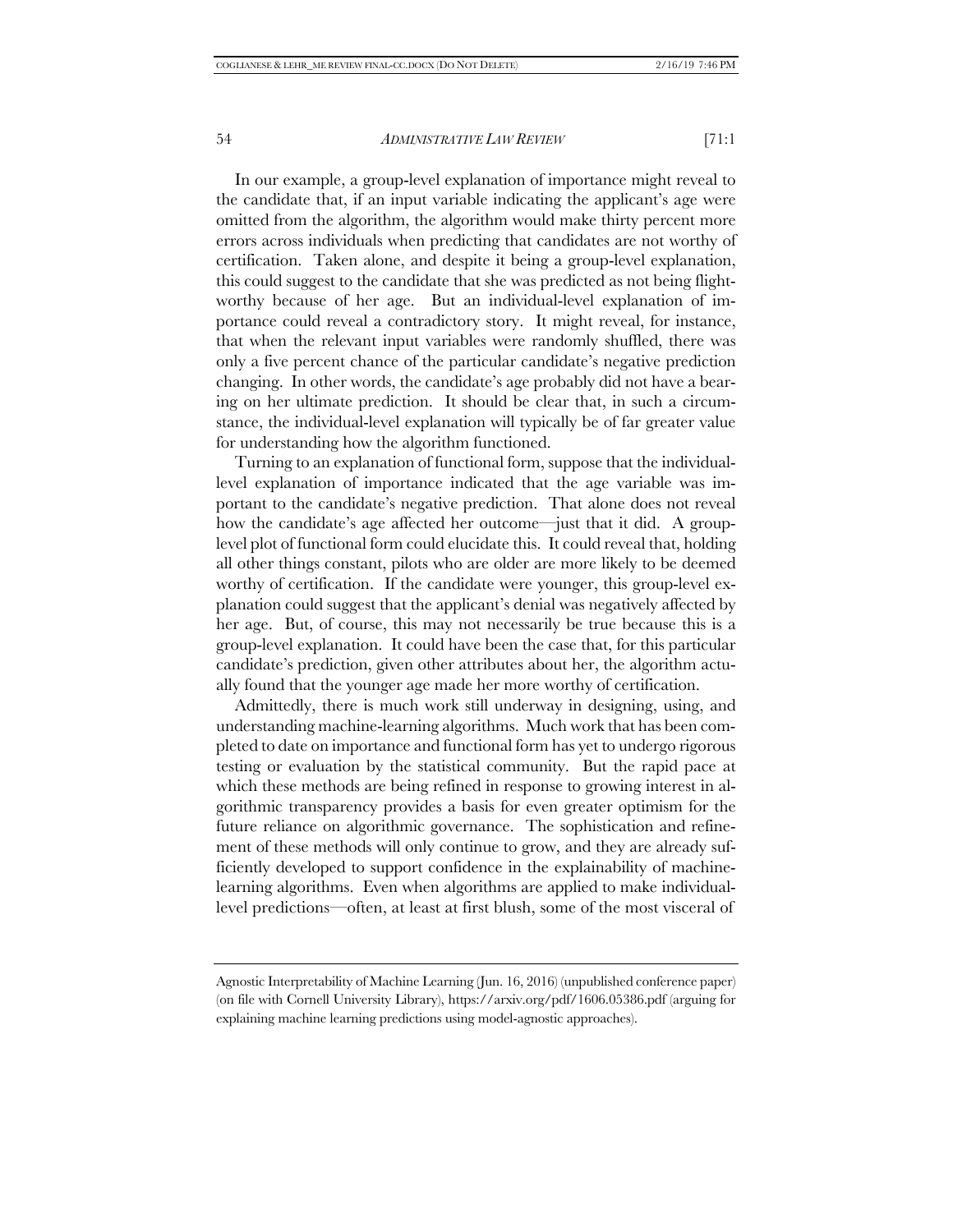applications, such as predictive policing—government agencies will likely have strategies available to them to provide rather detailed individual-level explanations.

#### **CONCLUSION**

If machine-learning applications are designed and managed well, governmental reliance on them should be able to withstand legal challenges based on principles of reason-giving. The fact that the use of such algorithms can satisfy legal demands for transparency does not mean that algorithms should immediately be deployed in any particularly administrative domain. But it does mean that scholars, policymakers, and the public ought to be receptive to the use of machine-learning algorithms where they can improve public administration. The responsible use of algorithms—even in outcome-determinative ways—will not contravene legal principles of transparency. Although the potential for outcome-determinative uses of machine learning by governments loom on the horizon, algorithms will likely be applied more often to assist, rather than supplant, human judgment. If, as we have shown, even outcome-determinative applications of machine learning can meet the law's demands, then there should be even less concern over the less determinative uses.

Of course, there is always something to be said for promoting transparency even beyond what agencies must do to withstand judicial scrutiny of their reasoning.208 After all, to have trust and confidence in their government, citizens may well hold more demanding expectations for meaningful information than do the courts. We are thus heartened that data scientists are already finding ways to do more than is required to coax explanatory information out of ostensibly black-box algorithms. We are not only confident that governments will be able to meet demands for explainability in their use of algorithms, especially under prevailing legal standards, but we are cautiously optimistic that algorithmic governance might in important circumstances even enhance public trust and legitimacy in government. In some cases, well-designed algorithms may increase public trust by achieving

<sup>208.</sup> *See* CARY COGLIANESE, LISTENING, LEARNING, LEADING: A FRAMEWORK FOR REGULATORY EXCELLENCE 5–6 (2015). We have emphasized the transparency of algorithms in this Article because it is a critically important consideration in a decision to use them in public-sector applications. But it is certainly not the only consideration. Algorithmic governance also implicates other values—fairness, equality, privacy, efficiency—that should be considered on a case-by-case basis when officials contemplate a move to machine learning.